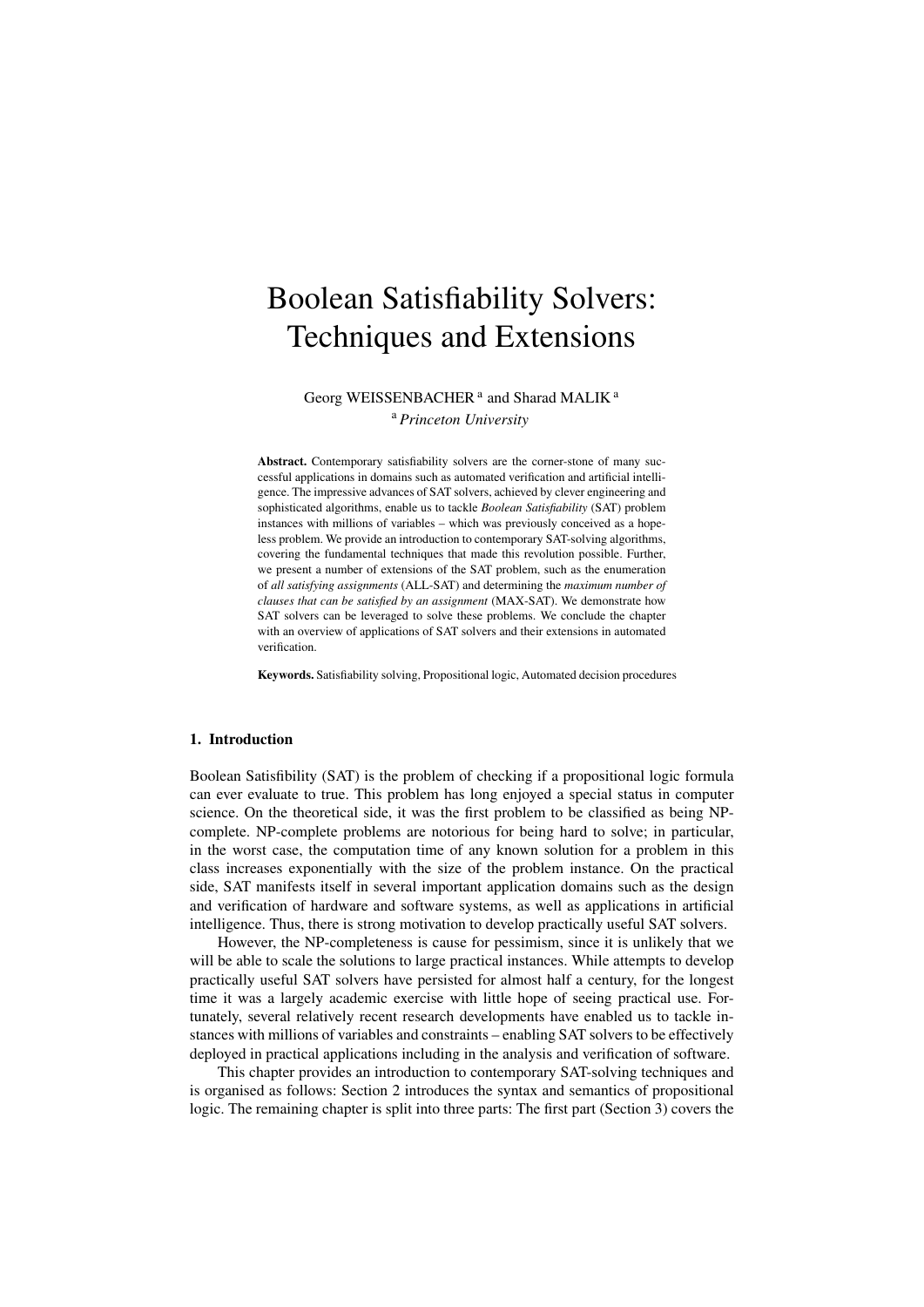techniques used in modern SAT solvers. Further, it covers basic extensions such as the constructions of unsatisfiability proofs. For instances that are unsatisfiable, the proofs of unsatisfiability have been used to derive an unsatisfiable subset of constraints of the formula, referred to as the UNSAT core. The UNSAT core has seen successful applications in model checking. The second part (Section 4) considers extensions of these solvers that have proved to be useful in analysis and verification. Related to the UNSAT core are the concepts of minimal correction sets and maximally satisfiable subsets. A maximally satisfiable subset of an unsatisfiable instance is a maximal subset of constraints that is satisfiable, and a minimal correction set is a minimal subset of constraints that needs to be dropped to make the formula satisfiable. Section 4 discusses how these concepts are related and covers algorithms to derive them. The third part (Section 5) discusses applications of the techniques presented in the Sections 3 and 4 in the field of automated verification. These applications include automated test case generation, bounded model checking and equivalence checking, and fault localisation. Finally, Appendix A provides a number of exercises and their solutions.

#### 2. Preliminaries

This section establishes the notation and syntax we employ throughout this chapter and the meaning (semantics) that is assigned to it.

#### *2.1. Propositional Logic*

Propositional logic is a formalism that enables us to make statements about *propositions* (or variables). While propositions may have some underlying meaning associated with them (e.g., the implicit meaning of  $x_1$  being true may be that "it is raining outside"), we do not concern ourselves with such interpretations, but merely require that each proposition can have exactly one of two truth values (true or false).

#### *2.1.1. Notation*

Let  $V$  be a set of *n* propositional logic variables and let 0 and 1 denote the elements of the Boolean domain B representing false and true, respectively. Every Boolean function *f*  $\mathbb{B}^n \to \mathbb{B}$  can be expressed as a propositional logic formula *F* in *n* variables  $x_1, \ldots, x_n \in$ V. The syntax of propositional logic formulae is provided in Figure 1.

The interpretation of the logical connectives  $\{-, +, \cdot, \rightarrow, \leftrightarrow, \oplus\}$  is provided in Table 1. We use  $\equiv$  to denote logical equivalence. For brevity, we may omit  $\cdot$  in conjunctions (e.g.,  $x_1\overline{x}_3$ ). An assignment A is a mapping from V to B, and  $A(x)$  denotes the value that A assigns to x. We call A a *total* assignment if  $A$  is a total function. Otherwise,  $A$  is a partial assignment. A *satisfies* a formula  $F(x_1, \ldots, x_n)$  iff  $F(A(x_1), \ldots, A(x_n))$  is defined and evaluates to 1 (denoted by  $A \models F$ ). A formula *F* is satisfiable iff  $\exists A \cdot A \models F$ , and unsatisfiable (inconsistent, respectively) otherwise. We use  $\#A_F$  to denote the number of satisfying total assignments of a formula *F* and drop the subscript if *F* is clear from the context. A formula *F holds* iff  $A \models F$  for all total assignments A.

We use Lit  $y = \{x, \overline{x} | x \in V\}$  to denote the set of literals over V, where  $\overline{x}$  is the negation of *x*. Given a literal  $\ell \in \text{Lity}$ , we write var $(\ell)$  to denote the variable occuring in  $\ell$ . A *cube* over V is a product of literals  $\ell_1 \ldots \ell_m$  such that  $\ell_i \in \text{Lit}_\mathcal{V}$  and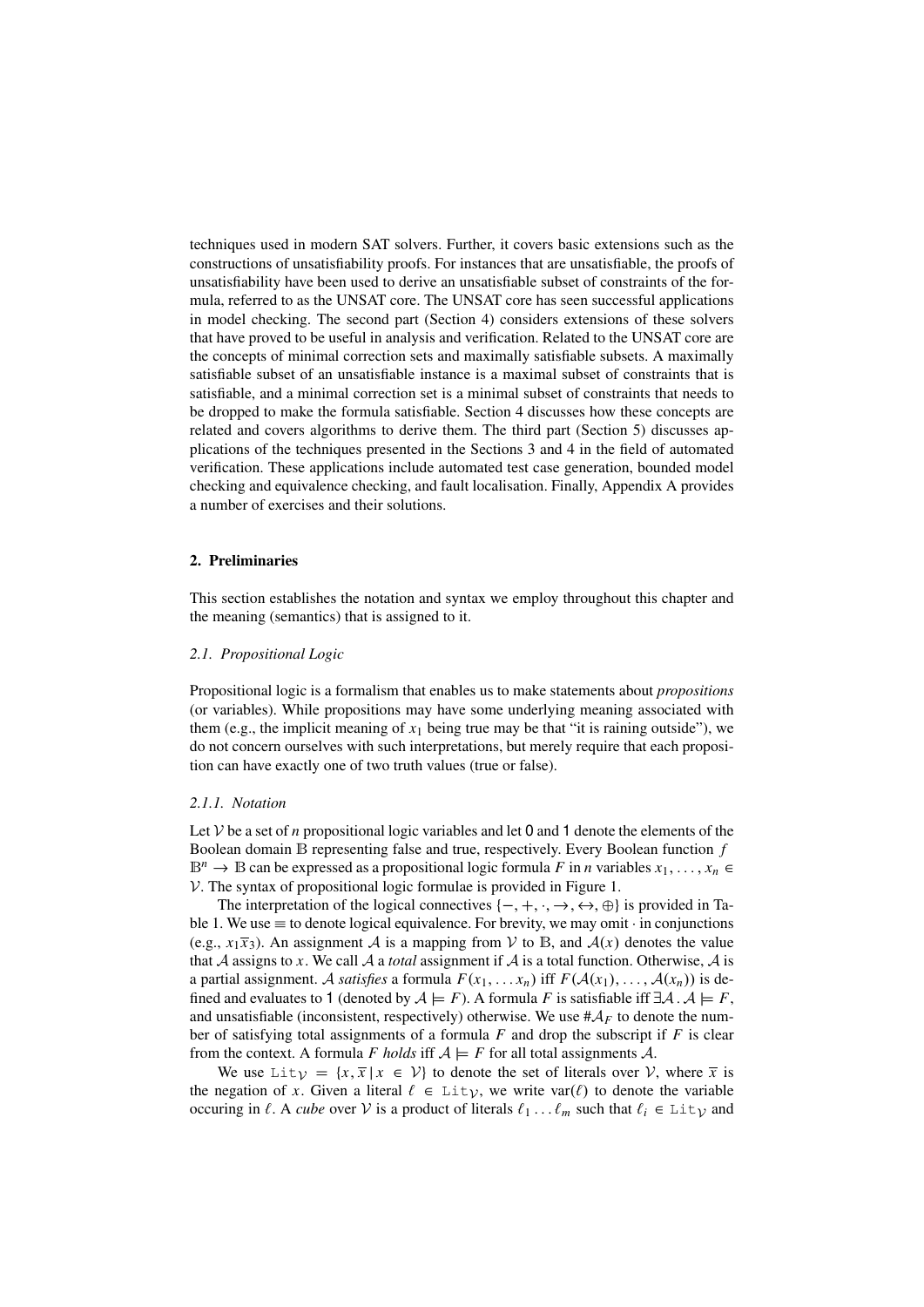| $\boldsymbol{x}$ |  |  | $\overline{x}$   $x \cdot y$   $x + y$   $x \rightarrow y$   $x \leftrightarrow y$   $x \oplus y$ |  |
|------------------|--|--|---------------------------------------------------------------------------------------------------|--|
|                  |  |  |                                                                                                   |  |
|                  |  |  |                                                                                                   |  |
|                  |  |  |                                                                                                   |  |
|                  |  |  |                                                                                                   |  |

Table 1. Definition of Propositional Logic Operators

|                    | $formula ::= formula \cdot formula   formula + formula $          |
|--------------------|-------------------------------------------------------------------|
|                    | $formula \rightarrow formula$   formula $\leftrightarrow$ formula |
|                    | formula $\oplus$ formula   formula   (formula)   atom             |
|                    | $atom ::= propositional identifier   constant$                    |
| $constant ::= 1 0$ |                                                                   |

Figure 1. Syntax of Propositional Logic

| $clause$ ::= $clause + literal \mid literal$      |  | $formula ::= formula \cdot (clause)   (clause)$ |
|---------------------------------------------------|--|-------------------------------------------------|
|                                                   |  |                                                 |
| <i>literal</i> $ ::=$ <i>atom</i> $ $ <i>atom</i> |  |                                                 |
| $atom ::= propositional identifier$               |  |                                                 |

Figure 2. Syntax of Propositional Logic in Conjunctive Normal Form

 $var(\ell_i) ≠ var(\ell_j)$  for all *i*, *j* ∈ {1.*m*} with *i* ≠ *j*. We write  $\ell ∈ C$  to indicate that  $\prod_{i=1}^{n} \ell_i$  where  $\ell_i = x_i$  if  $\mathcal{A}(x_i) = 1$  and  $\ell_i = \overline{x}_i$  otherwise. the literal  $\ell$  occurs in a cube *C*. Given an assignment  $\mathcal{A}$ , we use  $C_{\mathcal{A}}$  to denote the cube

# *2.1.2. Conjunctive Normal Form*

The Conjunctive Normal Form (CNF) of a formula is a restricted form of propositional logic formulae. Figure 2 shows the syntax of propositional logic formulae in CNF. A formula in CNF is product of sums (a conjunction of clauses, respectively). Note that the empty clause (denoted by  $\square$ ) corresponds to the logical value 0.

The formula  $\overline{x}_1 \cdot (x_1 + \overline{x}_2) \cdot (\overline{x}_1 + x_2) \cdot x_1$  is in CNF, for instance. A commonly used alternative (and more compact) representation of this formula is  $(\overline{x}_1)(x_1\overline{x}_2)(\overline{x}_1x_2)(x_1)$ , i.e., the logical connectives  $\cdot$  and  $+$  are dropped, since they are clear from the context.

Clauses are commonly regarded as *sets of literals*. While we stick to the notation defined in Figure 2, we will implicitly assume that clauses have the properties of sets of literals. Accordingly,  $(\overline{x}_1 x_2 x_2)$  and  $(x_1 x_2)$  are indistinguishable from their logically equivalent counterparts  $(\bar{x}_1 x_2)$  and  $(x_2 x_1)$ , respectively. Therefore, a formula in CNF is a set of sets of literals. Note that this representation implicitly incorporates *factoring* (i.e., merging of unifiable literals).

Each formula *F* in propositional logic can be transformed into CNF. Unfortunately, the resulting formula may be exponentially larger than *F*. It is, however, possible to construct a formula *G* in CNF such that *F* and *G* are *equi-satisfiable* (i.e.,  $(\exists A \cdot A \models F) \leftrightarrow (\exists A \cdot A \models G)$  and the size of *G* is polynomial in the size of the original formula *F*. Such an equi-satisfiable formula can be obtained by means of Tseitin's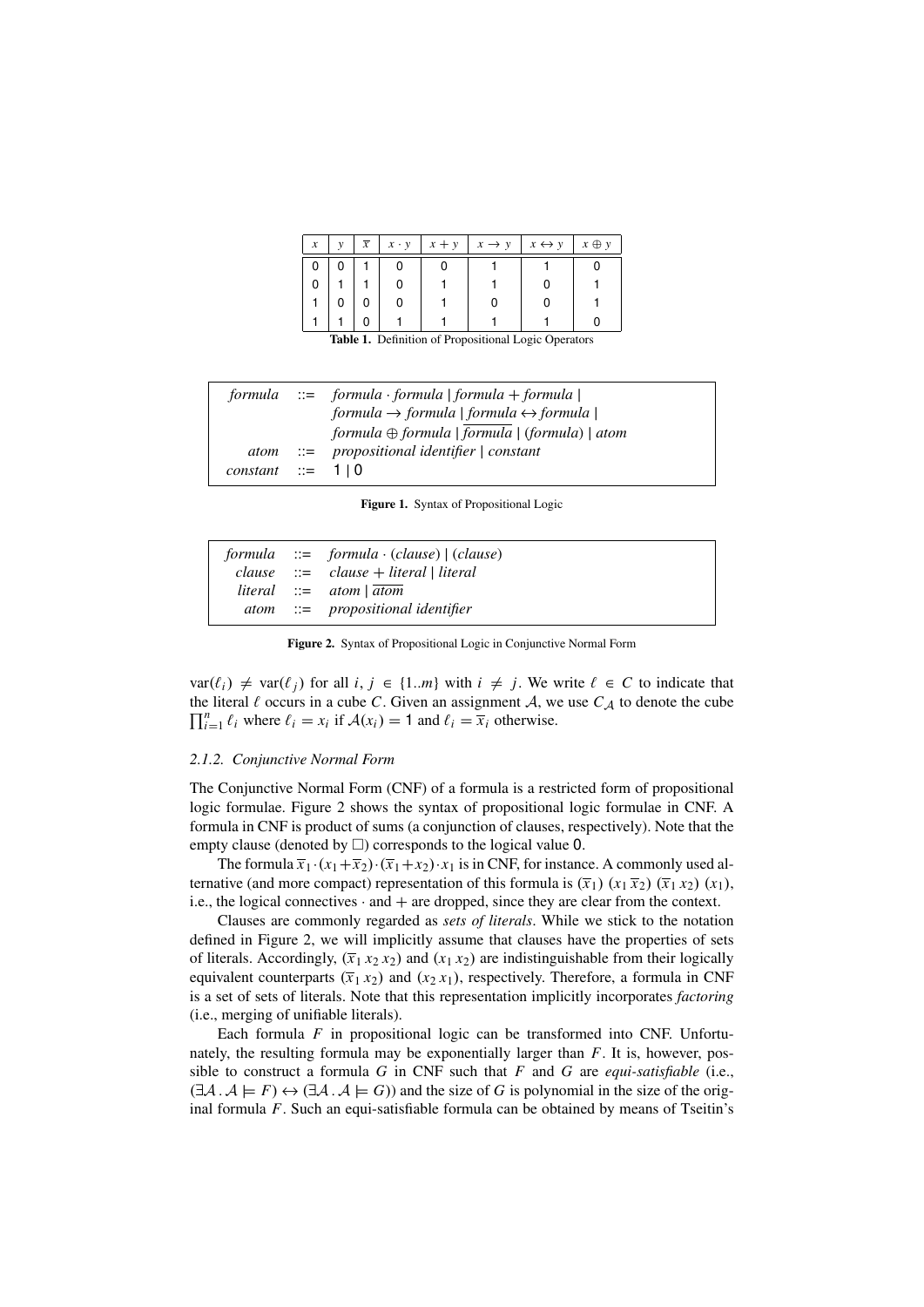transformation [Tse83]. Given a formula *F* in propositional logic (as defined in Figure 1), this transformation involves the following steps:

- 1. Recursively replace each sub-formula  $(F_1 \triangleright F_2)$  of the original formula *F* (where  $\triangleright \in \{-, +, \cdot, \rightarrow, \leftrightarrow, \oplus\}$  with a fresh propositional identifier *x* and add the constraint  $x \leftrightarrow (F_1 \triangleright F_2)$ .
- 2. Rewrite the resulting formula into CNF by using the rules presented in Table 2.

Example 2.1 *We demonstrate Tseitin's transformation by converting the formula*  $\overline{(y \leftrightarrow z)}$  *into conjunctive normal form.* 

- 1. *The first step is to replace*  $(y \leftrightarrow z)$  *with a fresh propositional identifier*  $x_1$ *. After adding the corresponding constraint, we obtain*  $\overline{x}_1 \cdot (x_1 \leftrightarrow (y \leftrightarrow z))$
- 2. In the next step, we replace  $\overline{x}_1$  with  $x_2$ . This step is optional, since  $(\overline{x}_1)$  is already *in clausal form. This transformation step yields the formula*

 $x_2 \cdot (x_2 \leftrightarrow \overline{x}_1) \cdot (x_1 \leftrightarrow (y \leftrightarrow z))$ .

3. *This formula can be rewritten according to Table 2:*

$$
x_2 \cdot \underbrace{(x_2 \leftrightarrow \overline{x}_1)}_{(\overline{x}_1 + \overline{x}_2) \cdot (x_1 + x_2)} \cdot \underbrace{(x_1 \leftrightarrow (y \leftrightarrow z))}_{(\overline{x}_1 + \overline{y} + z) \cdot (\overline{x}_1 + \overline{z} + y) \cdot (\overline{y} + \overline{z} + x_1) \cdot (y + z + x_1)}
$$

4. *We obtain an equi-satisfiable formula in CNF:*

 $x_2 \cdot (\overline{x_1} + \overline{x_2}) \cdot (x_1 + x_2) \cdot (\overline{x_1} + \overline{y} + z) \cdot (\overline{x_1} + \overline{z} + y) \cdot (\overline{y} + \overline{z} + x_1) \cdot (y + z + x_1)$ 

We also encourage the reader to solve the Exercises 1 and 2 in Section A.

# 3. Boolean Satisfiability Checking: Techniques

In this section, we formally introduce the problem of Boolean satisfiability (SAT) and present a number of techniques to tackle it.

#### *3.1. Problem Definition*

Definition 3.1 (Boolean Satisfiability Problem) *Given a propositional logic formula F, determine whether F is satisfiable.*

The Boolean Satisfiability Problem, usually referred to as SAT, is a prototypical NPcomplete problem [Coo71], i.e., there is no known algorithm that efficiently solves all instances of SAT. While Definition 3.1 refers to formulae in propositional logic in general, the problem can be easily reduced to formulae in CNF: Using Tseitin's transformation (c.f. Section 2.1.2), any arbitrary propositional formula can be transformed into an equi-satisfiable formula in clausal form. It is therefore sufficient to focus on formulae in conjunctive normal form.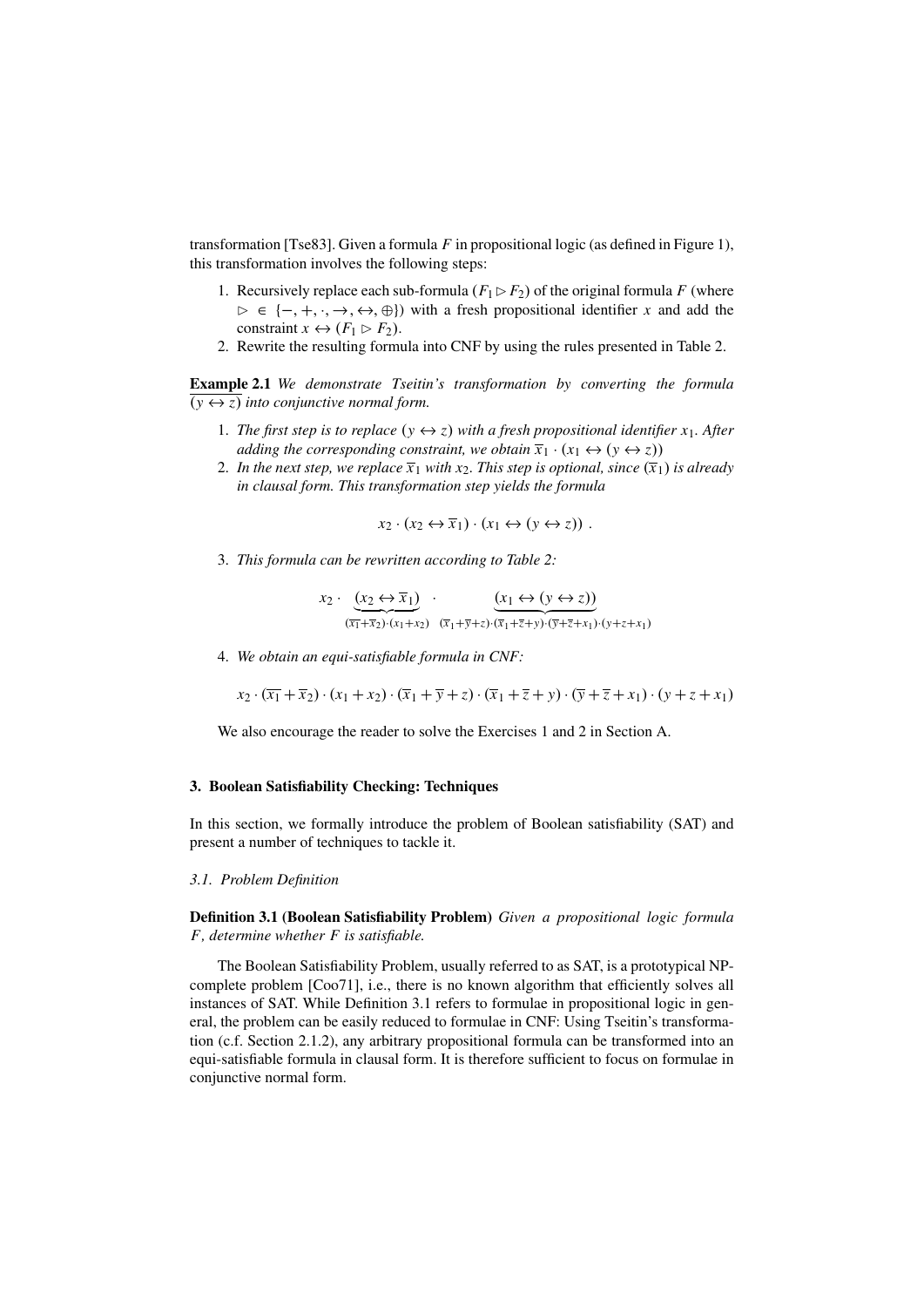Negation:  $x \leftrightarrow \overline{y} \equiv (x \rightarrow \overline{y}) \cdot (\overline{y} \rightarrow x)$  $\equiv (\overline{x} + \overline{y}) \cdot (y + x)$ Disjunction:  $x \leftrightarrow (y + z) \equiv (y \rightarrow x) \cdot (z \rightarrow x) \cdot (x \rightarrow (y + z))$  $\equiv (\overline{y} + x) \cdot (\overline{z} + x) \cdot (\overline{x} + y + z)$ Conjunction:  $x \leftrightarrow (y \cdot z) \equiv (x \rightarrow y) \cdot (x \rightarrow z) \cdot ((y \cdot z) \rightarrow x)$  $\equiv (\overline{x} + y) \cdot (\overline{x} + z) \cdot ((\overline{y \cdot z)} + x)$  $\equiv (\bar{x} + y) \cdot (\bar{x} + z) \cdot (\bar{y} + \bar{z} + x)$ Equivalence:  $x \leftrightarrow (y \leftrightarrow z) \equiv (x \rightarrow (y \leftrightarrow z)) \cdot ((y \leftrightarrow z) \rightarrow x)$  $\equiv (x \rightarrow ((y \rightarrow z) \cdot (z \rightarrow y)) \cdot ((y \leftrightarrow z) \rightarrow x)$  $\equiv (x \rightarrow (y \rightarrow z)) \cdot (x \rightarrow (z \rightarrow y)) \cdot ((y \leftrightarrow z) \rightarrow x)$  $\equiv (\overline{x} + \overline{y} + z) \cdot (\overline{x} + \overline{z} + y) \cdot ((y \leftrightarrow z) \rightarrow x)$  $\equiv (\overline{x} + \overline{y} + z) \cdot (\overline{x} + \overline{z} + y) \cdot (((y \cdot z) + (\overline{y} \cdot \overline{z})) \rightarrow x)$  $\equiv (\overline{x} + \overline{y} + z) \cdot (\overline{x} + \overline{z} + y) \cdot ((y \cdot z) \rightarrow x) \cdot ((\overline{y} \cdot \overline{z}) \rightarrow x)$  $\equiv (\overline{x} + \overline{y} + z) \cdot (\overline{x} + \overline{z} + y) \cdot (\overline{y} + \overline{z} + x) \cdot (y + z + x)$ 

Table 2. Tseitin transformation [Tse83] for standard Boolean connectives

There are two important sub-classes of SAT:

- *2-SAT.* Each clause of the formula contains at most 2 literals. The satisfiability of such 2-CNF formulae can be decided in polynomial time [Kro67]: each clause  $(\ell_1 \ell_2)$  can be rewritten as an implication  $\bar{\ell}_1 \to \ell_2$  (or  $1 \to \ell_1$  and  $\bar{\ell}_1 \to 0$  in case of a clause  $(\ell_1)$  with only one literal). The formula is satisfiable if the transitive closure of the implications does not yield 0. This approach effectively amounts to resolution (see Section 3.2).
- *3-SAT.* Each clause of the formula contains at most 3 literals. This form is relevant because any arbitrary formula in CNF can be reduced to an equi-satisfiable 3-CNF formula by means of Tseitin's transformation (Section 2.1.2).

#### *3.2. Resolution Proofs*

The *resolution principle* states that an assignment satisfying the clauses  $C + x$  and  $D + \overline{x}$ also satisfies  $C + D$ . The clauses  $C + x$  and  $D + \overline{x}$  are the *antecedents*, *x* is the *pivot*, and  $C + D$  is the *resolvent*. Let  $Res(C, D, x)$  denote the resolvent of the clauses C and *D* with the pivot *x*. The corresponding resolution rule is formally described below.

$$
\frac{C+x}{C+D} + \overline{x}
$$
 Res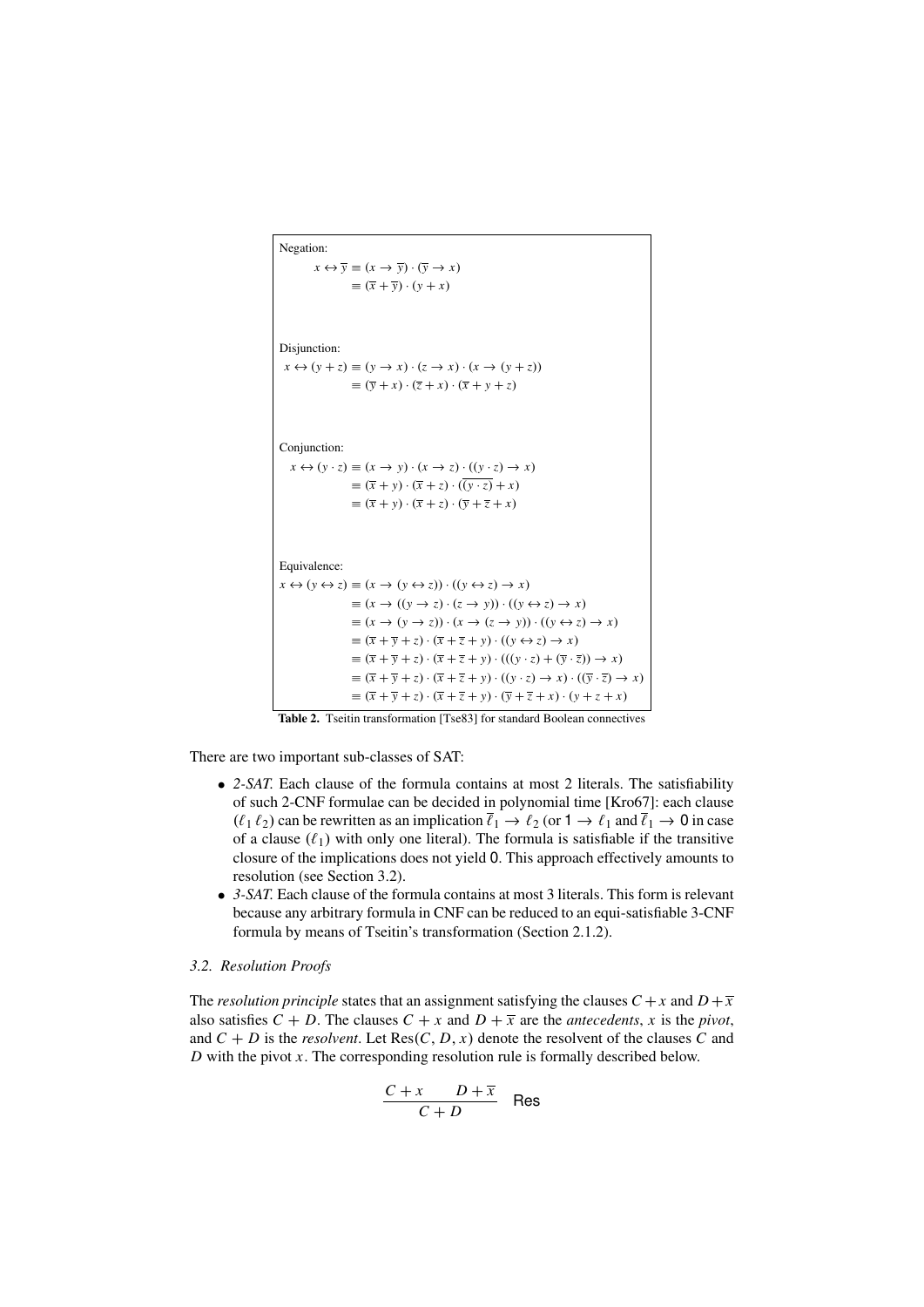Resolution corresponds to existential quantification of the pivot and subsequent quantifier elimination, as demonstrated by the following sequence of logical transformation steps (where  $F(x \leftarrow e)$ ) denotes the substitution of all free occurrences of *x* in *F* with the expression *e*):

$$
\exists x \cdot (C + x) \cdot (D + \overline{x})
$$
\n
$$
\equiv ((C + x) \cdot (D + \overline{x}))_{(x \leftarrow 1)} + ((C + x) \cdot (D + \overline{x}))_{(x \leftarrow 0)}
$$
\n
$$
\equiv \underbrace{(C + 1)}_{1} \cdot \underbrace{(D + \overline{1})}_{D} + \underbrace{(C + 0)}_{C} \cdot \underbrace{(D + \overline{0})}_{1}
$$
\n
$$
\equiv C + D
$$

The repeated application of the resolution rule results in a resolution proof.

**Definition 3.2** *A* resolution proof *R is a directed acyclic graph* ( $V_R$ ,  $E_R$ ,  $piv_R$ ,  $\lambda_R$ ,  $s_R$ ), *where V<sup>R</sup> is a set of vertices, E<sup>R</sup> is a set of edges, piv<sup>R</sup> is a pivot function,* λ*<sup>R</sup> is the clause function, and*  $s_R \in V_R$  *is the sink vertex. An initial vertex has in-degree* 0*. All other vertices are* internal *and have in-degree* 2*. The sink has out-degree* 0*. The pivot function maps internal vertices to pivot variables of the respective resolution step. For each internal vertex* v *and*  $(v_1, v), (v_2, v) \in E_R$ ,  $\lambda_R(v) = \text{Res}(\lambda_R(v_1), \lambda_R(v_2), \text{piv}_R(v))$ *.* 

A resolution proof *R* is a refutation if  $\lambda_R(s_R) = \square$ . A refutation *R* is a refutation for a formula *F* (in CNF) if the label of each initial vertex of *R* is a clause of *F*.

Example 3.1 (Unit Propagation and Resolution) *Figure 3 shows an example of a resolution proof for the formula*

$$
(\overline{x}_1)\cdot(x_1+\overline{x}_2)\cdot(\overline{x}_1+x_2)\cdot(x_1).
$$
 (1)

*In Figure 3, each node v is represented by its label*  $\lambda(v)$  *(the parentheses around the literals are dropped since each node is associated with exactly one clause and there is no risk of ambiguity). Moreover, Figure 3 does not show the pivot variables explicitly, since they are uniquely determined by the clauses labelling a node and its predecessors and therefore clear from the context.*

*Note that this formula is a 2-CNF formula and can therefore be solved by means of transitive closure of the corresponding implications. Equivalently, the unsatisfiability of Formula (1) can be established by repeated application of the* unit-resolution rule*:*

$$
\frac{\ell \quad D+\overline{\ell}}{D} \quad \text{URes}
$$

*Here,*  $\ell$  *denotes a literal over the pivot variable.* 

#### *3.3. The Davis-Putnam Procedure*

The resolution rule is sufficient to devise a complete algorithm for deciding the satisfiability of a CNF formula [Rob65].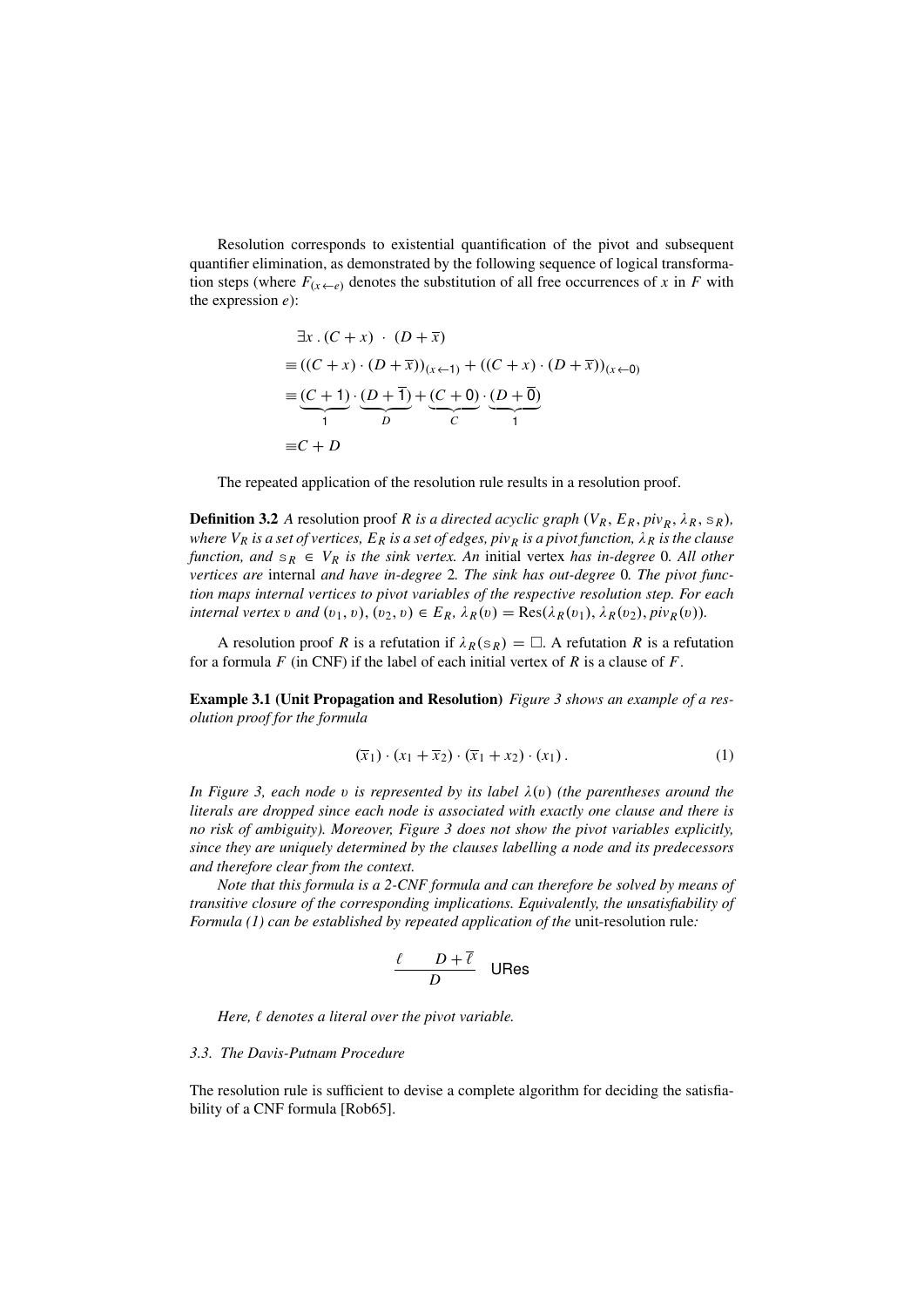

Figure 3. Resolution proof

Theorem 3.1 (Completeness of Propositional Resolution) *If F is an inconsistent formula in CNF, then there is a resolution refutation for F.*

*Proof sketch.* By induction over the number of variables in *F* (c.f. [Bus98]). In the base case, where no variables appear in  $F$ , the formula must contain the empty clause  $\Box$ . For the induction step, let x be a fixed variable in  $F$ , and let  $F_1$  to be the formula defined as follows:

- 1. For all clauses  $(C + x)$  and  $(D + \overline{x})$  in *F*, the resolvent Res $((C + x), (D + \overline{x}), x)$ is in  $F_1$ .
- 2. Every clause *C* in *F* which contains neither *x* nor  $\overline{x}$  is in  $F_1$ .

It is clear that *x* does not occur in  $F_1$  unless  $F$  contains trivial clauses  $C$  for which  $\{x, \overline{x}\} \subseteq C$ . W.l.o.g., such tautological clauses can be dropped. Then,  $F_1$  is satisfiable if and only if  $F$  is, from whence the theorem follows by the induction hypothesis.

*Remark* Resolution is merely *refutation-complete*, i.e., while it is always possible to derive  $\Box$  from an inconsistent formula, it does not enable us to derive all valid implications: we cannot deduce  $(x + y)$  from  $(x)$  by means of resolution, for instance, even though the latter obviously entails the former.

The constructive proof sketch above is interesting for two reasons:

- It demonstrates that propositional resolution is refutation-complete even if we fix the order of pivots along each path in the proof, and
- it outlines a decision procedure which is known as Davis-Putnam procedure [DP60].

We refer to the algorithm presented in [DP60] as "Davis-Putnam" procedure or simply DP. The Davis-Putnam procedure comprises three rules:

- 1. *1-literal rule.* Whenever one of the clauses in *F* is a *unit clause*, i.e., contains only a single literal  $\ell$ , then we obtain a new formula  $F_1$  by
	- (a) removing any instances of  $\bar{\ell}$  from the other clauses, and
	- (b) removing any clause containing  $\ell$ , including the unit clause itself.

This rule obviously subsumes unit-resolution (see Example 3.1).

- 2. *The affirmative-negative rule.* If any literal  $\ell$  occurs *only positively* or *only negatively* in  $F$ , then remove all clauses containing  $\ell$ . This transformation obviously preserves satisfiability.
- 3. *The rule for eliminating atomic formulae.* For all clauses  $(C + x)$  and  $(D + \overline{x})$  in *F*, where neither *C* nor *D* contain *x* or  $\overline{x}$ , the resolvent Res(( $C + x$ ),  $(D + \overline{x})$ , *x*) is in  $F_1$ . Moreover, every clause C in F which contains neither x nor  $\overline{x}$  is in  $F_1$ .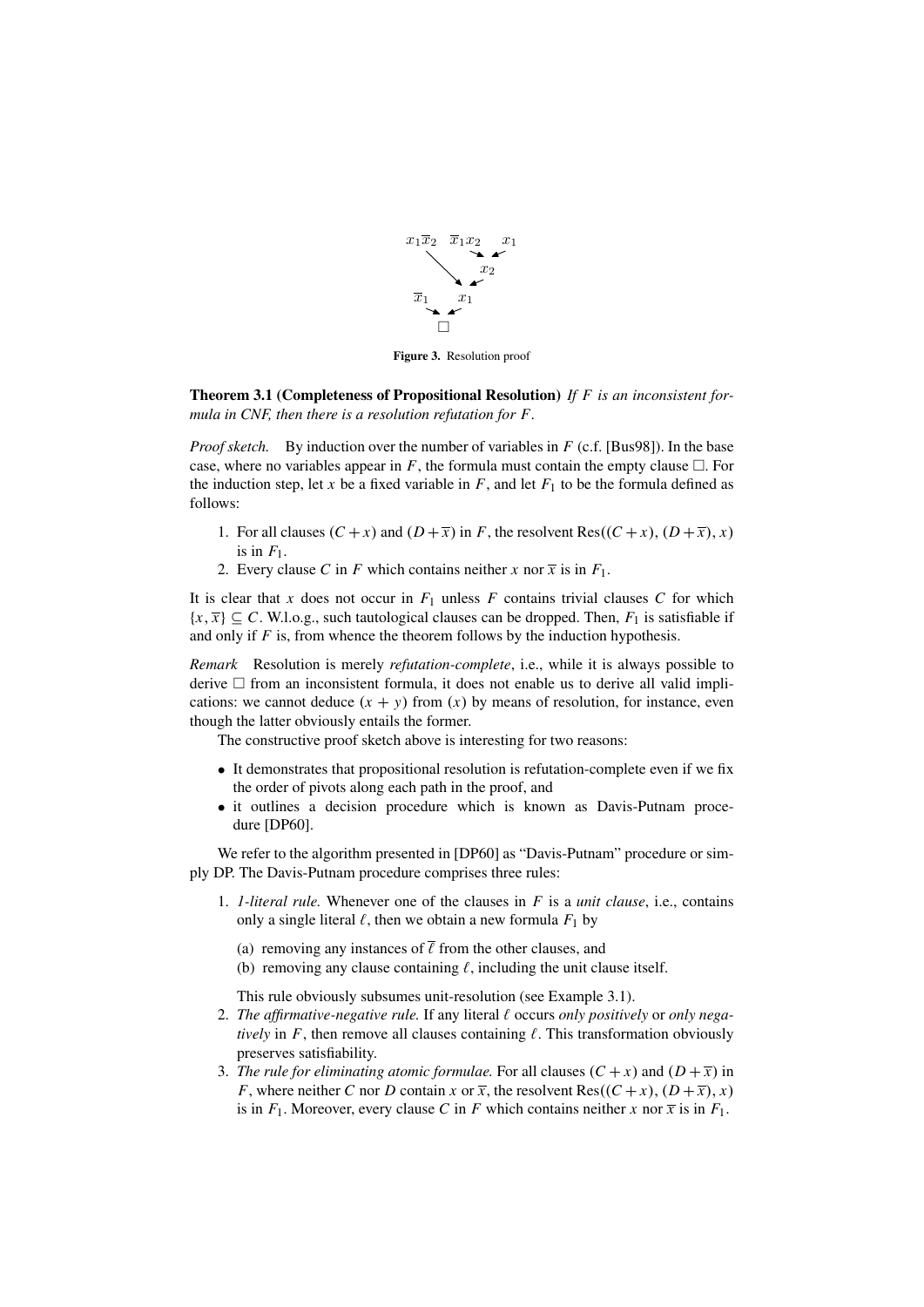The last rule can make the formula increase in size significantly. However, it completely eliminates all occurrences of the atom *x*. The correctness of the transformation is justified by the resolution principle (see Section 3.2).

In practice, the resolution rule should only be applied *after* the 1-literal rule and affirmative-negative rule. The 1-literal rule is also known as *unit propagation* and lends itself to efficient implementations.

Once this option is exhausted, we face a choice of which pivot variable *x* to resolve on. While there is no "wrong" choice that forfeits completeness (as established in the proof of Theorem 3.1), a "bad" choice of a pivot may result in a significant blowup of the formula, and therefore retard the performance of the solver. We postpone the discussion of selection strategies to Section 3.7.

#### *3.4. The Davis-Putnam-Logeman-Loveland Procedure*

For realistic problems, the number of clauses generated by the DP procedure grows quickly. To avoid this explosion, Davis, Logemann, and Loveland [DLL62] suggested to replace the resolution rule with a case split. This modified algorithm is commonly referred to as DPLL procedure. It is based on the identity known as Shannon's expansion [Sha49]:

$$
F \equiv x \cdot F_{(x \leftarrow 1)} + \overline{x} \cdot F_{(x \leftarrow 0)} \tag{2}
$$

Accordingly, checking the satisfiability of a formula *F* can be reduced to testing *F*·*x* and  $F \cdot \overline{x}$  separately. The subsequent application of unit propagation (the 1-literal rule, respectively) can reduce the size of these formulae significantly. This transformation, applied recursively, yields a complete decision procedure.

In practice, this split is not implemented by means of recursion but in an iterative manner (using tail recursion, respectively). We keep track of the recursive case-splits and their implications using an explicit trail. Each entry in this trail represents an assignment to a variable of *F* imposed by either a case split or by unit propagation. We refer to the former kind of entries as *guessed* and to the latter as *implied* assignments.

Definition 3.3 (Clauses under Partial Assignments) *A trail represents a* partial *assignment* A *to the variables* V *of F.*

- *A clause C is* satisfied *if one or more of its literals evaluates to* 1 *under the partial assignment* A*.*
- *A clause C is* conflicting *if all of its literals are assigned and C evaluates to* 0 *under* A*.*
- *A clause C becomes* unit *under a partial assignment if all but one of its literals are assigned but C is not satisfied. As such, C gives rise to an implied assignment. In this case, we say that C is the* antecedent *of the implied assignment.*
- *In all other cases, we say that the clause C is* unresolved*.*

Example 3.2 *Consider the clauses*

$$
C_1 \equiv (\overline{x}_1 \overline{x}_4 x_3) \quad \text{and} \quad C_2 \equiv (\overline{x}_3 \overline{x}_2).
$$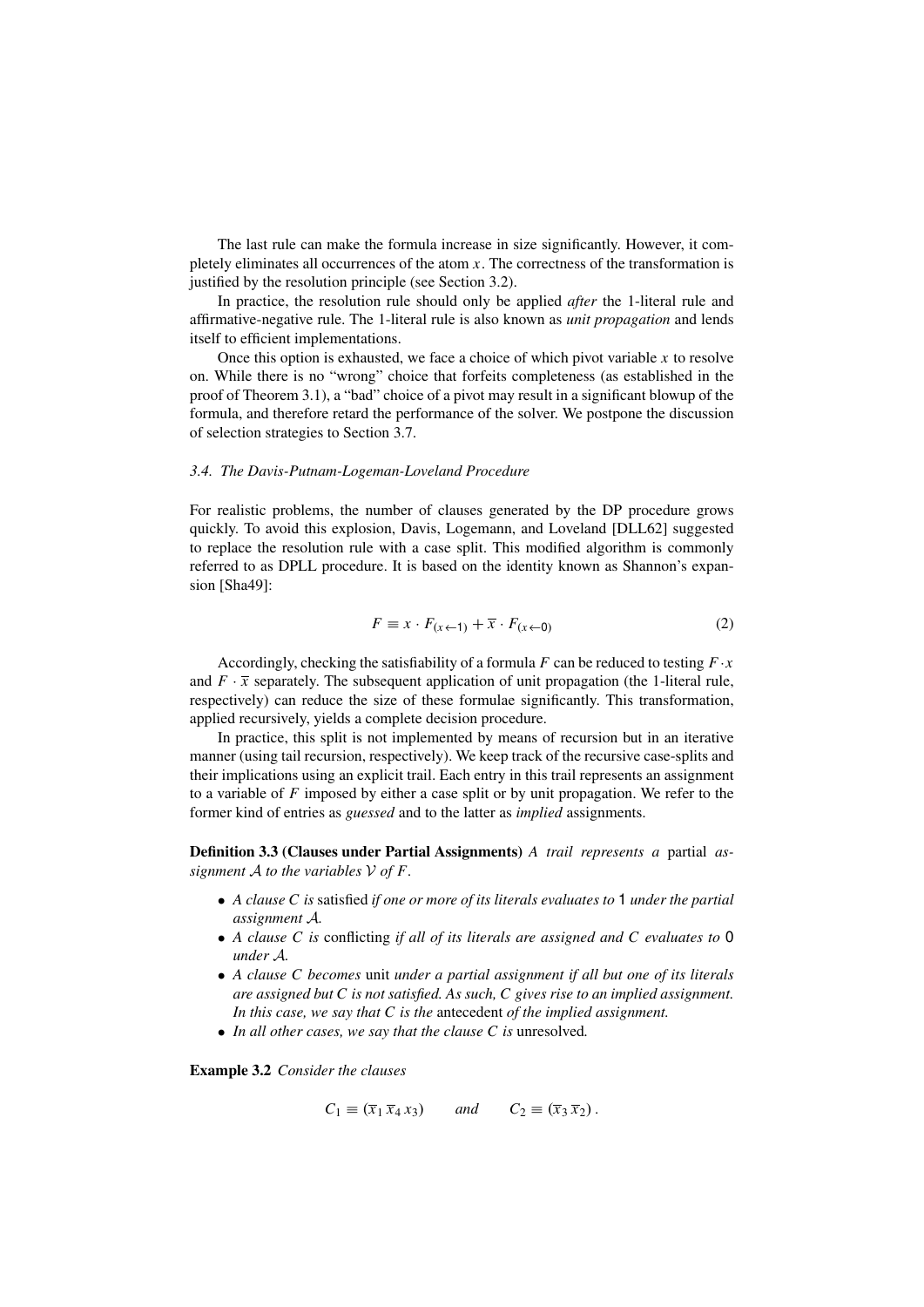| Level    | <b>Partial Assignment</b>                                        | <b>Clauses</b>                                                       | Trail                      |
|----------|------------------------------------------------------------------|----------------------------------------------------------------------|----------------------------|
| $\Omega$ |                                                                  | $(\overline{x}_1 \overline{x}_4 x_3)(\overline{x}_3 \overline{x}_2)$ |                            |
| -1       | $\{x_1 \mapsto 1\}$                                              | $(\overline{x}_1 \overline{x}_4 x_3)(\overline{x}_3 \overline{x}_2)$ | $x_1$ , guessed            |
| 2        | $\{x_1 \mapsto 1, x_4 \mapsto 1\}$                               | $(\overline{x}_1 \overline{x}_4 x_3)(\overline{x}_3 \overline{x}_2)$ | $x_4$ , guessed            |
|          | $\{x_1 \mapsto 1, x_4 \mapsto 1, x_3 \mapsto 1\}$                | $(x_3)(\overline{x}_3\overline{x}_2)$                                | $x_3$ , implied            |
|          | $\{x_1 \mapsto 1, x_4 \mapsto 1, x_3 \mapsto 1, x_2 \mapsto 0\}$ | $(\overline{x}_2)$                                                   | $\overline{x}_2$ , implied |
|          | <b>Table 3.</b> Assignment trail for Example 3.2                 |                                                                      |                            |

*Table 3 shows a possible trail for this instance. Initially, neither of the clauses is unit, forcing us to* guess *an assignment for one of the variables and thus to introduce a new decision. We choose to explore the branch in which x*<sup>1</sup> *is assigned* 1 *first. The first entry in the trail, the literal x*1*, represents this decision. Neither of the clauses is unit under this assignment; we decide to assign x*4*. The clause C*<sup>1</sup> *is unit under the partial assignment*  $\{x_1 \mapsto 1, x_4 \mapsto 1\}$  *and implies the assignment*  $x_3 \mapsto 1$  *(note that we mark the assignment as "implied" in the trail). This assignment, in turn, makes*  $C_2$  *unit, imposing the assignment*  $x_2 \mapsto 0$ *. The resulting assignment satisfies*  $C_1$  *as well as*  $C_2$ *.* 

A trail may lead to a dead end, i.e., result in a conflicting clause, in which case we have to explore the alternative branch of one of the case splits previously made. This corresponds to reverting one of the decisions or *backtracking*, respectively.

Example 3.3 (Backtracking) *Consider the set of clauses*

$$
C_1 \equiv (x_2 x_3) \quad C_2 \equiv (\overline{x}_1 \overline{x}_4) \quad C_3 \equiv (\overline{x}_2 x_4) \quad C_4 \equiv (\overline{x}_1 x_2 \overline{x}_3).
$$

*Figure 4(a) shows a trail that leads to a conflict (assignments are represented as literals, c.f. Section 2.1.1). Clause C*<sup>4</sup> *is conflicting under the given assignment. The last (and only) guessed assignment on the given trail is*  $x_1 \mapsto 1$ *. Accordingly, we backtrack to this most recent decision (dropping all implications made after this point) and revert it to x*<sub>1</sub>  $\rightarrow$  0 *(see Figure 4(b)). We tag the assignment*  $x_1 \rightarrow 0$  *<i>as* implied, *since*  $x_1 \rightarrow 1$ *led to a conflict. Thus, we prevent that this assignment is reverted back to*  $x_1 \mapsto 1$  *at a later point in time, which would lead to a non-terminating loop.*

When backtracking enough times, the search algorithm always yields a conflicting clause or a satisfying assignment and eventually exhausts all branches. However, always reverting the last decision made is not necessarily the best strategy, as the following example from [Har09] shows.

**Example 3.4** *Consider the clauses*  $C_1 \equiv (\overline{x}_1 \overline{x}_n x_{n+1})$  *and*  $C_2 \equiv (\overline{x}_1 \overline{x}_n \overline{x}_{n+1})$  *as part of an unsatisfiable formula F. Exploring the trail x*<sup>1</sup> *x*<sup>2</sup> · · · *xn*−<sup>1</sup> *x<sup>n</sup> leads to a conflict forcing us to backtrack and explore the trail*  $x_1 x_2 \cdots x_{n-1} \overline{x}_n$ *. Since F is unsatisfiable, we are eventually (perhaps after further case-splits) forced to backtrack. Unfortunately, each time we change one of the assignments to x*2, . . . , *xn*−1*, we will unnecessarily explore the case in which*  $x_n$  *is* 1 *again, since the solver is "unaware" of the fact that*  $x_1 \rightarrow \overline{x}_n$ (which follows from  $\text{Res}(C_1, C_2, x_{n+1})$ ).

The next section introduces *conflict clauses* as a means to prevent the repeated exploration of infeasible assignments.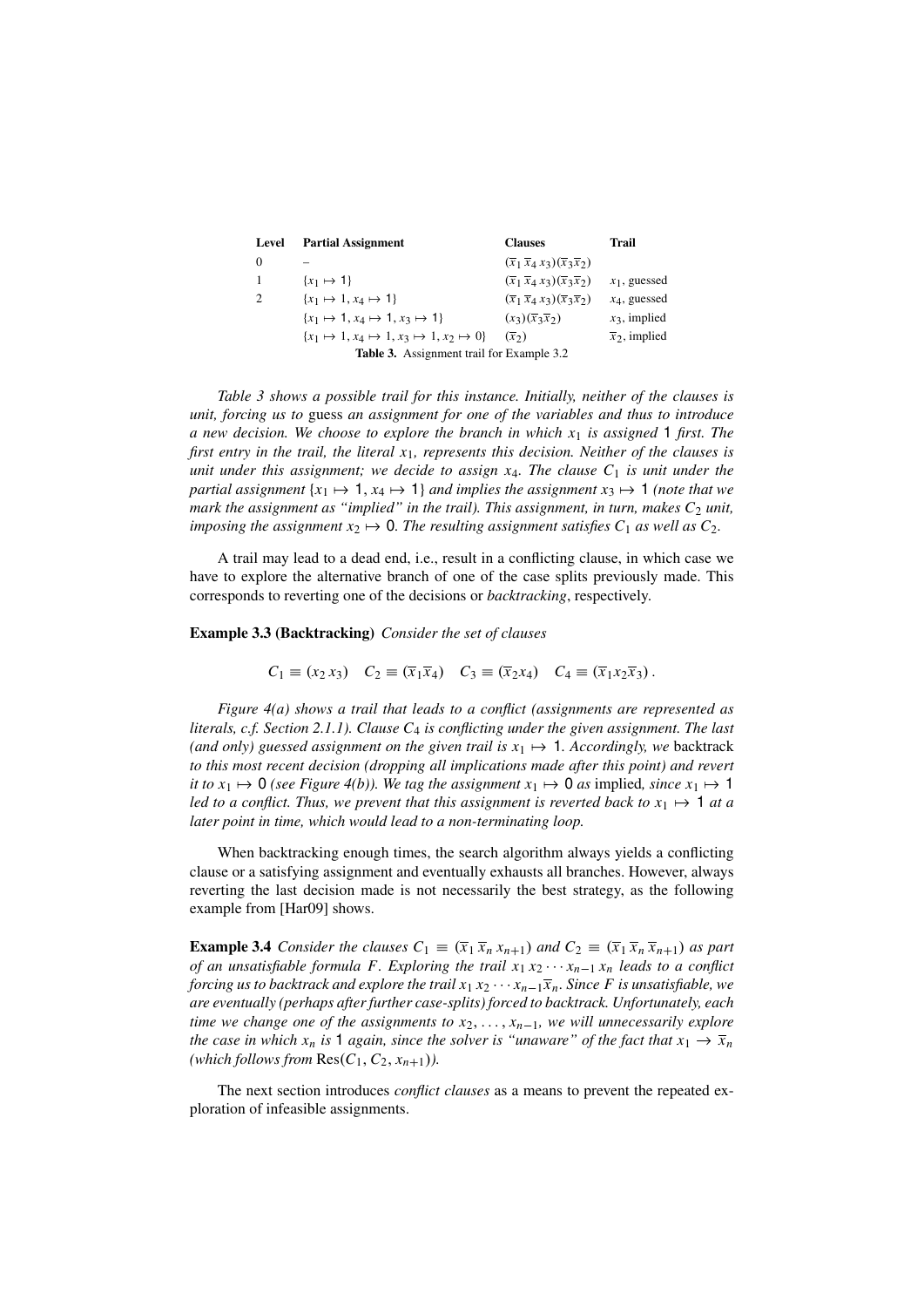

Figure 4. Backtracking

*3.5. Conflict-Driven Clause Learning*

In their solvers GRASP and RELSAT, João Marques-Silva and Karen Sakallah [MSS96], and Roberto Bayardo and Robert Schrag [JS97], respectively, introduced a novel mechanism to analyse the conflicts encountered during the search for a satisfying assignment.

First, they partition trails into decision levels according to recursion depth of the case-splits performed.

Definition 3.4 (Decision Levels) *Each recursive application of the splitting rule gives rise to a new* decision level*. If a variable x is assigned* 1 *(owing to either a case split or unit propagation) at decision level n, we write x*@*n. Conversely, x*@*n denotes an assignment of* 0 *to x at decision level n.*

Secondly, the implications in a trail are represented using an *implication graph*.

Definition 3.5 (Implication Graph) *An implication graph is a labelled directed acyclic graph*  $G(V, E)$ *.* 

- *The nodes V represent assignments to variables. Each*  $v \in V$  *is labelled with a literal and its corresponding decision level.*
- *Each edge in an implication graph represents an implication deriving from a clause that is unit under the current partial assignment. Edges are labelled with the respective antecedent clauses of the assignment the edge points to.*
- *An implication graph may contain a single* conflict node *(indicated by the symbol ), whose incoming edges are labelled with the corresponding conflicting clause.*

Example 3.5 (Implication Graph for Example 3.2) *Figure 5 shows the implication graph for the trail presented in Example 3.2.*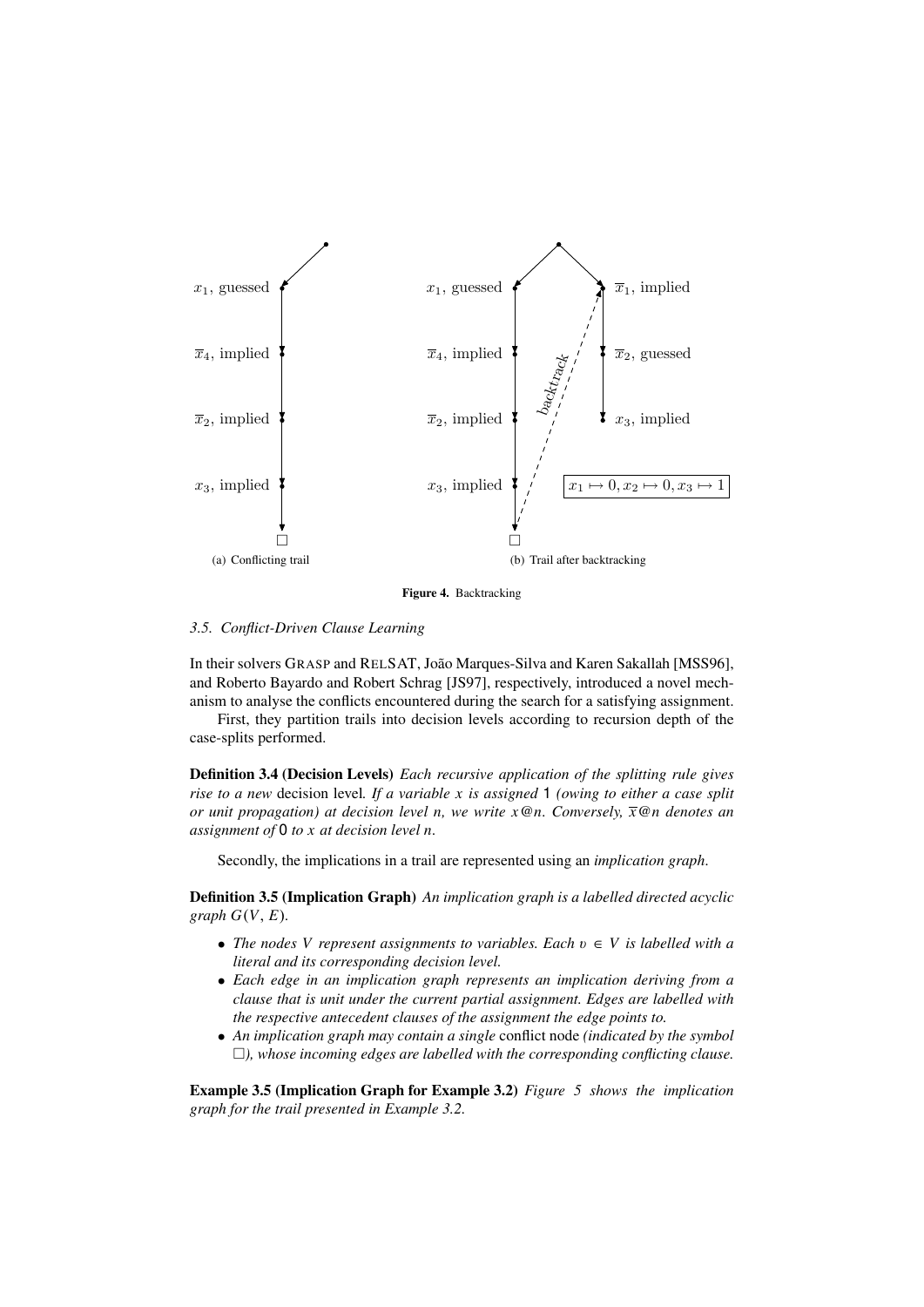

Figure 5. An implication graph for the trail in Table 3



Figure 6. An implication graph with a conflict

If the implication graph contains a conflict, we can use it to determine the decisions that led to this conflict. Moreover, it enables us to derive a *conflict clause*, which, if added to the original formula, prevents the algorithm from repeating the decision(s) that led to the conflict.

Example 3.6 (Implication Graph with Conflict) *Figure 6 shows an implication graph for a trail emanating from the decision*  $x_1 \mapsto 1$  *for the clauses* 

$$
C_1 \equiv (x_2 x_3), C_2 \equiv (\overline{x}_1 \overline{x}_4), C_3 \equiv (\overline{x}_2 x_4), C_4 \equiv (\overline{x}_1 x_2 \overline{x}_3).
$$

*The final node in the graph represents a conflict. The initial node of the graph is labelled with the decision that causes the conflict. Adding the unit clause*  $(\overline{x}_1)$  *to the original clauses guarantees that the decision x*<sup>1</sup> *will never be repeated.*

Example 3.7 *Figure 7 shows a partial implication graph for the clauses*

$$
C_1 \equiv (\overline{x}_1 x_3 x_5), \quad C_2 \equiv (\overline{x}_1 x_2), \quad C_3 \equiv (\overline{x}_2 x_4), \quad and \quad C_4 \equiv (\overline{x}_3 \overline{x}_4)
$$

and the decisions  $x_1 \text{ @} 5$  *and*  $\overline{x_5} \text{ @} 2$ . Using the implication graph, the decisions responsi*ble for the conflict can be easily determined. Adding the conflict clause*  $(\bar{x}_1 + x_5)$  *to the original formula rules out that this very combination of assignments is explored again.*

The advantage of *conflict clauses* over simple backtracking becomes clear when we revisit Example 3.4. Using an implication graph, we can quickly determine the assignments *x*<sub>1</sub> @ 1 and *x<sub>n</sub>* @ *m* which caused a conflict for either  $C_1 \equiv (\overline{x}_1 \overline{x}_n x_{n+1})$  or  $C_2 \equiv (\overline{x}_1 \overline{x}_n \overline{x}_{n+1})$ . The conflict clause  $(\overline{x}_1 + \overline{x}_n)$  eliminates this combination, pruning a large fraction of the search space which simple backtracking would have otherwise explored.

After adding a conflict clause, at least some of the decisions involved in the conflict need to be reverted (otherwise, the trail remains inconsistent with the clauses). Changing an assignment in the trail might invalidate all subsequently made decisions. Therefore, if we *backtrack* to a certain decision level *n*, we discard all decisions made at a level higher than *n*. It is clear that, of all decisions contributing to the conflict clause, we have to at least revert the one associated with the *current* decision level  $(x_1 \otimes 5$  in Example 3.7, for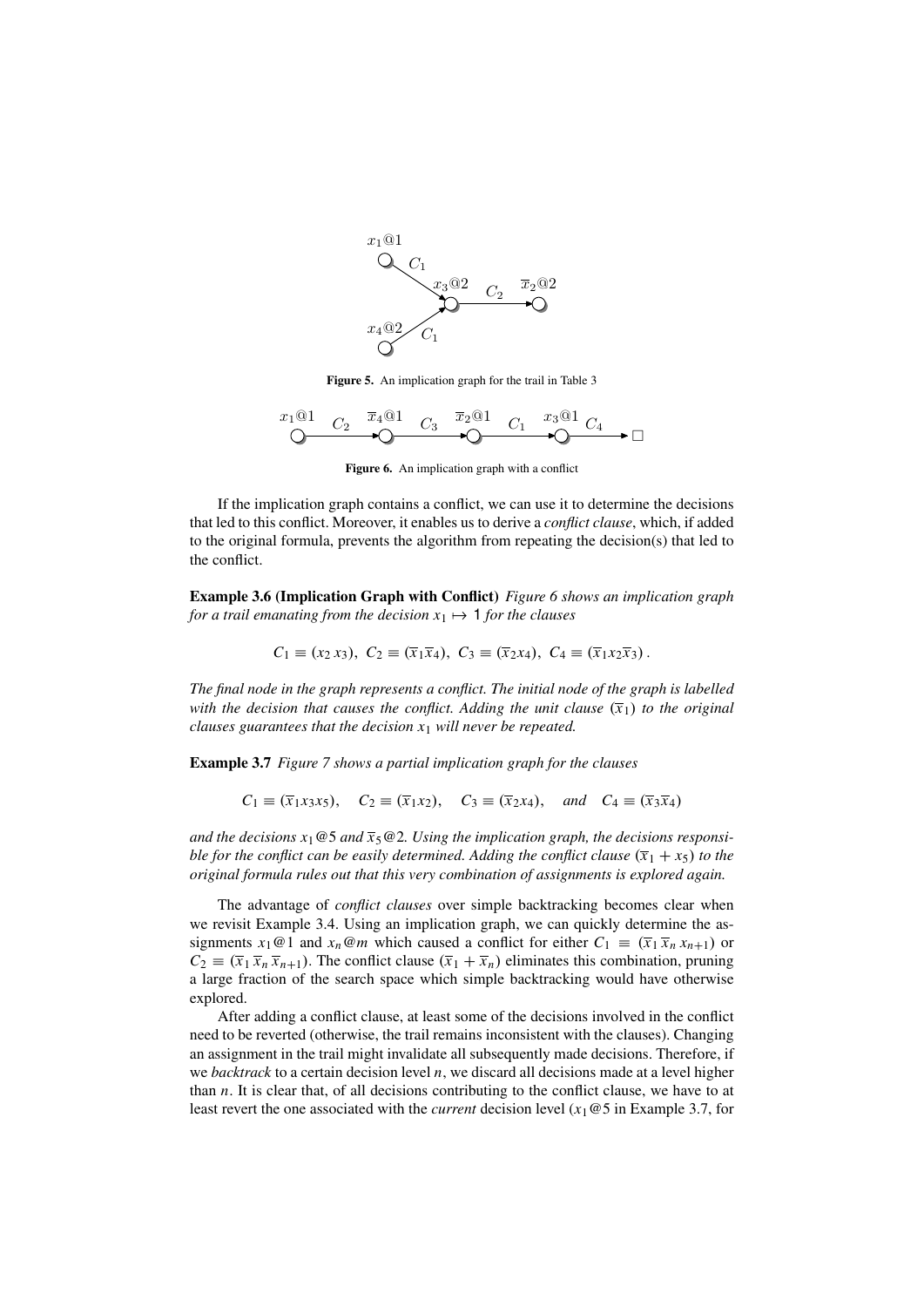

Figure 7. An implication graph for Example 3.7

instance). The *conflict-driven backtracking strategy* suggests to backtrack to the *second most recent decision level in the conflict clause* [MZM<sup>+</sup>01] (level 2 in Example 3.7). This strategy has a compelling advantage: The conflict clause is *unit* (or *assertive*) under the resulting partial assignment. For instance,  $(\bar{x}_1 + x_5)$  in Example 3.7 immediately implies  $\overline{x}_1$  in this scenario.

#### *3.6. Conflict Clauses and Resolution*

Clause learning with conflict analysis does not impair the completeness of the search algorithm: even if the learnt clauses are dropped at a later point during the search, the trail guarantees that the solver never repeatedly enters a decision level with the same partial assignment.

We show the correctness of clause learning by demonstrating that each conflict clause is implied by the original formula. The following example is based on [KS08].

Example 3.8 (Conflict Clauses and Resolution) *Figure 8 shows a partial implication graph for the clauses*

$$
C_1 \equiv (\overline{x}_4 x_{10} x_6) \quad C_2 \equiv (\overline{x}_4 x_2 x_5) \quad C_3 \equiv (\overline{x}_5 \overline{x}_6 \overline{x}_7) \quad C_4 \equiv (\overline{x}_6 x_7).
$$

*The conflicting clause in this example is C*4*. The immediate cause for the conflict are assignments*  $x_6@6$  *and*  $\overline{x}_7@6$  *to the literals*  $\overline{x}_6$  *and*  $x_7$  *of the clause*  $C_4$ *. These literals are implied by the clauses C*<sup>3</sup> *and C*1*, respectively. Clearly, C*<sup>3</sup> *and C*<sup>4</sup> *(and C*<sup>1</sup> *and C*4*) do not agree on the assignment of x*<sup>7</sup> *(and x*6*, respectively). Accordingly, if we construct the* resolvent *of*  $C_3$  *and*  $C_4$  *for the pivot*  $x_7$ *, we obtain a clause*  $C_5$ *:* 

$$
C_5 \equiv \text{Res}(C_4, C_3, x_7) \equiv (\overline{x}_5 \overline{x}_6)
$$

*While C*<sup>5</sup> *is certainly conflicting under the current partial assignment, we will not use it as a conflict clause: both x*<sup>5</sup> *and x*<sup>6</sup> *are assigned at decision level 6 and therefore C*<sup>5</sup> *is not assertive after backtracking.*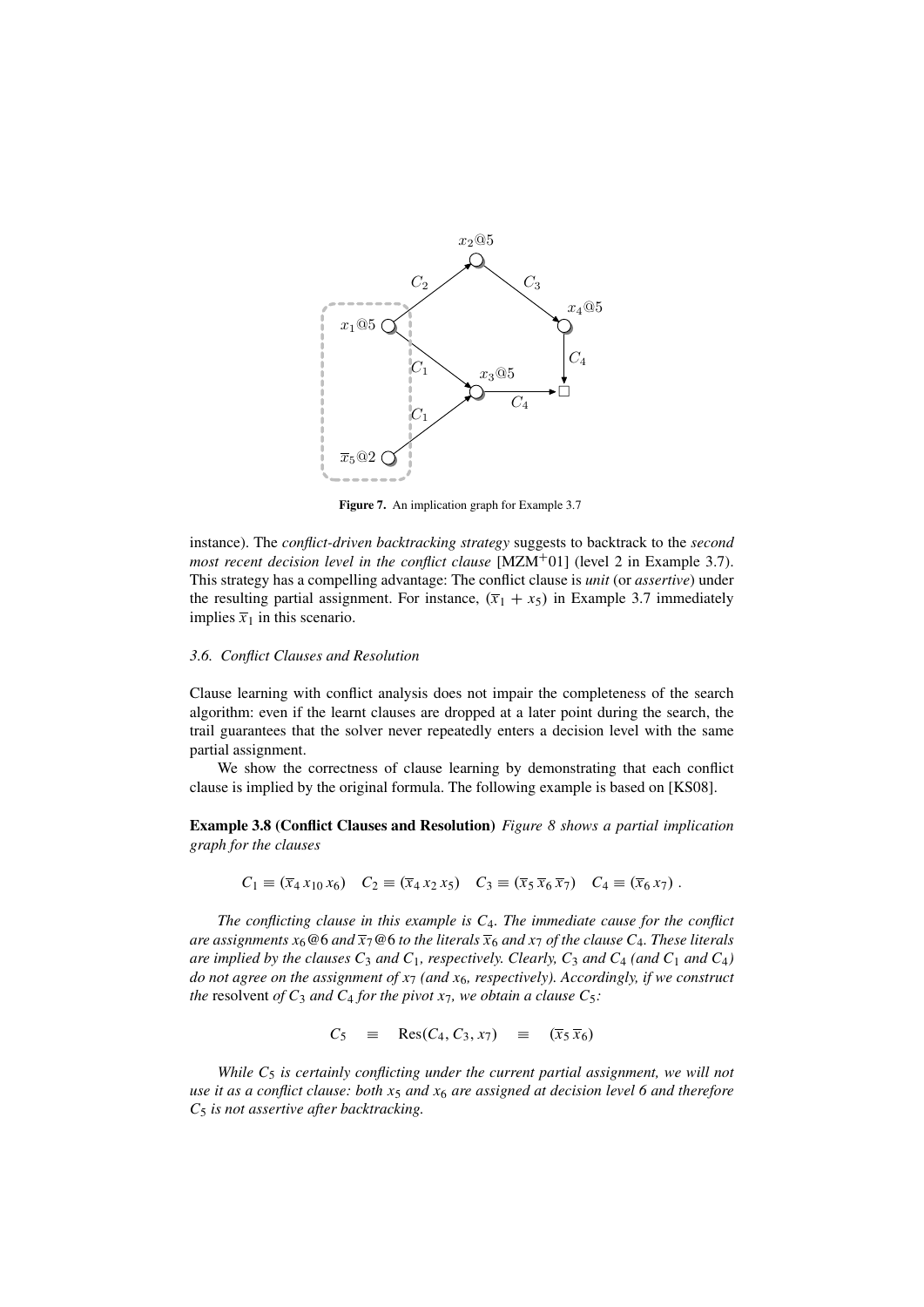

Figure 8. Conflict analysis and resolution

*As previously mentioned, C*<sup>1</sup> *is the antecedent of x*6*, and by a similar resolution step as before we obtain*

$$
C_6 \equiv \text{Res}(C_5, C_1, x_6) \equiv (\overline{x}_4 \overline{x}_5 x_{10}).
$$

Again,  $x_4$  as well as  $x_5$  are assigned at decision level 5. The clause  $C_2$  is the an*tecedent of x*5*, and we execute a final resolution step:*

$$
C_7 \equiv \text{Res}(C_6, C_2, x_5) \equiv (x_2 \overline{x}_4 x_{10})
$$

*The resulting clause*  $(x_2 \overline{x}_4 x_{10})$  *has the virtue of containing only one literal which is assigned at decision level 6 while still conflicting with the current partial assignment. Accordingly, if we backtrack to a decision level below 6, C*<sup>7</sup> *becomes assertive, forcing the solver to flip x*4*. Therefore, we choose C*<sup>7</sup> *as conflict clause. Note that this clause corresponds to a cut (shown in Figure 8) that separates the (implied and guessed) decisions causing the conflict from the conflicting node.*

We observe in Example 3.8 that it is possible to derive a conflict clause from the antecedents in the implication graph by means of resolution. These antecedents might in turn be conflict clauses. However, by induction, each conflict clause is implied by the original formula. Formal arguments establishing the completeness and correctness of clause learning and conflict analysis are provided in [MS95,MS99,Zha03].

The following example (based on the example presented in [MSS96]) demonstrates that, in general, there is a choice of assertive conflict clauses.

Example 3.9 *Consider the partial implication graph in Figure 9. Figure 10 shows three possible cuts that separate the decisions causing the conflict from the conflicting node. This results in three candidates for conflict clauses:*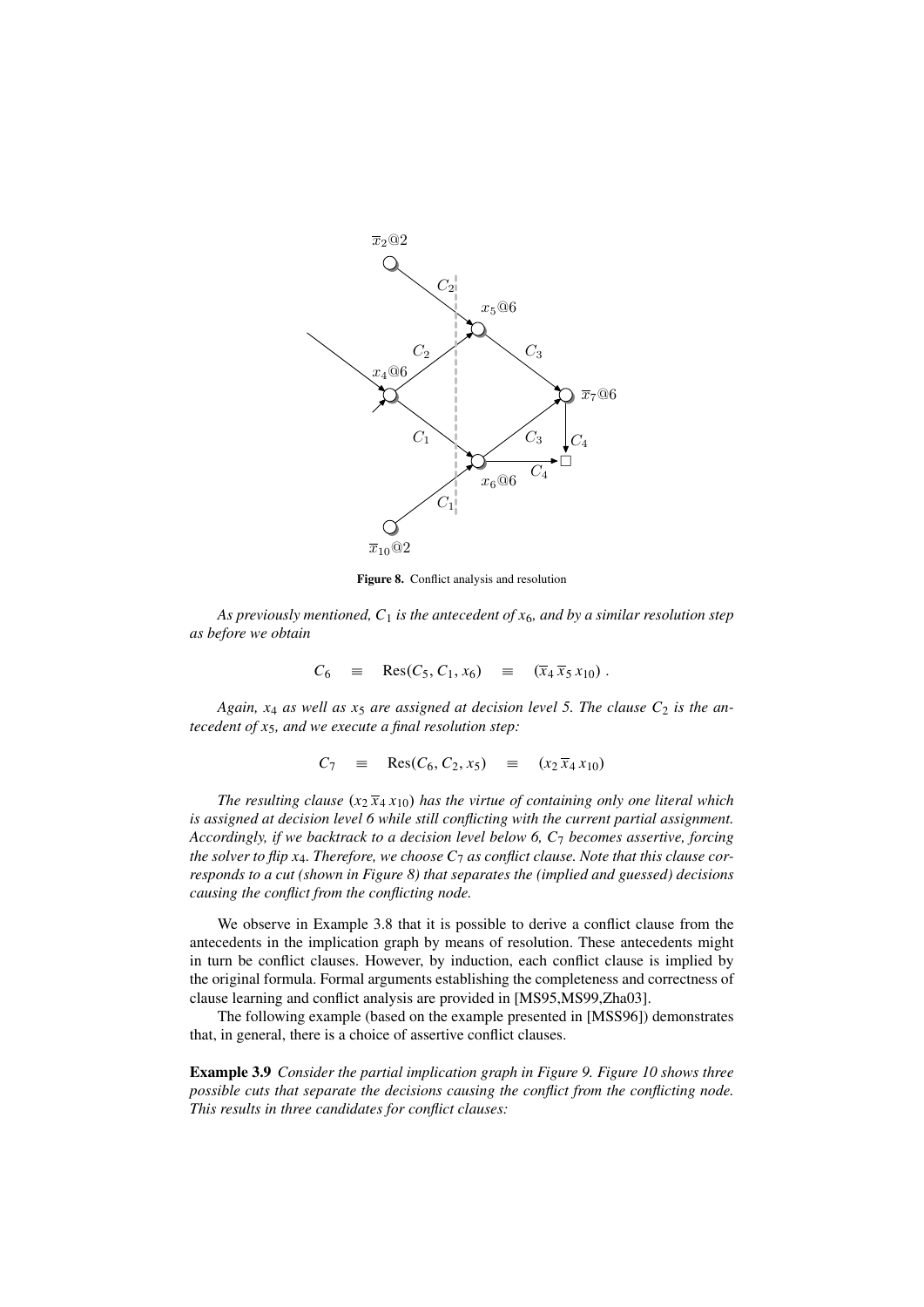

Figure 9. An implication graph with two *unique implication points*



Figure 10. Possible cuts separating decision variables from the conflicting clause

1.  $C_7 \equiv (x_8 \overline{x}_1 x_7 x_9)$ 2.  $C_8 \equiv (x_8 \overline{x}_4 x_9)$ 3.  $C_9 \equiv (x_8 \overline{x}_2 \overline{x}_3 \overline{x}_9)$ 

*We can dismiss the last clause, since it fails to be assertive after backtracking. The clauses* ( $x_8 \overline{x}_1 x_7 x_9$ ) *and* ( $x_8 \overline{x}_4 x_9$ )*, however, are viable candidates for a conflict clause.*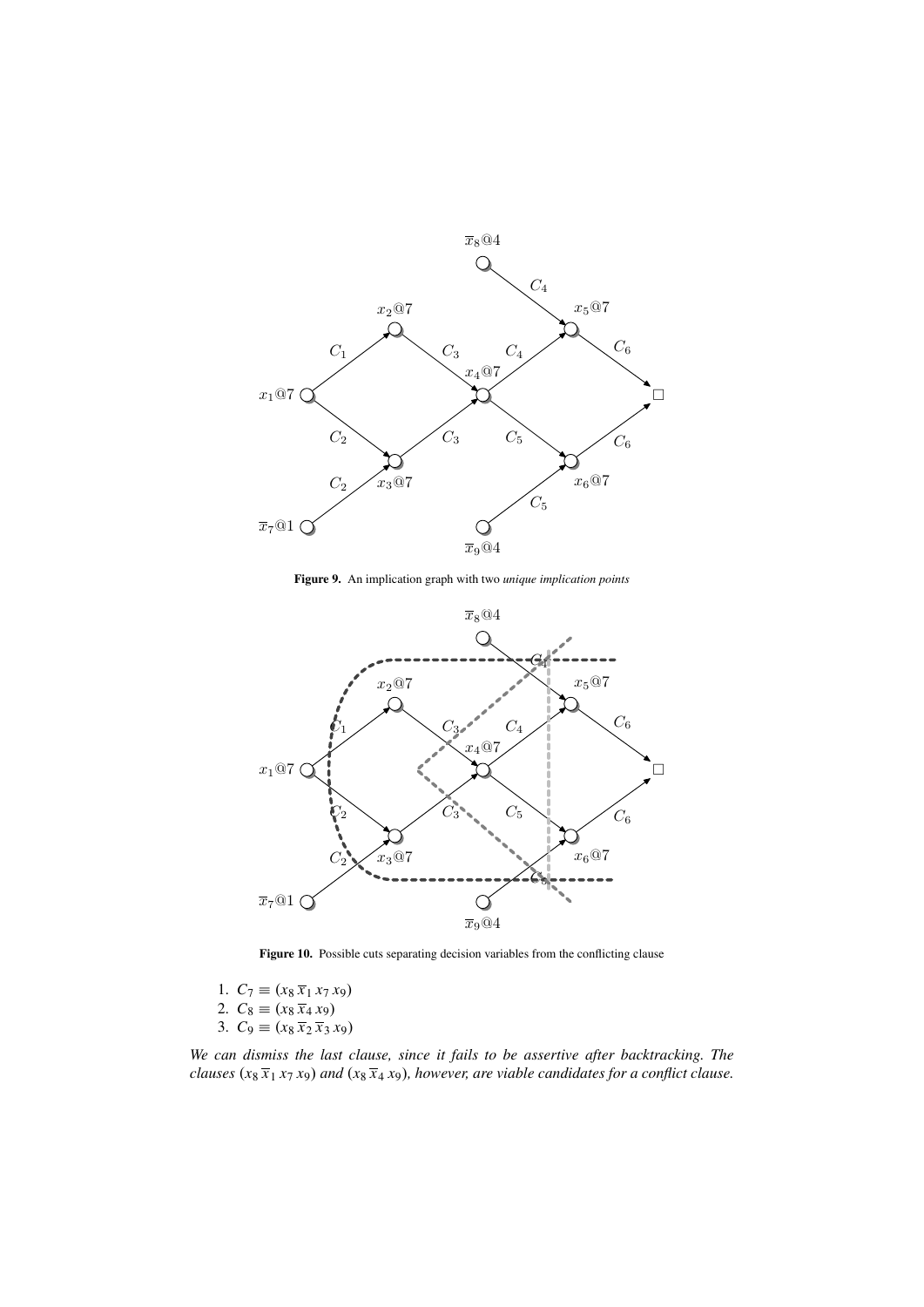

Figure 11. The DPLL algorithm with clause learning

The distinguishing property of clauses  $C_7$  and  $C_8$  when compared to clause  $C_9$  in Example 3.9 is that the former two clauses contain only one literal assigned at the current decision level. This literal corresponds to a *unique implication point* (UIP).

Definition 3.6 (Unique Implication Point) *A unique implication point is any node (other than the conflict node) in the partial conflict graph which is on* all paths *from the decision node*<sup>1</sup> *to the conflict node of the current decision level.*

Accordingly, we can stop searching for a conflict clause (which is done by means of resolution) once we reach a unique implication point. But which UIP should we choose? We will base our choice on the following property of the conflict clause corresponding to the UIP *closest* to the conflict (referred to as the *first* UIP): by construction, the conflict clause induced by the first UIP *subsumes* any other conflict clause except for the asserting literal. For instance, in Example 3.9,  $C_7 \equiv (x_8 \overline{x}_1 x_7 x_9)$  contains all literals that occur in  $C_8 \equiv (x_8 \overline{x}_4 x_9)$ , except for the literal  $\overline{x}_4$  which was assigned at decision level 6. Therefore, choosing  $C_8$  as conflict clause has the following advantages:

- 1. The conflict clause  $C_8$  is smaller than  $C_7$ , making it a more likely candidate for unit implications at a later point in the search algorithm.
- 2. Stopping at the first UIP has the lowest computational cost.
- 3. The second most recent decision level in the clause  $C_8$  is at least as low as in any other conflict clause, which forces the solver to backtrack to a lower decision level.

The "first UIP" strategy is implemented in CHAFF [ZMMM01], whereas GRASP [MSS96], in contrast, learns clauses at all UIPs.

Figure 11 shows the complete DPLL algorithm with clause learning.

#### *3.7. Decisions and Decision Heuristics*

Step  $\mathcal{Q}.\mathbf{\Theta}$  of the algorithm Figure 11 leaves the question of which variable to assign open. As we know from Section 3.3, this choice has no impact on the completeness of the search algorithm. It has, however, a significant impact on the performance of the solver, since this choice is instrumental in pruning the search space.

<sup>&</sup>lt;sup>1</sup>The decision node of the current decision level is a unique implication point by definition.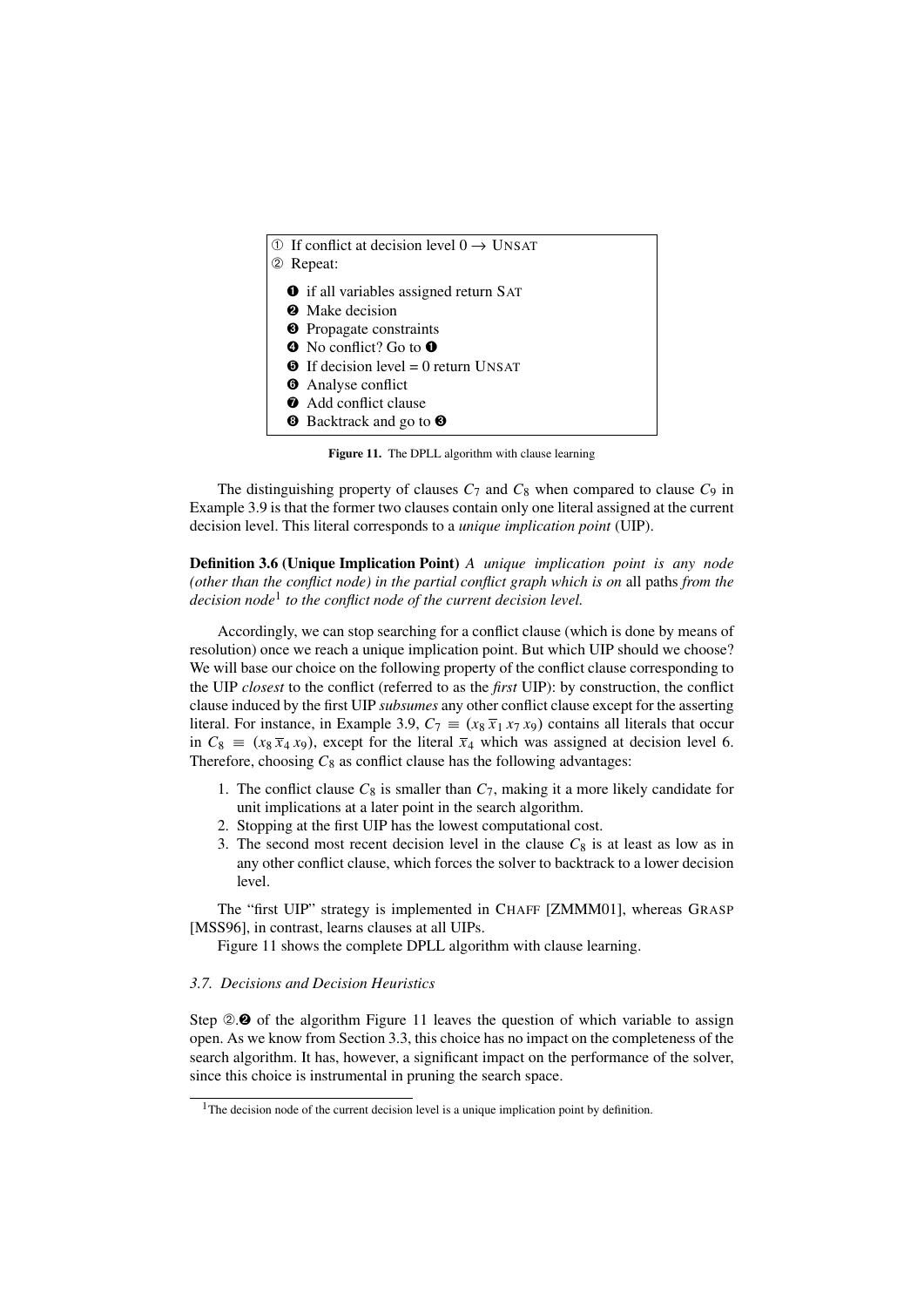# *3.7.1. 2 Literal Watching for Unit Propagation*

The choice is clear as long as there are clauses that are unit under the current assignment. The book-keeping required to detect when a clause becomes unit can involve a high computational overhead if implemented naïvely, though. The authors of the CHAFF solver [MZM+01] observed that it is sufficient to *watch* in each clause *any two* literals that have not been assigned, yet: a clause with *m* literals can only be unit (or conflicting) after at least  $m - 1$  of its literals have been set to 0. Assignments to the non-watched literals can be safely ignored. When a variable is assigned 1, the solver only needs to visit clauses where the corresponding watched literal is negated. Each time one of the watched literals is assigned 0 the solver chooses one of the remaining unassigned literals to watch. If this is not possible, the clause is necessarily unit under the current partial assignment: any sequence of assignments that makes a clause unit will include an assignment of one of the watched literals. The computational overhead of this strategy is relatively low: in a formula with *n* clauses and *m* variables,  $2 \cdot n$  literals need to be watched, and  $n/m$  clauses are visited per assignment on average. One of the key advantages of this approach is that the watched literals do not need to be updated upon backtracking. This is in contrast to the solver SATO [Zha97], for instance, which uses head and tail pointers that need to be updated whenever decisions are reverted.

In the case that no clauses are unit under the current partial assignment, however, it is necessary to choose a decision variable in step  $\mathcal{Q}.\mathbf{\Theta}$  in Figure 11. In the following, we will discuss only a few such selection strategies; we refer the reader to [MS99] and [KS08] for a more complete overview over heuristics for choosing decision variables.

#### *3.7.2. Dynamic Largest Individual Sum*

It is conventional wisdom that it is advantageous to assign the most tightly constrained variables, i.e., variables that occur in a large number of clauses. On representative of such a selection strategy is known as the *dynamic largest individual sum* (DLIS) heuristic. At each decision point, it chooses the assignment that satisfies the most unsatisfied clauses. Formally, let  $p_x$  be the number of unresolved clauses containing x and  $n_x$  be the number of unresolved clauses containing  $\overline{x}$ . Moreover, let let *x* be variable for which  $p_x$  is maximal, and let *y* be variable for which  $n_y$  is maximal. If  $p_x > n_y$ , choose 1 as the value for *x*. Otherwise, choose  $y \mapsto 0$ . The disadvantage of this strategy is that the computational overhead is high: the algorithm needs to visit *all* clauses that contain a literal that has been set to true in order to update the values  $p_x$  and  $n_x$  for all variables contained in these clauses. Moreover, the process needs to be reversed upon backtracking.

#### *3.7.3. Variable State Independent Decaying Sum*

A heuristic commonly used in contemporary SAT solvers favours literals in recently added conflict clauses. Each literal is associated with a counter, which is initialised to zero. Whenever a (conflict) clause is added, its literals are *boosted*, i.e., the respective counters are increased. Periodically, all counters divided by constant, resulting in a decay causing a bias towards *recent* conflicts. At each decision point, the solver then chooses the unassigned literal with the highest counter (where ties are broken randomly by default). This approach, known as the *variable state independent decaying sum* (VSIDS) heuristics, was first implemented in the CHAFF solver [MZM+01]. CHAFF maintains a list of unassigned literals sorted by counter. This list is only updated when conflict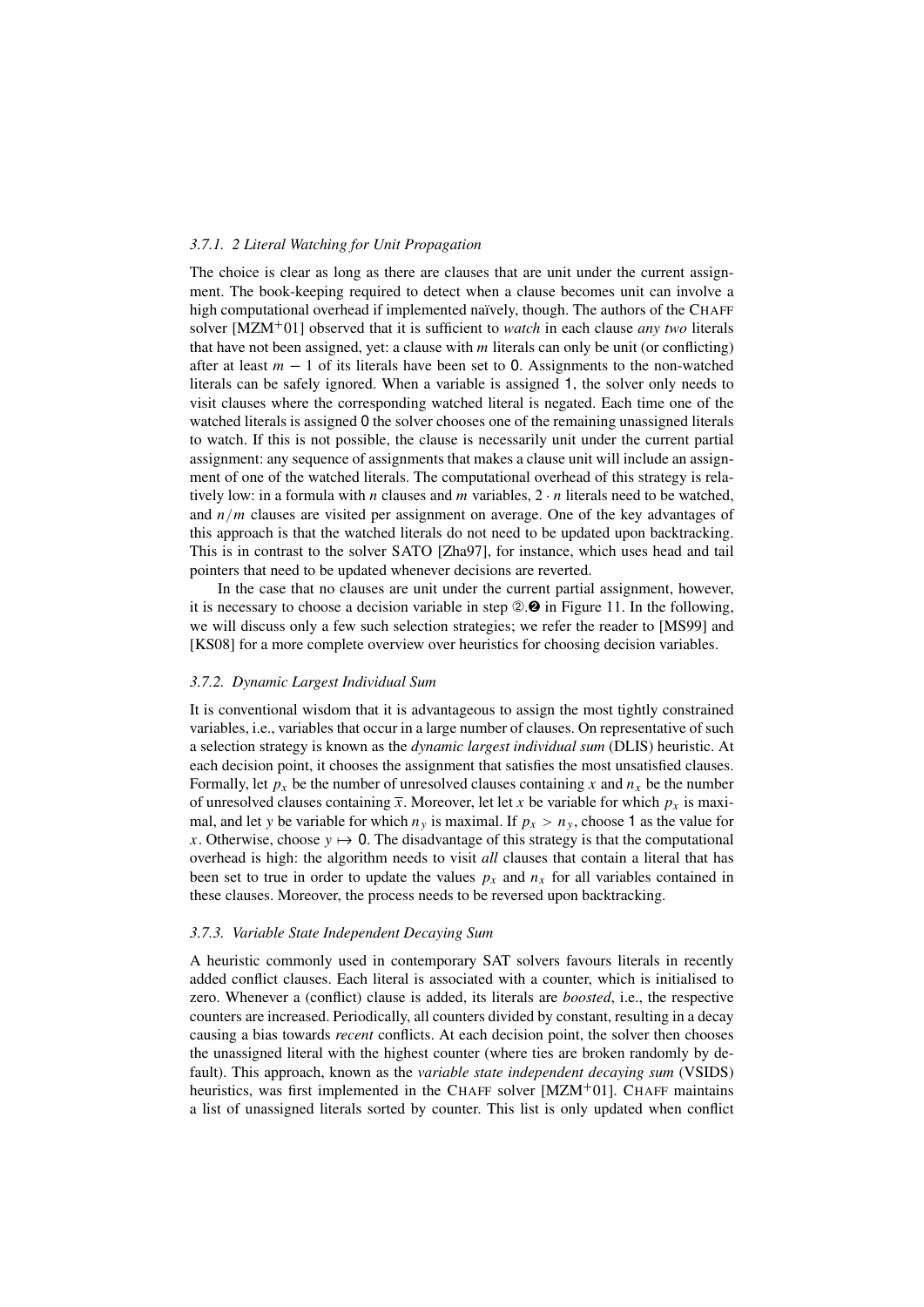clauses are added, resulting in a very low overhead. Decisions can be made in constant time.

The emphasis on variables that are involved in recent conflicts leads to a *locality* based search, effectively focusing on sub-spaces [MZ09]. The sub-spaces induced by this decision strategy tend to coalesce, resulting in more opportunities for resolution of conflict clauses, since most of the variables are common.

Representing the counter using integer variables leads to a large number of ties. MINISAT avoids this problem by using a floating point number to represent the weight [ES04a]. Another possible (but significantly more complex) strategy is to concentrate *only* on unresolved conflicts by maintaining a stack of conflict clauses [GN02].

#### *3.8. Unsatisfiable Cores*

Given an unsatisfiable instance *F*, we can use the techniques described in Section 3.6 to construct a resolution refutation (see Definition 3.2 in Section 3.2). Intuitively, such a refutation identifies a *reason* for the inconsistency of the clauses in *F*. The clauses at the leaves of a resolution refutation are a subset of the clauses of *F*. By construction, the conjunction of these clauses is unsatisfiable.

**Definition 3.7 (Unsatisfiable Core)** *Given an unsatisfiable formula F*  $\equiv C_1 \cdot C_2 \cdots C_n$ , *any unsatisfiable subset of the set of clauses of F is an unsatisfiable core.*

Resolution proofs and unsatisfiable cores have applications in hardware verification [McM03]. Note that a formula typically does not have a unique unsatisfiable core. The following example demonstrates how we can use a SAT solver to construct an unsatisfiable core.

Example 3.10 (Constructing Unsatisfiable Cores) *Consider the following formula in conjunctive normal form:*

$$
(\overline{x} + y) \cdot (\overline{x} + \overline{y}) \cdot (x + z) \cdot (x + \overline{z}) \cdot (z + y + \overline{x})
$$

*The problem instance does not contain unit literals, so the satisfiability solver is forced to make a decision. The VSIDS heuristic (see Section 3.7) assigns the highest priority to the literal*  $\bar{x}$ *. Accordingly, the solver assigns*  $x \mapsto 0$ *. This decision immediately yields a conflict, as depicted in Figure 12(a). Accordingly, the solver derives a conflict clause*  $(x)$  – the justifying resolution step is shown in Figure 12(b). The conflict clause  $(x)$ *forces the solver to assign*  $x \mapsto 1$  *at decision level zero (x* $@0$ ). Again, this leads to a *conflict (see Figure 12(c)). The corresponding conflict clause is*  $(\bar{x})$  *(see Figure 12(d)). This time, however, the conflict occurs at decision level zero and the satisfiability solver determines that the instance is unsatisfiable. The SAT solver finalises the resolution proof by resolving*  $(\bar{x})$  *and*  $(x)$  *(see Figure 12(e)).* 

*The unsatisfiable core*

$$
\{\quad (\overline{x} + y), \ (\overline{x} + \overline{y}), \ (x + z), \ (x + \overline{z})\quad \}
$$

*can be easily extracted from the resolution proof in Figure 12(e). The clause*  $(z + y + \overline{x})$ *did not contribute to the contradiction and is therefore not contained in the core.*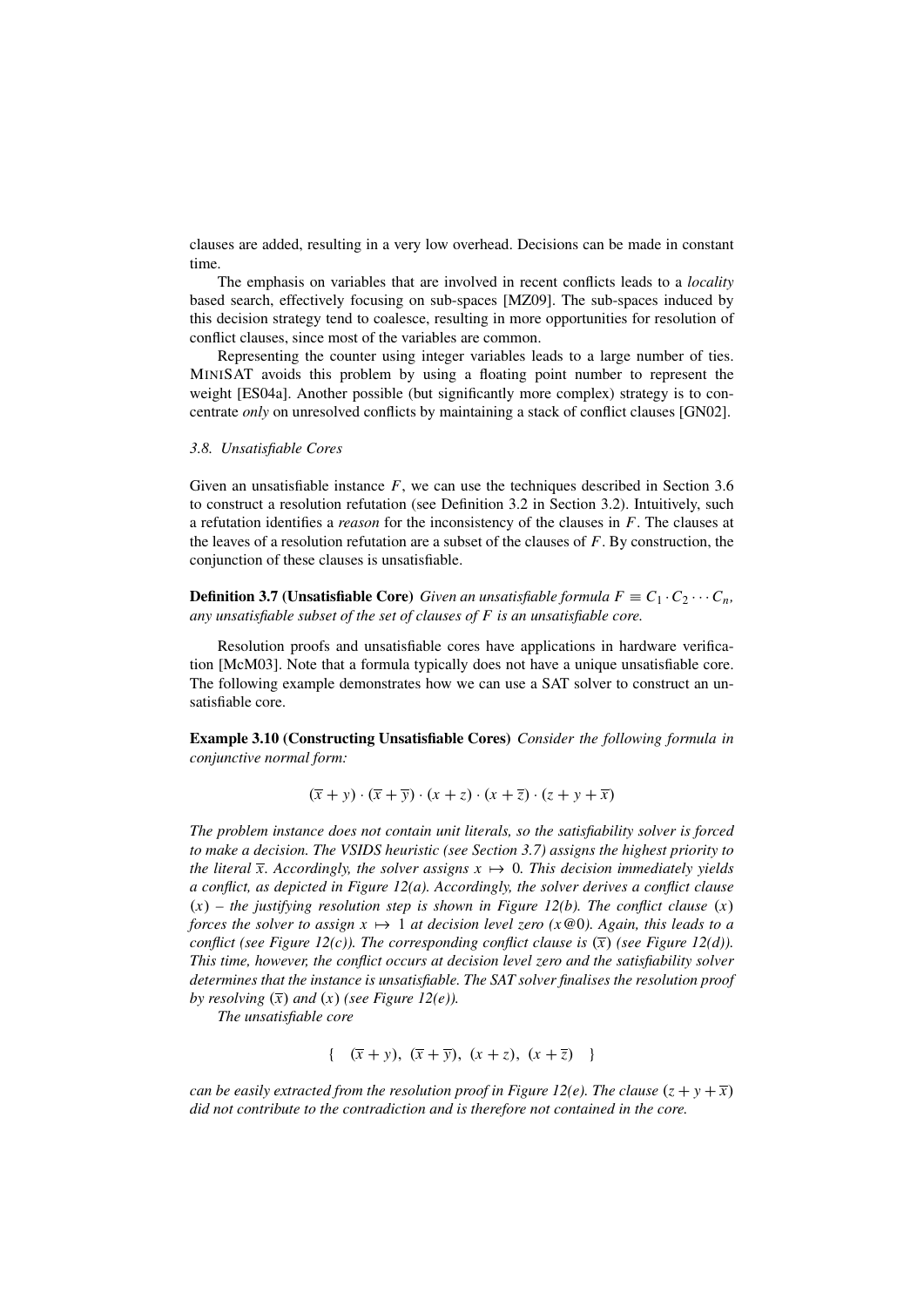

Figure 12. Construction of a resolution proof

An unsatisfiable core is minimal if removing any clause from the core makes the remaining set of clauses satisfiable.

Definition 3.8 (Minimal and Minimum Unsatisfiable Cores) *Let UC be an unsatisfiable core of the formula F (i.e., a set of clauses*  $UC \subseteq F$  *such that*  $C_1 \cdot C_2 \cdots C_n \rightarrow 0$ *if*  $C_i$  ∈ *UC* for  $1 \le i \le n$ ). The unsatisfiable core UC is minimal *if removing any one of its clauses*  $C_i$  *leaves the conjunction of the remaining clauses*  $UC \setminus C_i$  *satisfiable. An unsatisfiable core is* minimum *if the original formula does not contain an unsatisfiable core*  $UC_2$  *such that*  $|UC_2| < |UC|$ *.* 

#### *3.9. Incremental Satisfiability Solving*

Many applications of SAT solvers require solving a sequence of similar instances which share a large number of clauses. Incremental satisfiability solvers [Str01,KSW01] support the reuse of learnt clauses in subsequent calls to the SAT solver when only a fraction of the clauses of the original problem have changed. To this end, an incremental solver drops all learnt clauses and reverts all decisions that derive from clauses that are part of the original instance but not of the subsequent related problem.

Example 3.11 *Recall the formula from Example 3.3:*

 $(x_2 + x_3) \cdot (\overline{x}_1 + \overline{x}_4) \cdot (\overline{x}_2 + x_4) \cdot (\overline{x}_1 + x_2 + \overline{x}_3)$ 

*Assume that the SAT solver derives the initial satisfying assignment*

$$
\{x_1 \mapsto 0, x_2 \mapsto 0, x_3 \mapsto 1, x_4 \mapsto 0\}
$$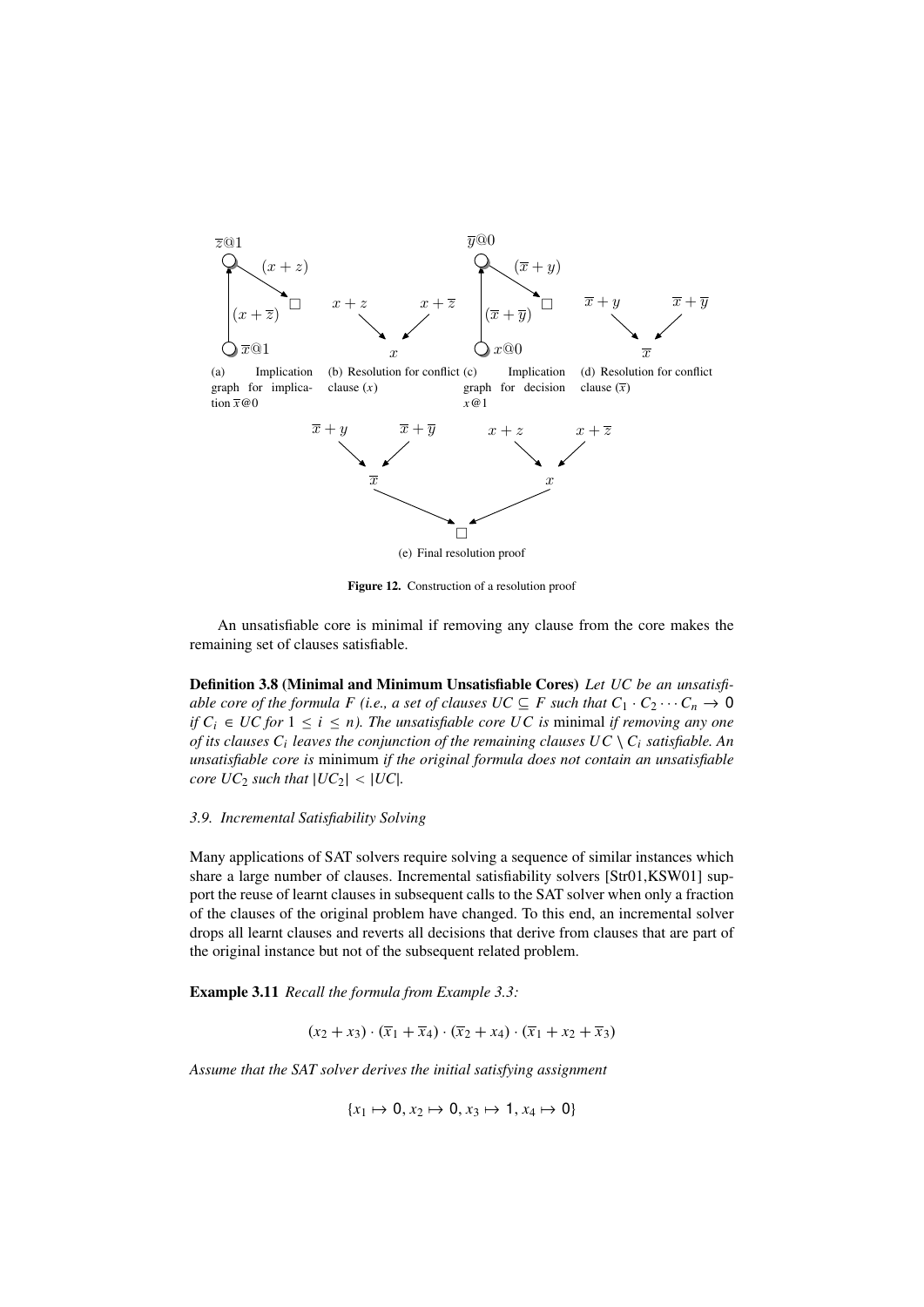*for this formula, which can be represented as the cube*  $\overline{x}_1 \cdot \overline{x}_2 \cdot x_3 \cdot \overline{x}_4$ *. Note that at this point the SAT solver has learnt the clause*  $(\overline{x}_1)$  *(c.f. Figure 4).* 

*Assume that in the next step we want to add the clause*  $(x_1 + x_2 + \overline{x}_3 + x_4)$  *(which happens to be the negation of*  $\overline{x}_1 \cdot \overline{x}_2 \cdot x_3 \cdot \overline{x}_4$ *) to the current set of clauses:* 

$$
(x_2 + x_3) \cdot (\overline{x}_1 + \overline{x}_4) \cdot (\overline{x}_2 + x_4) \cdot (\overline{x}_1 + x_2 + \overline{x}_3) \cdot \underbrace{(\overline{x}_1)}_{\text{learn}} \cdot \underbrace{(x_1 + x_2 + \overline{x}_3 + x_4)}_{\text{new clause}}
$$

*Note that, while we have to revert the decisions made during the first run of the SAT solver, we are allowed to retain the learnt clause*  $(\bar{x}_1)$ *, since it is a logical consequence of the original formula (i.e., at decision level 0). The SAT solver can now proceed to find a new satisfying assignment (e.g.,*  $\{x_1 \mapsto 0, x_2 \mapsto 1, x_3 \mapsto 1, x_4 \mapsto 1\}$ *). In this example, the new clause*  $(x_1 + x_2 + \overline{x}_3 + x_4)$  *guarantees that this assignment differs from the previous one.*

## *3.10. Pre-processing Formulae*

This section covers pre-processing techniques presented in [EB05] which enable us to reduce the size of the formula either before passing it to a satisfiability checker or during the search process.

#### *3.10.1. Subsumption*

A clause  $C_1$  is said to subsume a clause  $C_2$  if  $C_1 \subseteq C_2$ , i.e., all literals in  $C_1$  also occur in  $C_2$ . If formula in CNF contains two clauses  $C_1$  and  $C_2$  such that  $C_1$  subsumes  $C_2$ , then  $C_2$  can be discarded. This is justified by the fact that, given a resolution proof, we can replace any occurrence of a clause  $C_2$  by a clause  $C_1$  which subsumes  $C_2$  without invalidating the correctness of the proof. In fact, such a modification typically enables a reduction of the size of the proof [BIFH<sup>+</sup>11].

## *3.10.2. Self-subsuming Resolution*

Even though initial instance does not necessarily contain clauses subsuming others, such clauses may materialise during the search process. Een and Biere [EB05] observes that ´ formulae in CNF often contain clauses  $(x + C_1)$  which *almost* subsume clauses  $(\overline{x} + C_2)$ (where  $C_1 \subseteq C_2$ ). After one resolution step we obtain the clause Res( $(x + C_1)$ ,  $(\overline{x} + C_1)$  $C_2$ , *x*) =  $C_2$ , which subsumes ( $\overline{x}$ + $C_2$ ). Accordingly, the clause ( $\overline{x}$ + $C_2$ ) can be dropped after resolution. Eén and Biere dubbed this simplification rule self-subsuming resolution.

Efficient data structures for implementing (self-)subsumption are presented in [EB05].

#### *3.10.3. Variable Elimination by Substitution*

Formulae that are encoded in CNF using the transformation introduced in Section 2.1.2 (or a similar approach) typically contain a large number of *functionally dependent* variables, namely the fresh variables introduced to represent terms (or gate outputs, respectively). In the following formula, for instance, the value of the variable  $x$  is completely determined by the values of *y* and *z* (c.f. Example 2.1):

$$
\underbrace{(x \leftrightarrow (y \leftrightarrow z))}_{(\overline{x} + \overline{y} + z) \cdot (\overline{x} + \overline{z} + y) \cdot (\overline{y} + \overline{z} + x) \cdot (y + z + x)}
$$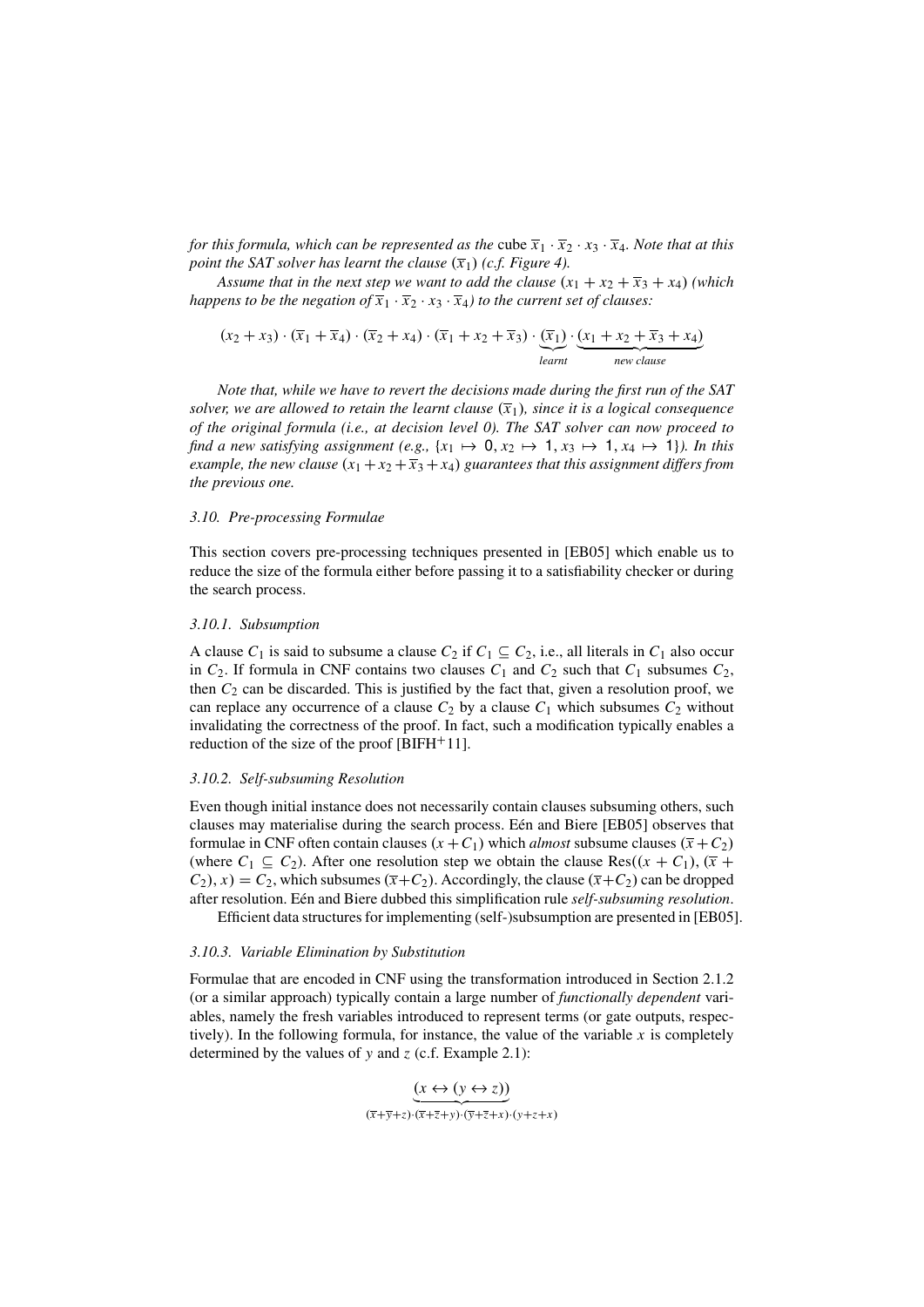The algorithms previously presented are oblivious to this structural property and therefore fail to exploit it.Een and Biere [EB05] presents an approach that eliminates ´ dependent variables by substitution in an attempt to reduce the size of the resulting formula. First, note that the auxiliary variable *x* can be eliminated using the *rule for eliminating atomic formulae* introduced in Section 3.3. The application of this rule amounts to variable elimination by means of resolution. In general, given a set *S* of clauses all of which contain *x*, we can partition *S* into clauses containing *x* and clauses containing  $\overline{x}$ . Let  $S_x \stackrel{\text{def}}{=} \{C \mid C \in S, x \in C\}$  and  $S_x \stackrel{\text{def}}{=} \{C \mid C \in S, \overline{x} \in C\}$ . Abusing the notation we introduced in Section 3.2, we define

$$
\mathrm{Res}(S_x, S_{\overline{x}}, x) \stackrel{\text{def}}{=} \{ \mathrm{Res}(C_x, C_{\overline{x}}, x) \mid C_x \in S_x, C_{\overline{x}} \in S_{\overline{x}} \}.
$$

A clause is trivial if it contains a literal and its negation. We observe that the pairwise resolution of the clauses corresponding to a definition of *x* introduced by the Tseitin transformation (see Table 2) yields *only* trivial clauses. We demonstrate this for the definition  $x \leftrightarrow (y \leftrightarrow z)$  introduced in Example 2.1. Let

$$
G \stackrel{\text{def}}{=} \{ (\overline{x} + \overline{y} + z), (\overline{x} + \overline{z} + y), (\overline{y} + \overline{z} + x), (y + z + x) \}
$$

denote the set of clauses introduced by the transformation. Splitting *G* as suggested above yields

$$
G_{\overline{x}} = \{(\overline{x} + \overline{y} + z), (\overline{x} + \overline{z} + y)\} \qquad G_x = \{(\overline{y} + \overline{z} + x), (y + z + x)\},\
$$

and we obtain

$$
Res(G_x, G_{\overline{x}}, x) = \{(\overline{y} + z + \overline{z}), (\overline{y} + z + y), (\overline{z} + y + \overline{y}), (\overline{z} + y + z)\}.
$$

The reader may verify that this holds for all transformations presented in Table 2. Accordingly, given a set of clauses *S* (all of which contain *x*) and the definition  $G \subseteq$ *S* of *x*, we can safely omit the resolution steps  $\text{Res}(G_x, G_{\overline{x}}, x)$ . Let  $R = S \setminus G$  be the *remaining* clauses that are not part of the definition of  $x$ . Then one can partition  $Res(S_x, S_{\overline{x}}, x)$  into

$$
\underbrace{\text{Res}(R_x, G_{\overline{x}}, x) \cdot \text{Res}(G_x, R_{\overline{x}}, x)}_{S''} \cdot \underbrace{\text{Res}(G_x, G_{\overline{x}}, x)}_{G'} \cdot \underbrace{\text{Res}(R_x, R_{\overline{x}}, x)}_{R'}.
$$

In our example,  $G_x$  and  $G_{\overline{x}}$  encode  $x + \overline{(y \leftrightarrow z)}$  (i.e.,  $\overline{x} \to \overline{(y \leftrightarrow z)}$ ) and  $\overline{x} + (y \leftrightarrow z)$ *z*), respectively. Accordingly, Res( $R_x$ ,  $G_{\overline{x}}$ , *x*) can be interpreted as *substitution* of (*y*  $\leftrightarrow$ *z*) for *x* in  $R_x$  (and similarly for  $\text{Res}(G_x, R_{\overline{x}}, x)$ ). As a consequence, *R'* can be derived from *S''* in a single hyper-resolution step (or a sequence of resolution steps) [GOMS04]. It is therefore admissible to replace  $S$  with  $S''$ .

Example 3.12 *Consider the CNF instance*

$$
\underbrace{(x_1+u)}_{R_{x_1}} \cdot \underbrace{(\overline{x}_1+v)}_{R_{\overline{x}_1}} \cdot \underbrace{(\overline{x}_1+\overline{y}+z)\cdot(\overline{x}_1+\overline{z}+y)}_{G_{\overline{x}_1}} \cdot \underbrace{(\overline{y}+\overline{z}+x_1)\cdot(y+z+x_1)}_{G_{x_1}}.
$$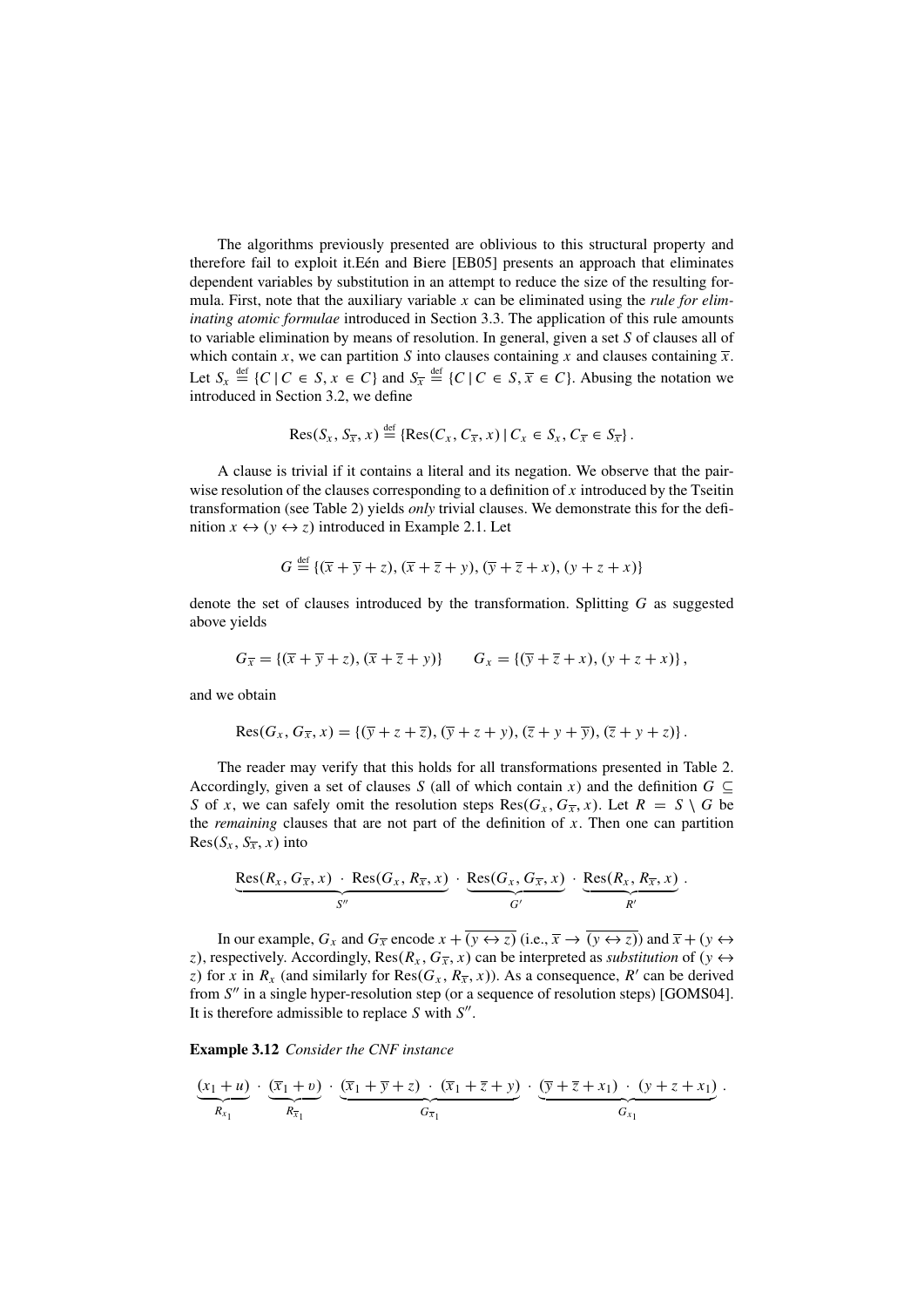*We obtain*

$$
S'' \equiv (u + \overline{y} + z) \cdot (u + \overline{z} + y) \cdot (v + \overline{y} + \overline{z}) \cdot (v + y + z),
$$

*allowing us to reduce the size of the original formula by two clauses.*

A more elaborate example for this approach is provided in Exercise 10 in Appendix A.

#### 4. Boolean Satisfiability Checking: Extensions

After covering contemporary techniques to generate satisfying assignments or refutation proofs for propositional formulae in Section 3, we address a number of extensions of the SAT problem (Definition 3.1). As we will see, an in-depth understanding of the internals of SAT solvers is crucial to the techniques discussed in this section – the naïvely applying a SAT solver as a black box may result in a suboptimal performance of the resulting algorithm.

# *4.1. All-SAT*

Given a satisfiable formula, the algorithms presented in Section 3 provide a single satisfying assignment. Some applications, however, require us to enumerate *all* satisfiable assignments of a formula [McM02]. It is easy to see that solving this problem is at least as hard as the Boolean satisfiability problem (Definition 3.1). In fact, the problem of determining the number of satisfying assignments of a formula is a prominent representative of the complexity class #P (see, for instance, [AB09]).

In practice, the problem can be tractable for certain instances, even though no polynomial algorithm is known. We can force the SAT solver to enumerate all satisfying assignments by subsequently *blocking* all assignments previously found. As explained in Section 2.1.1, any satisfying assignment A of a formula *F* can be represented as a *cube* over the variables of *F*. The negation of such a cube is a clause (by De Morgan's theorem). Adding this clause *C* to *F* effectively *blocks* the assignment, since *C* is clearly in conflict with the current assignment. *C* is therefore called a *blocking clause*. In fact, this approach has already been demonstrated in Example 3.11. To obtain all satisfying assignments, the process in Example 3.11 is repeated until the formula becomes unsatisfiable.

While we can take advantage of incremental satisfiability checking algorithms (c.f. Section 3.9), the size of the formula augmented with blocking clauses grows quickly. Moreover, blocking clauses which contain *all* variables of the original instance are less likely to become unit. Therefore, it is desirable to reduce the size of the blocking clause [McM02], i.e., to construct a smaller clause which still blocks the assignment A. One possibility is to block the *decisions* that led to the current assignment (this information can be extracted from the trail described in Section 3.4). Let *D* be the cube representing these decisions. Clearly,  $F \cdot D \leftrightarrow C_A$ , i.e., the decisions, in conjunction with the original formula, imply the single and unique assignment A (and *vice versa*). Moreover,  $\overline{D}$   $\rightarrow$   $\overline{C_A}$ . Therefore  $\overline{D}$  is a viable candidate for blocking A.

An example application of All-SAT is presented in Example 4.7.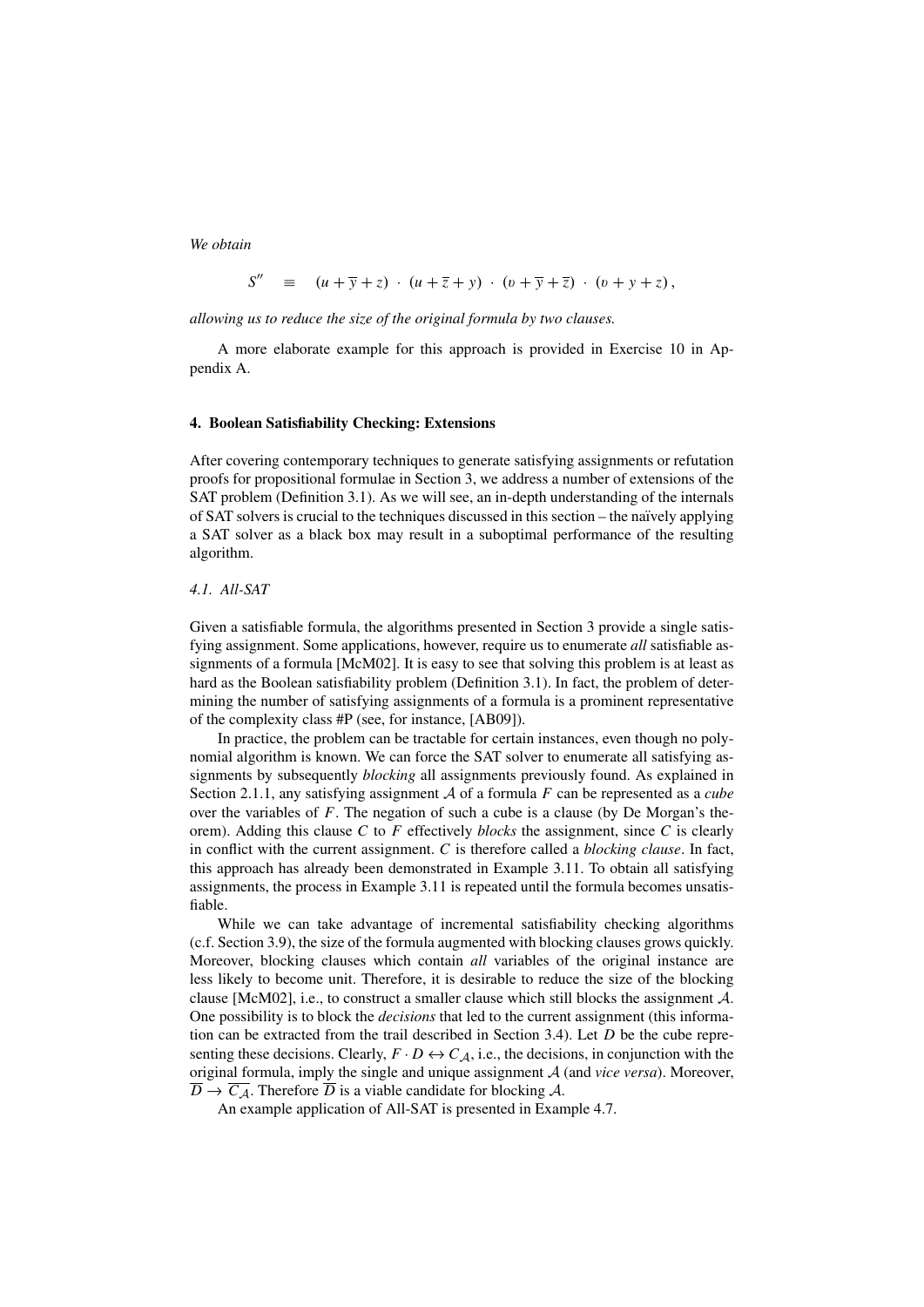

Figure 13. Encoding addition and subtraction in propositional logic

#### *4.2. Cardinality Constraints*

Satisfiability solvers are designed to work in the Boolean domain and do not support numeric reasoning *per se*. There is a number of applications for which it is desirable, however, to have at least rudimentary support for arithmetic over bounded domains. A common approach is to represent binary numbers using the two's complement system and to encode arithmetic operations using their corresponding circuit representation. Figure 13 shows the encoding of addition/subtraction as a ripple-carry-adder (Figure 13(a)), implemented as a chain of full adders (Figure 13(b)). This technique is known as eager bit-flattening. We refer the reader to [KS08] for a more detailed treatment of this topic.

Cardinality constraints are a common application of numerical constraints. Given a set  $\{\ell_1, \ldots, \ell_n\}$  of literals, a cardinality constraint  $((\sum_i \ell_i) \le k)$  rules out all assignments in which more than *k* of these literals evaluate to 1 (here,  $\sum$  denotes the arithmetic sum and not the logical "or" operator). This constraint can technically be encoded by constructing a circuit that computes  $k - (\sum_i \ell_i)$  (using a tree of adder-subtractors depicted in Figure 13) and checking for arithmetic underflow. Such an encoding, however, introduces chains of exclusive-or gates. Note that exclusive-or is a non-monotonic operator (c.f. Table 1): a change of the value of a single variable occurring in a long chain of exclusive-or gates may propagate and necessitate an alteration of the values of a large number of subsequent variables in the chain (forced by unit-propagation), thus posing a challenge to contemporary satisfiability checkers.

Figure 14 shows a *sorting network* for two literals, an alternative way of encoding the constraint  $((\sum_i \ell_i) \le k)$  (where  $i = 2$  in Figure 14). Intuitively, a sorting network shuffles all input values that are 1 "to the left", i.e., if *m* of the inputs of an *n*-bit sort-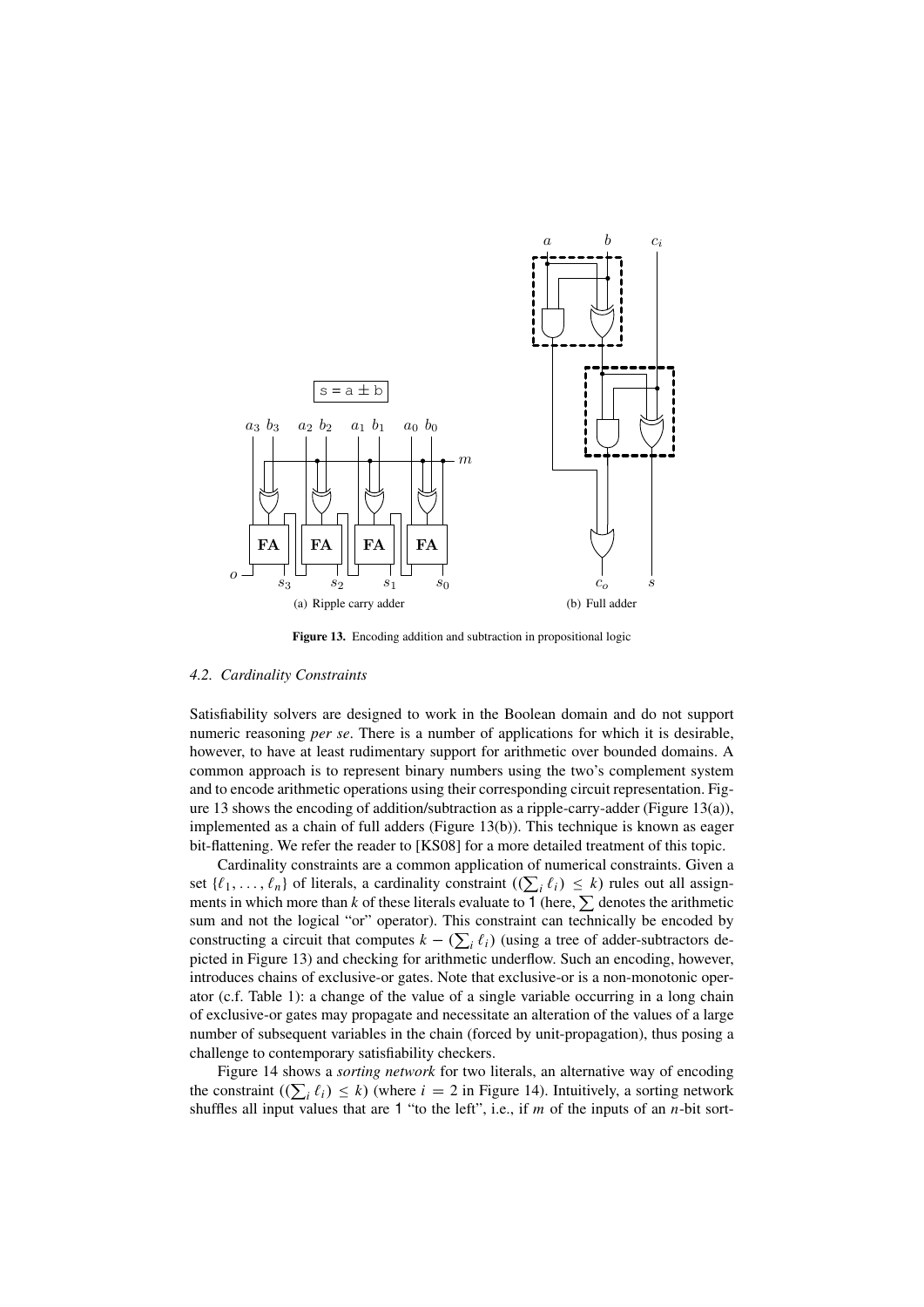| $\Omega$ | $\ell_{2}$ | 02 |                                                    |
|----------|------------|----|----------------------------------------------------|
|          |            |    |                                                    |
|          |            |    | $o_1 \stackrel{\text{def}}{=} \ell_1 + \ell_2$     |
|          |            |    | $o_2 \stackrel{\text{def}}{=} \ell_1 \cdot \ell_2$ |
|          |            |    |                                                    |

Figure 14. A sorting network for two literals

ing network (where  $m \leq n$ ) are 1, then the output is a sequence of *m* ones followed by *n*−*m* trailing zeroes. To encode an "at most *k*" constraint it is therefore sufficient to constrain the  $(k + 1)$ <sup>th</sup> output signal to 0. The advantage of this construction over the previously discussed encoding is that sorting networks can be built entirely from (monotone) and-gates and or-gates (by cascading the circuit shown in Figure 14), thus avoiding the exclusive-or gates (and the associated snowball effect caused by unit-propagation, as described above) that retard the performance of the SAT solver. Sorting networks for *n* bits can be implemented using  $O(n \cdot (\log n)^2)$  (see, for instance, [Par92]) or even  $O(n \cdot \log n)$ gates [AKS83].

#### *4.3. Maximum Satisfiability Problem (MAX-SAT)*

Even if a formula  $F$  is unsatisfiable, there might still be assignments which satisfy a large number of its clauses. The *maximum satisfiability problem* (MAX-SAT) is concerned with finding the largest number of clauses that can be satisfied by some assignment.

Definition 4.1 (Maximum Satisfiability Problem) *Given a formula F in conjunctive normal form, determine the maximum number of clauses of F that can be satisfied by some assignment.*

If (and only if) the formula  $F$  is satisfiable, then there is an assignment that satisfies *all* of its clauses. Accordingly, the MAX-SAT problem is NP-hard. If, however, *F* is unsatisfiable, one needs to determine the largest subset of the clauses of *F* which, if conjoined, are still satisfiable. Equivalently, one can compute the smallest set of clauses that need to be dropped from the original instance to make it satisfiable.

Example 4.1 *Consider the unsatisfiable formula*

$$
(\overline{r} + \overline{s} + t) \cdot (\overline{r} + s) \cdot (r) \cdot (\overline{t}) \cdot (s).
$$
 (3)

*Dropping the clause* (*t*) *makes the instance satisfiable. Note that the largest set of satisfiable clauses is not unique: dropping the clause* (*r*) *also results in a satisfiable formula with four clauses as well.*

The *partial* MAX-SAT problem is a generalisation of the MAX-SAT problem, in which some of the clauses are tagged as *hard* and must not be dropped.

Definition 4.2 (Partial Maximum Satisfiability Problem) *Given a formula F and a set*  $\{C_1, \ldots, C_m\} \subseteq F$  *of* hard *clauses, determine the maximum number of clauses of* F *that can be satisfied by some assignment*  $A \models C_1 \cdot C_2 \cdots C_m$ *.*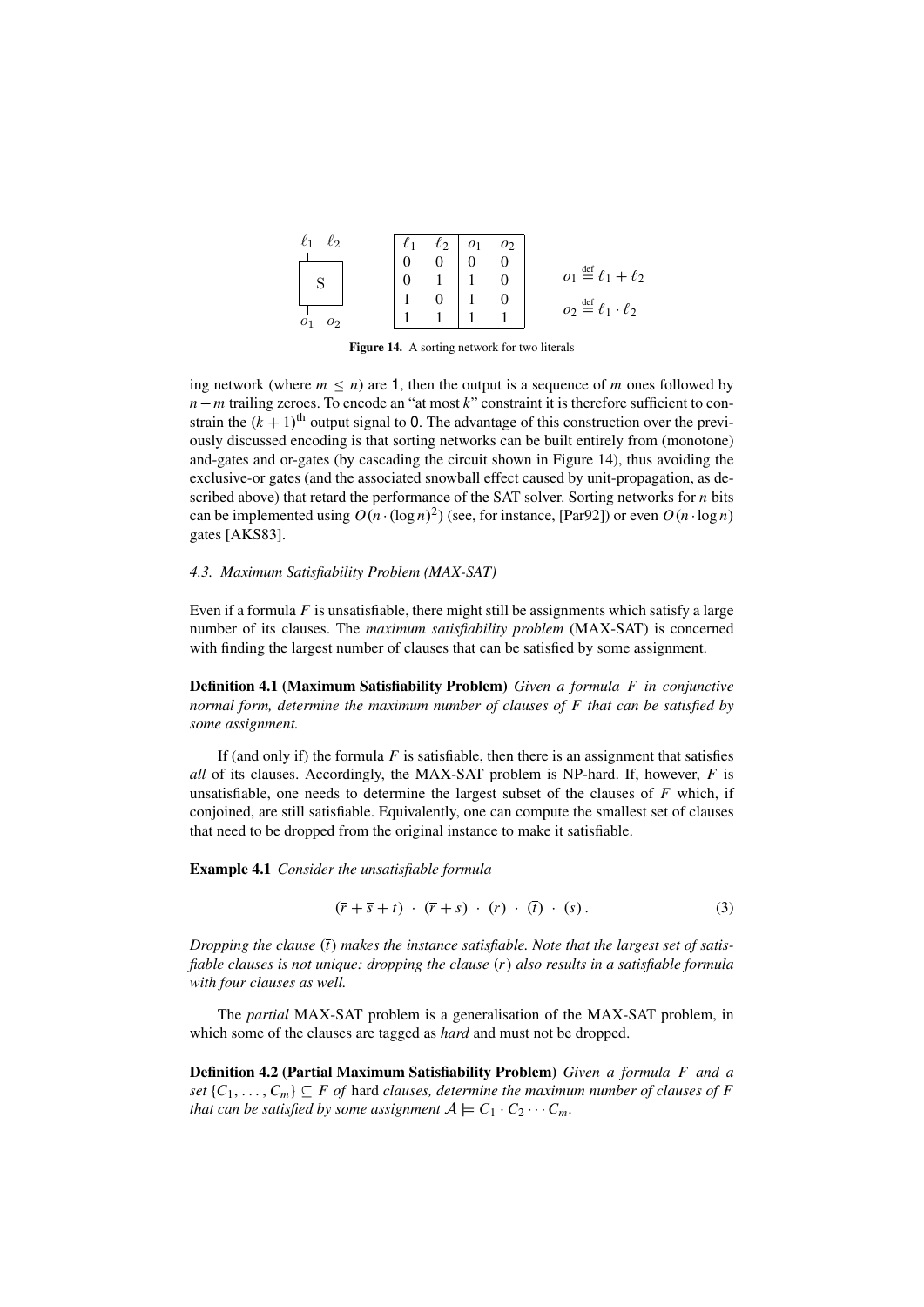We refer to clauses of a partial MAX-SAT instance that are not hard as *soft* clauses.

Example 4.2 *We revisit Example 4.1, but require that the clauses* (*r*) *and* (*t*) *of Formula*  $(3)$  must not be dropped this time. In this scenario, dropping  $(\overline{r} + \overline{s} + t)$  makes the formula *satisfiable. Note that dropping either*  $(\overline{r} + s)$  *or*  $(s)$  *does not yield a satisfiable instance.* 

#### *4.3.1. Relaxation Literals*

The satisfiability checking techniques covered in Section 3 lack the ability to drop clauses. Contemporary satisfiability solvers such as MINISAT [ES04a], however, do at least provide the option to specify a partial assignment, which can be reverted in a subsequent call to the solver without sacrificing the learnt clauses that do not depend on this assignment.

As it turns out, this mechanism is sufficient to exclude clauses from the search process if we augment these clauses with so called *relaxation literals*. A relaxation literal is a literal over a variable  $v$  that does not occur in the original formula. If we replace a clause  $C_i$  that is part of the original formula with the *relaxed* clause  $(v_i + C_i)$ , the literal  $v_i$  acts as a switch which enables us to activate the clause  $C_i$  by setting  $v_i$  to 0. Conversely, the solver will ignore  $(v_i + C_i)$  if  $v_i$  is set to 1 (by virtue of the *affirmative-negative rule* introduced in Section 3.3).

Example 4.3 *We continue working in the setting of Example 4.2. The following formula resembles Formula 3, except for the fact that the* soft *clauses have been augmented with the relaxation literals u,* v*, and* w*, respectively:*

$$
(u + \overline{r} + \overline{s} + t) \cdot (v + \overline{r} + s) \cdot (r) \cdot (\overline{t}) \cdot (w + s). \tag{4}
$$

*Now, any satisfiability solver can be used to determine that Formula 4 is satisfiable. The resulting satisfying assignment to u,* v*, and* w *determines which clauses were "dropped" by the solver.*

Unfortunately, the technique outlined in Example 4.3 gives us no control over *which*, and more importantly, *how many* clauses the solver drops. Unless we modify the decision procedure, minimality is not guaranteed.

We can, however, restrict the number of dropped clauses by adding *cardinality constraints* (Section 4.2) to the relaxed formula. The corresponding constraint for the formula in Example 4.3,  $(u + v + w) \le 1$ , instructs the SAT solver to drop *at most one* clause. Moreover, we already know that the solver has to drop *at least one* clause, since the original formula is unsatisfiable [MPLMS08]. In the case of Example 4.3, the SAT solver will find a satisfying solution. The rather restrictive cardinality constraint, however, does not account for (partial) MAX-SAT solutions that require the relaxation of more than one clause.

Example 4.4 *Consider the unsatisfiable formula*

$$
(s) \cdot (\overline{s}) \cdot (t) \cdot (\overline{t}).
$$

*Note that this formula has two* disjoint *unsatisfiable cores (c.f. Section 3.8). Accordingly, the formula*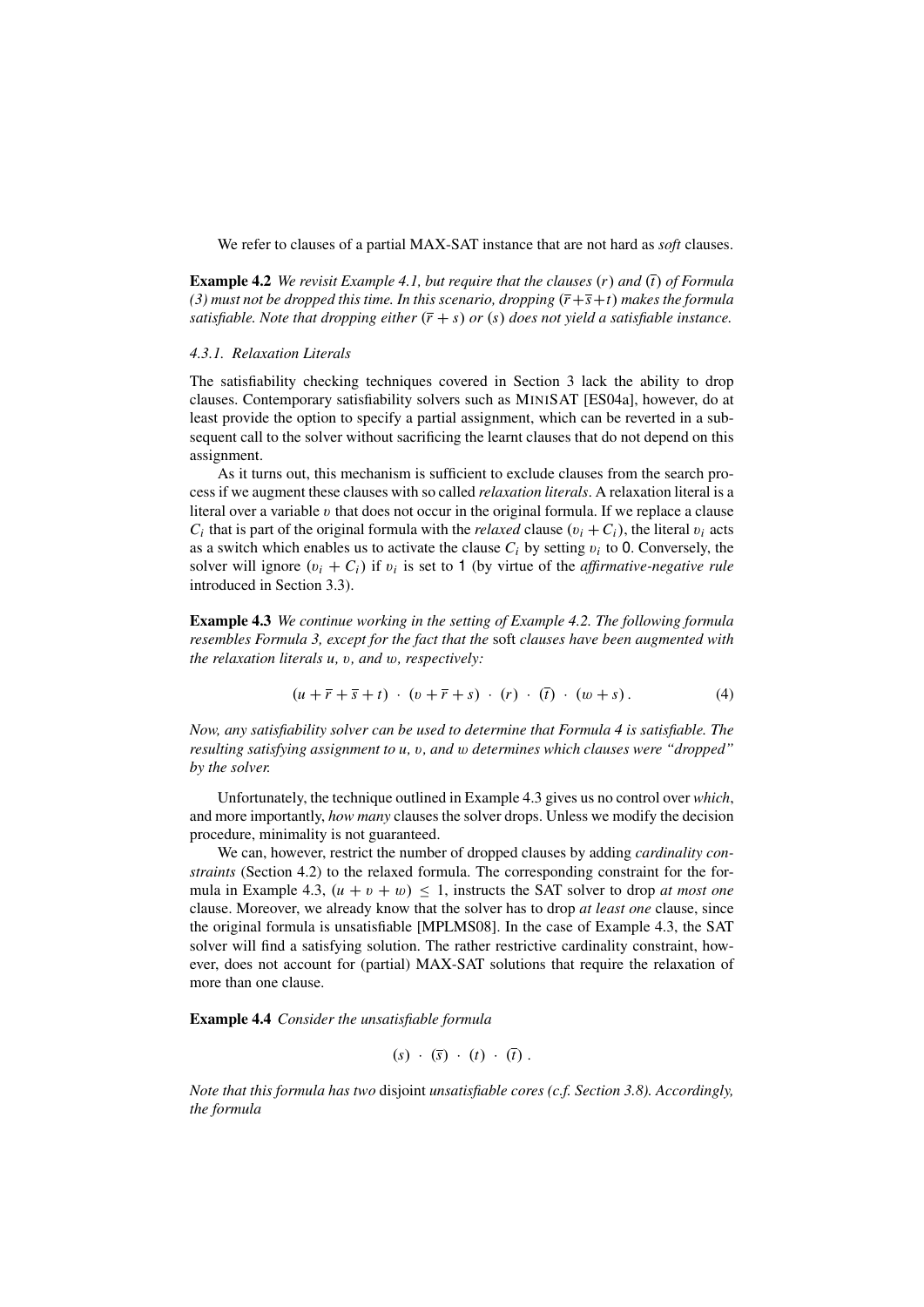$$
(u+s) \cdot (v+\overline{s}) \cdot (w+t) \cdot (x+\overline{t}) \cdot (\sum \{u, v, w, x\} \le 1)
$$

*is* still *unsatisfiable.*

The formula in Example 4.4 requires the solver drop at least two clauses. This can be achieved by *replacing* the cardinality constraint with the slightly modified constraint  $\sum$ {*u*, *v*, *w*, *x*}  $\le$  2. As outlined in Section 4.2, this can be easily achieved by modifying a *single unit clause* as long as we use sorting networks to encode the constraint. Moreover, such a modification does not necessarily require us to restart the search from scratch, as mentioned in the first paragraph of Section 4.3.1. Incremental satisfiability solvers (see Section 3.9) are able to retain at least some of the clauses learnt from the first instance.

Accordingly, it is possible to successively relax the cardinality constraint in an efficient manner. If we follow this scheme, we obtain an algorithm to solve the partial MAX-SAT problem. If we successively increase the numeric parameter of the cardinality constraint (by forcing one single assignment of a literal of the sorting network), starting with one, we have a solution of the partial MAX-SAT problem readily at hand as soon as the SAT solver finds a satisfying assignment.

#### *4.3.2. Core-Guided MAX-SAT*

Example 4.5 *Consider the unsatisfiable formula*

$$
(r+t)\cdot (r+s)\cdot (s)\cdot (\overline{s})\cdot (t)\cdot (\overline{t}),
$$

*which resembles the formula in Example 4.4, except for the two clauses*  $(r + t)$  *and* (*r* + *s*)*. Neither of these clauses influences the satisfiability of the formula. Accordingly, instrumenting these clauses with relaxation literals unnecessarily introduces additional variables and increases the size of the sorting network.*

It is possible to avoid this unnecessary overhead in Example 4.5 by excluding the clauses  $(r + t)$  and  $(r + s)$  from the set of clauses the solver considers for removal (relaxation, respectively). However, how can we know that this is sound? The exclusion of a random clause may result in an invalid answer to the MAX-SAT problem.

The answer lies in the *minimal* unsatisfiable cores (Definition 3.8 in Section 3.8) of the formula. A clause *C* that is not contained in *any* (minimal) unsatisfiable core of *F* has no impact on the satisfiability of *F*. Accordingly, it is not necessary to instrument *C* with a relaxation literal. It is therefore possible to use cores to *guide* the selection of clauses to be relaxed [FM06] as demonstrated in the following example.

Example 4.6 *We continue working in the setting of Example 4.5. Following the method presented in Example 3.10, we obtain an initial core* {(*s*), (*s*)}*. Similar to Example 4.4, we instrument the clauses occurring this core with fresh relaxation literals and impose a cardinality constraint on these literals:*

$$
(r+t) \cdot (r+s) \cdot (u+s) \cdot (v+\bar{s}) \cdot (t) \cdot (\bar{t}) \cdot (\sum \{u, v\} \le 1) \tag{5}
$$

*This relaxation "deactivates" the core (and also overlapping non-minimal cores, which demonstrates that the core guiding our instrumentation is not required to be minimal).*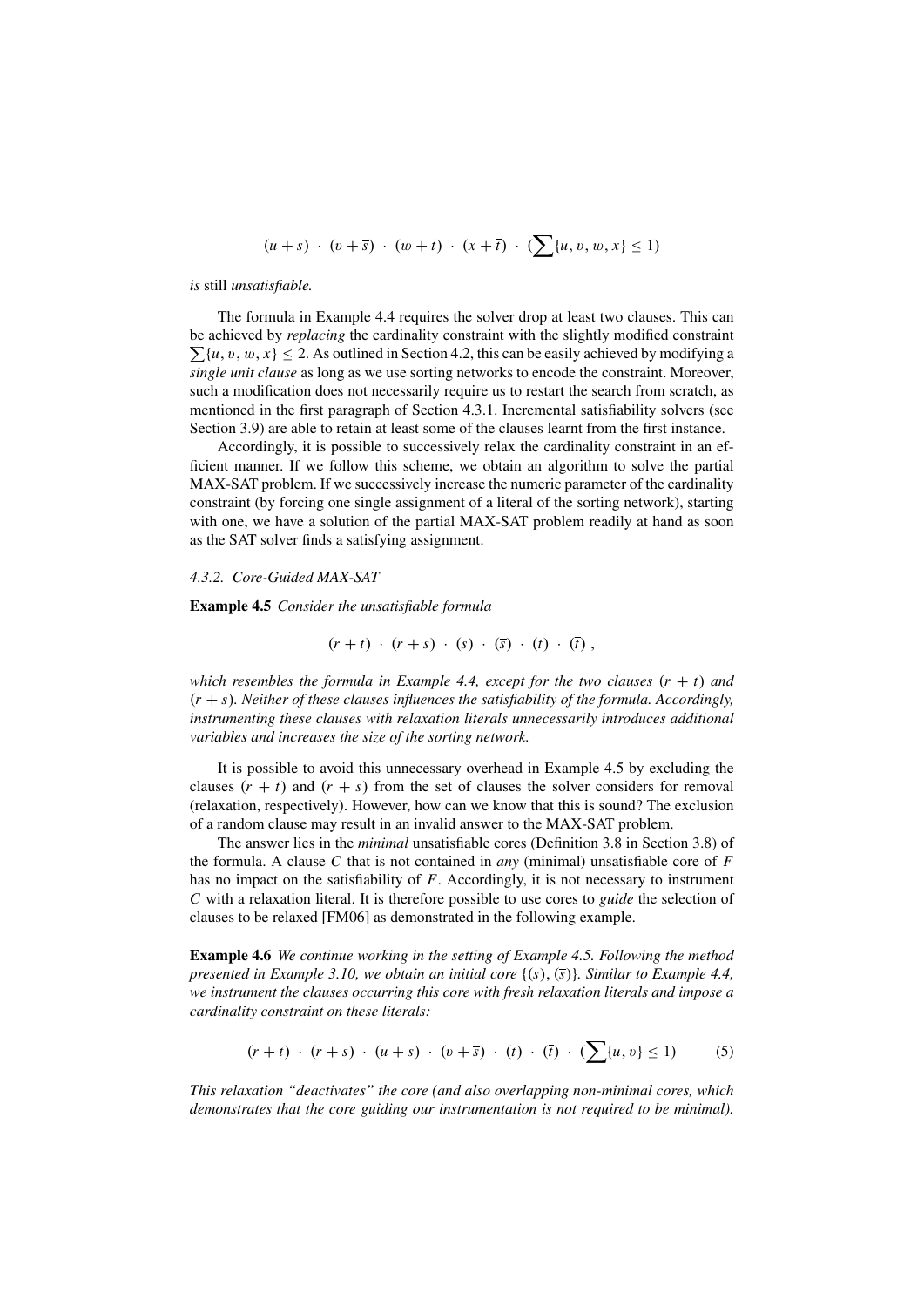➀ While instance unsatisfiable, repeat: ➊ Obtain unsatisfiable core *UC* ➋ If *UC* contains no soft clauses, return UNSAT **☉** For all *soft* clauses  $\{C_1, \ldots, C_n\}$  ⊆ UC ∗ introduce fresh relaxation variable v*<sup>i</sup>* ∗ *C<sup>i</sup>* = *C<sup>i</sup>* ∪ {v*i*}  $\bullet$  Add constraint  $\left(\sum_{i=1}^{n} v_i\right) \leq 1$  $\oslash$  Obtain satisfying assignment  $\mathcal A$  $\circled{}$  Return number of relaxation literals  $v_i$  with  $A(v_i) = 1$ 

Figure 15. A core-guided MAX-SAT algorithm

*The modified formula (5), however, is still not satisfiable. It contains a second core, namely* {(*t*), (*t*)}*. Defusing this core in a similar manner as the previous one yields*

$$
(r+t) \cdot (r+s) \cdot (u+s) \cdot (v+\overline{s}) \cdot (w+t) \cdot (x+\overline{t}) \cdot (\sum \{u, v\} \le 1) \cdot (\sum \{w, x\} \le 1)
$$

*A final run of the satisfiability solver yields a satisfying assignment which indicates that we need to relax two clauses. Note that it was not necessary to instrument the clauses*  $(r+t)$  and  $(r+s)$  – this is a crucial advantage when it comes to large problem instances.

Figure 15 shows the pseudo-code of the core-guided MAX-SAT algorithm outlined in Example 4.6. Note that the introduction of relaxation literals complicates the use of incremental SAT algorithms (c.f. Section 3.9). At least the clauses learnt from hard constraints, however, can be retained across all instances.

#### *4.4. Minimal Correction Sets (MCS)*

In the previous section, the focus gradually shifted from clauses that can be satisfied simultaneously to clauses that need to be dropped to obtain a satisfiable formula. A set of clauses that has the latter property is also known as *minimal correction set* (MCS). The complement of each maxim*al* set of satisfiable clauses is an MCS. Accordingly, minimal correction sets are a generalisation of the MAX-SAT problem [LS09] – as the name indicates, we merely require minimality, i.e., in general, an MCS is not minim*um*.

Given this close relationship between the MAX-SAT problem and MCSes, it seems natural to extend the algorithm from Figure 15 to compute correction sets. Indeed, the algorithm readily provides one MCS (whose size, in fact, is minimum). But what if we desire to compute more than one, or even *all* MCSes? The technique presented in [LS09] is based on the algorithm in Section 4.3.2 and relies on blocking clauses (see Section 4.1) to exhaustively enumerate *all* minimal correction sets.

The algorithm in Figure 16 uses several auxiliary helper functions which implement techniques we have encountered in the previous sections.

• The procedure INSTRUMENT adds relaxation literals to clauses of the formula provided as parameter. If no second parameter is provided, the procedure instruments *all* clauses. Otherwise, the procedure only instruments clauses contained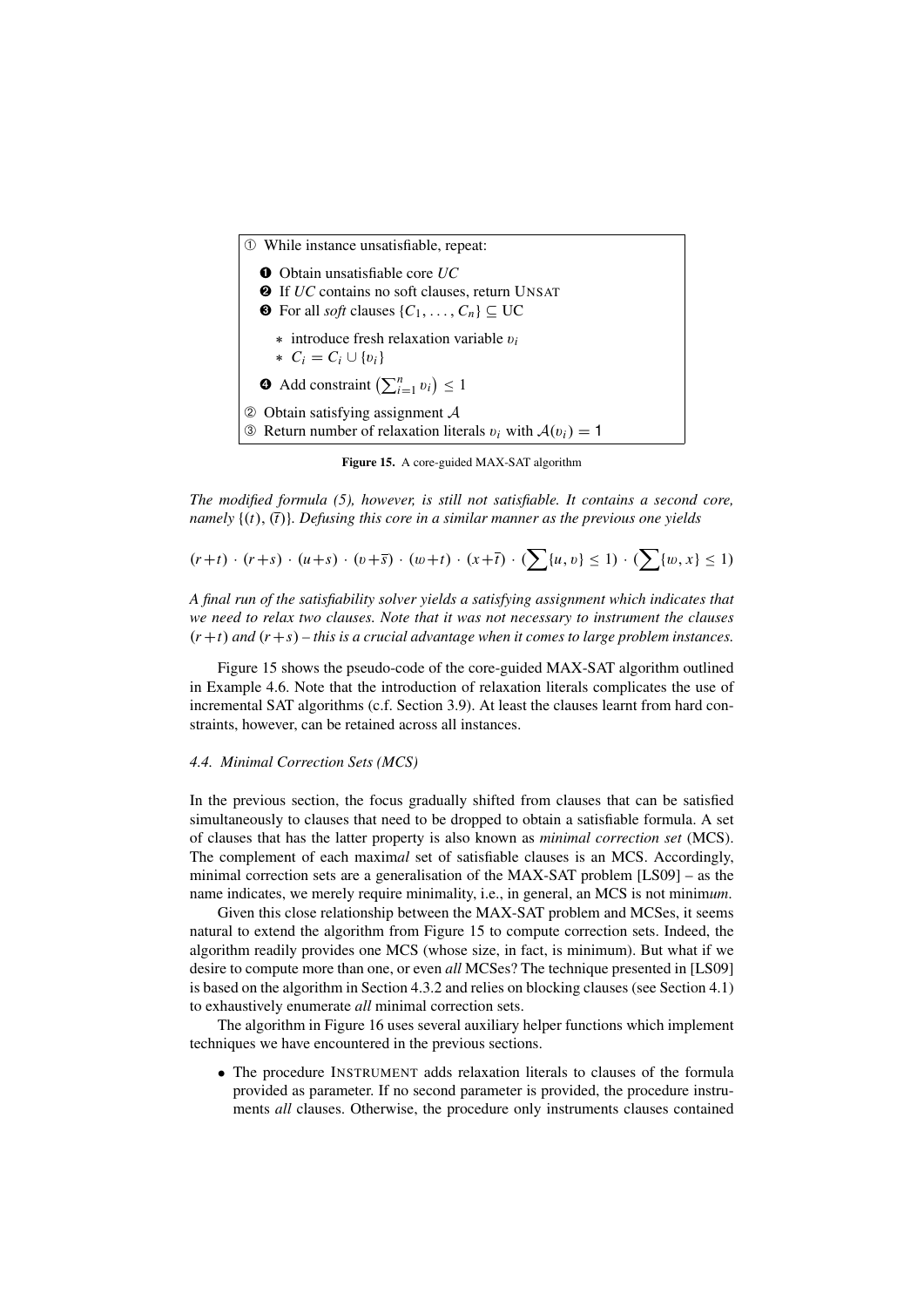

Figure 16. A core-guided algorithm to compute MCSes

in the set of clauses provided as second parameter. This process is outlined in Example 4.3.

- The procedure BLOCK adds blocking clauses that rule out the minimal correction sets provided as parameter. To this end, BLOCK adds one blocking clause for each MCS and assures thus that at least one clause of each MCS provided as parameter is *not* dropped.
- ATMOST generates a cardinality constraint which states that at most *k* clauses are dropped from the set of clauses provided as second parameter. (Cardinality constraints are discussed in Section 4.2.) Note that, unlike in the algorithm in Figure 15, which introduces one cardinality constraint per core, the algorithm in Figure 16 introduces only a single constraint. This improvement over [FM06] was first presented in [MSP08] and subsequently used in [LS09].
- ALLSAT enumerates all satisfying assignments to the relaxation literals contained in the formula provided as parameter. In our context, each of these assignments represents a minimal correction set. The respective techniques are covered in Section 4.1.

At the core of the algorithm in Figure 16 lies the MAX-SAT algorithm from Figure 15. In particular, the first intermediate result of the algorithm in Figure 16 is the set of all minim*um* correction sets, obtained by means of computing all solutions to the MAX-SAT problem. Subsequently, the algorithm gradually relaxes the cardinality constraint, allowing for correction sets of a larger cardinality while blocking MCSes found in previous iterations. In each iteration, the algorithm enumerates *all* correction sets of cardinality *k*. By induction, this guarantees the completeness of the algorithm; a formal argument is given in [LS09].

Example 4.7 *We recall the Formula 3 presented in Example 4.1:*

$$
(\overline{r}+\overline{s}+t)\cdot(\overline{r}+s)\cdot(r)\cdot(\overline{t})\cdot(s)
$$

*We simulate the algorithm in Figure 16 on this example. Since MCSes*  $= \emptyset$  *in the initial iteration of the algorithm, the relaxed formula in line* ➃ *is satisfiable. If we follow the*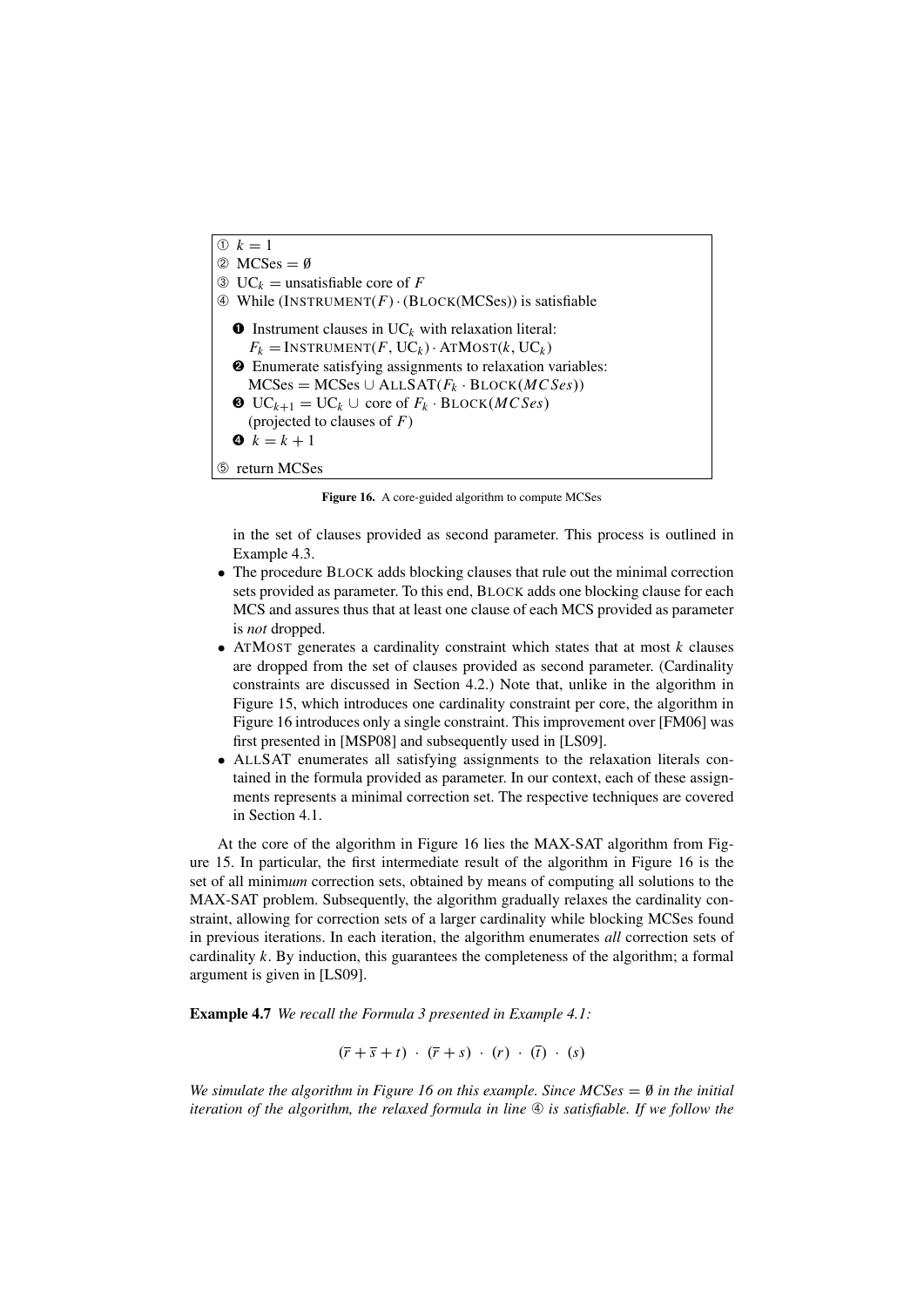*algorithm presented in Section 3.8, the satisfiability solver returns the unsatisfiable core*  $\{(\bar{r}+\bar{s}+t), (r), (\bar{t}), (s)\}\)$ . Accordingly, the algorithm constructs the formula

$$
(u+\overline{r}+\overline{s}+t) \cdot (\overline{r}+s) \cdot (v+r) \cdot (w+\overline{t}) \cdot (x+s) \cdot (\sum \{u,v,w,x\} \le 1)
$$

*Then, it* incrementally *constructs all satisfying assignments to*  $\{u, v, w, x\}$  *that are consistent with this formula. We obtain the partial assignments*

$$
\{u \mapsto 1, v \mapsto 0, w \mapsto 0, x \mapsto 0\},\
$$

$$
\{u \mapsto 0, v \mapsto 1, w \mapsto 0, x \mapsto 0\}, and
$$

$$
\{u \mapsto 0, v \mapsto 0, w \mapsto 1, x \mapsto 0\}.
$$

*and the corresponding* blocking clauses  $(\overline{u})$ ,  $(\overline{v})$ *, and*  $(\overline{w})$ *. The respective MCSes of cardinality one are*  $\{(\overline{r} + \overline{s} + t)\}\$ ,  $\{r\}$ *, and*  $\{\overline{t}\}\$ *. Note that the partial assignment*  $\{u \mapsto 0, v \mapsto 0\}$  $0, w \mapsto 0, x \mapsto 1$  *is not a satisfying assignment, since dropping the clause* (*s*) *does not make the formula satisfiable – the unit clause* (*s*) *can be inferred from*  $(\overline{r} + s)$  *and*  $(r)$ *. After blocking all MCSes (controlled by the variables*  $\{u, v, w, x\}$ ), we end up with the *formula*

$$
(u + \overline{r} + \overline{s} + t) \cdot (\overline{r} + s) \cdot (v + r) \cdot (w + \overline{t}) \cdot (x + s)
$$

$$
\cdot (\sum \{u, v, w, x\} \le 1) \cdot (\overline{u}) \cdot (\overline{v}) \cdot (\overline{w}).
$$

*In step*  $\odot$ *, the algorithm constructs the core of this formula, replaces the instrumented clauses with their original counterparts, and drops the cardinality constraint and the blocking clauses from the core. We obtain the new core*

$$
\{(\overline{r}+\overline{s}+t),(\overline{r}+s), (r),(\overline{t})\}.
$$

*Note that, since the blocking clauses do not prevent* (*s*) *from being dropped, the clause*  $(\bar{r} + s)$  *must be contained in this core.* 

*In the next step, the algorithm increases k. Now, all clauses have to be instrumented (since the union of both cores computed so far happens to be the set of all clauses of the original formula), and all MCSes computed so far need to be blocked. In combination with the new cardinality constraint, we obtain*

$$
(u + \overline{r} + \overline{s} + t) \cdot (y + \overline{r} + s) \cdot (v + r) \cdot (w + \overline{t}) \cdot (x + s) \cdot (\overline{u}) \cdot (\overline{v}) \cdot (\overline{w})
$$

$$
\cdot (\sum \{u, v, w, x, y\} \le 2).
$$

*Since neither dropping* (*s*) *nor dropping* (*r* + *s*) *from the original instance makes the formula satisfiable, the algorithm determines the satisfying assignment*  $\{u \mapsto 0, v \mapsto$  $1, v \mapsto 0, w \mapsto 0, x \mapsto 1$ *}. This assignment is in fact the* only *satisfying partial assignment to the variables* {*u*, v, w, *x*, *y*} *for the given formula. The corresponding blocking clause is*  $(\overline{x} + \overline{y})$ *.* 

*We leave it to the reader to verify that* INSTRUMENT $(F) \cdot (\overline{u}) \cdot (\overline{v}) \cdot (\overline{w}) \cdot (\overline{x} + \overline{y})$ *in line* ➃ *is now unsatisfiable, and that the algorithm therefore terminates reporting the MCSes*

$$
\{(\bar{r}+\bar{s}+t)\}, \{(r)\}, \{(f)\}, \text{ and } \{(s), (\bar{r}+s)\}.
$$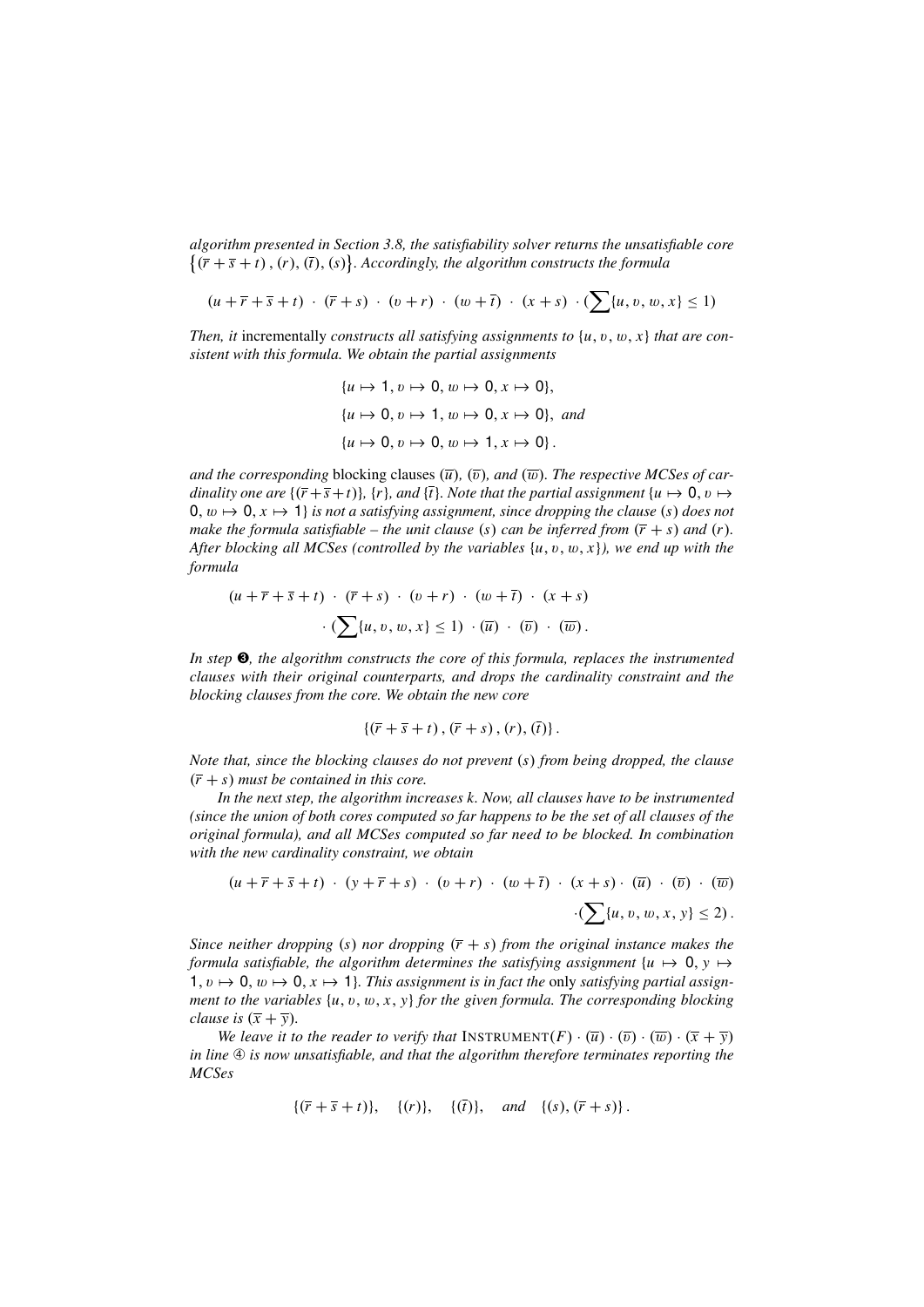

Figure 17. MCSes are hitting sets of minimal unsatisfiable cores, and vice versa

#### *4.5. Minimal Unsatisfiable Cores*

We observed in Section 4.4 that a minimal correction set comprises clauses that need to be dropped to "defuse" all unsatisfiable cores of a formula. Conversely, choosing at least one clause from each minimal correction set of a formula yields an unsatisfiable core. The following definition enables us to formalise this observation.

Definition 4.3 (Hitting Set) *Given a set of sets* S*, a hitting set of* S *is a set H such that*

$$
\forall S \in \mathcal{S} \, . \, H \cap S \neq \emptyset
$$

Minimal correction sets and unsatisfiable cores are dual [LS08] in the following sense:

- Let S be the set of all MCSes of an unsatisfiable formula *F*. Then each (minimal) hitting set of  $S$  is a (minimal) unsatisfiable core (see Section 3.8).
- Let S be the set of all minimal unsatisfiable cores of an unsatisfiable formula *F*. Then each (minimal) hitting set of  $S$  is a (minimal) correction set for  $F$ .

The following example illustrates this duality.

Example 4.8 *The leftmost column in Figure 17 shows the set of all minimal correction sets*  $\{\{(\bar{s})\}, \{(r), (s)\}, \{(s), (\bar{r} + s)\}\}$  *for the unsatisfiable formula* 

$$
F = (\overline{s}) \cdot (\overline{r} + s) \cdot (r) \cdot (s) .
$$

*The check-marks in the table indicate the occurrences of the clauses of F in the respective MCS. By choosing a subset of clauses of F which "hit"* all *MCSes, we obtain a minimal unsatisfiable core. The formula F has two minimal unsatisfiable cores, namely*  $\{(s), (\bar{s})\}$  *and*  $\{(r), (\bar{s}), (\bar{r} + s)\}$ *. The choice of appropriate "hitting" clauses is indicated in Figure 17 by oval and rectangular boxes, respectively.*

The problem of deciding whether a given set of sets has a hitting set of size *k* (or smaller) is NP-complete ([Kar72] in [LS08]). An algorithm optimised for the purpose of extracting cores from sets of MCSes can be found in [LS08].

Instead of presenting the algorithm suggested in [LS08], we draw the readers attention to the fact that after the final iteration of the algorithm in Figure 16, the set of clauses (BLOCK(MCSes)) in step ➂ is a *symbolic* representation of all minimal cor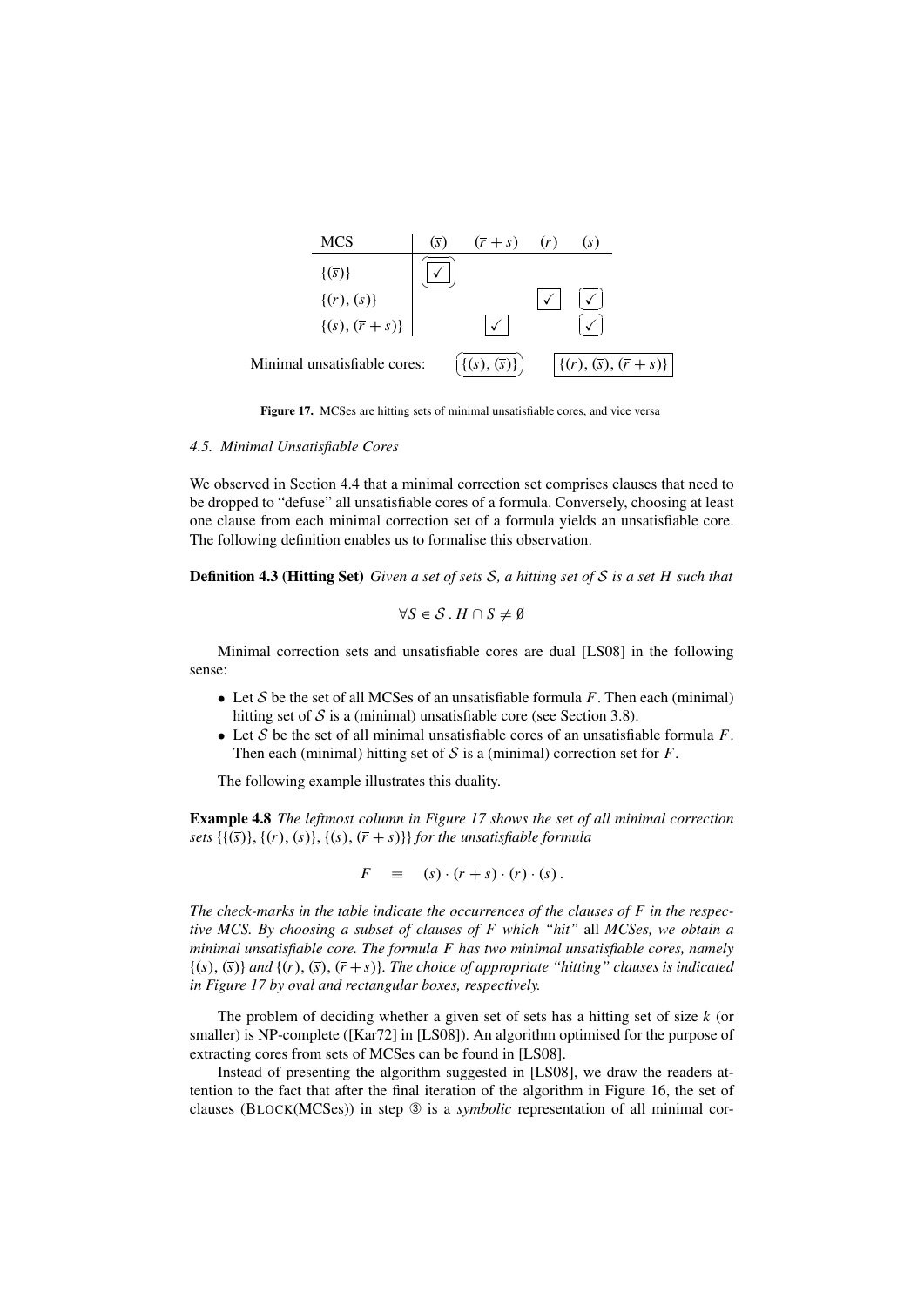rection sets. Essentially, we are looking for assignments that satisfy the CNF formula (BLOCK(MCSes)). Note that the phase of all literals in (BLOCK(MCSes)) is negative, since the respective clauses block assignments of 1 to relaxation variables. Accordingly, in order to find minimal unsatisfiable cores, we need to minimise the number of variables set to 0 in the satisfying assignment to (BLOCK(MCSes)). Again, this can be achieved by means of gradually relaxed cardinality constraints.

Example 4.9 *In Example 4.7, we ended up with the blocking clause*

$$
(\overline{u})\cdot(\overline{v})\cdot(\overline{w})\cdot(\overline{x}+\overline{y}),
$$

*where the relaxation literals u, v, w, x, and y correspond to the clauses*  $(\overline{r}+\overline{s}+t)$ *,*  $(r)$ *,*  $(\overline{t})$ *,*  $(s)$ *, and*  $(\overline{r} + s)$ *, respectively. Each of the clauses is satisfied if at least one of its literals evaluates to* 1 *(and the corresponding variable evaluates to* 0*, respectively). In order to find a* minimal *hitting set, we constrain the literals using a cardinality constraint:*

$$
(\overline{u}) \cdot (\overline{v}) \cdot (\overline{w}) \cdot (\overline{x} + \overline{y}) \cdot (\sum \{\overline{u}, \overline{v}, \overline{w}, \overline{x}, \overline{y}\} \le k)
$$

*Note that k has to be at least four, since there are four clauses which do not share any literals. This threshold can be obtained using a syntactical analysis of the formula or simply by incrementally increasing k until it is sufficiently large.*

*If we generate* all *minimal satisfying assignments to the constrained formula (using blocking clauses in a way similar to Example 4.7) we obtain the following assignments for*  $k = 4$ *:* 

$$
\{\overline{u} \mapsto 1, \overline{v} \mapsto 1, \overline{w} \mapsto 1, \overline{x} \mapsto 1, \overline{y} \mapsto 0\} \text{ and}
$$
  

$$
\{\overline{u} \mapsto 1, \overline{v} \mapsto 1, \overline{w} \mapsto 1, \overline{x} \mapsto 0, \overline{y} \mapsto 1\}
$$

*These assignments correspond to the minimal unsatisfiable cores*

$$
\{(\overline{r} + \overline{s} + t), (r), (\overline{t}), (s)\}\
$$

$$
\{(\overline{r} + \overline{s} + t), (r), (\overline{t}), (\overline{r} + s)\}.
$$

The hitting set problem is equivalent to the set cover problem, an NP-complete problem that has been extensively studied in complexity theory. We do not claim that the technique in Example 4.9 is competitive compared to other algorithms such as the one presented in [LS08] – the purpose of the example is to gain a deeper understanding of hitting sets.

The following section discusses examples of applications of the techniques presented in Sections 3 and 4.

#### 5. Applications in Automated Verification

Contemporary SAT solvers are the enabling technology for a number of successful verification techniques. Bounded Model Checking, for instance, owes its existence to a large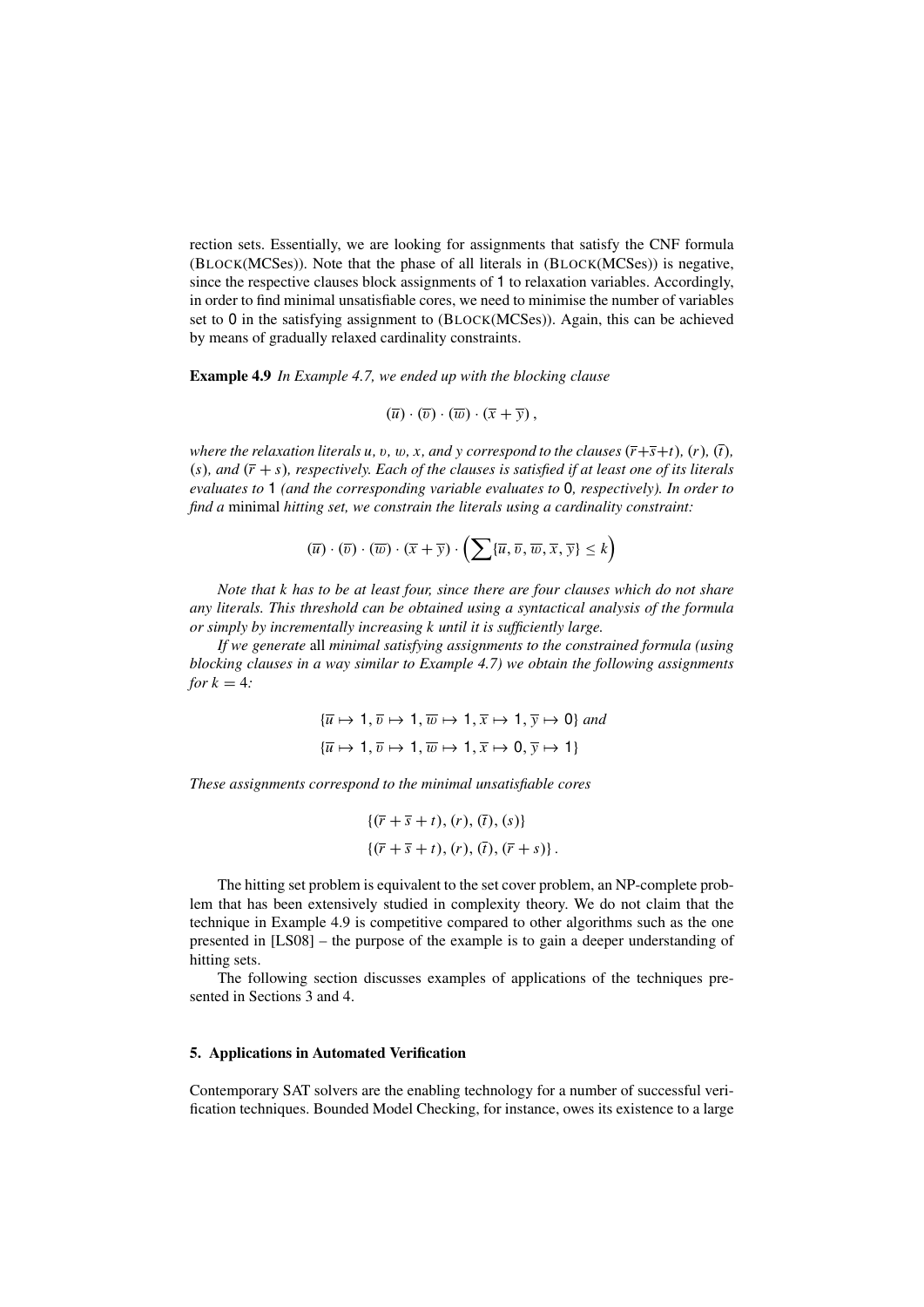extent to the impressive advances of satisfiability solvers. This section presents – without claiming completeness in any way – a number of examples of how SAT solvers are applied in contemporary verification tools. After discussing how propositional logic can be used to represent circuits and software programs (Section 5.1), we discuss automated test-case generation (Section 5.2), Bounded Model Checking (Section 5.3), and fault localisation (Section 5.4).

#### *5.1. Encoding Circuits and Programs*

There is a natural correspondence between combinational circuits, such as the full-adder in Figure 13(b), and propositional logic formulae. Accordingly, the encoding of the circuit in Figure 13(b) is straight forward:

$$
(o_1 \leftrightarrow (a \cdot b)) \cdot (o_2 \leftrightarrow (a \oplus b)) \cdot (o_3 \leftrightarrow (o_2 \cdot c_i)) \cdot (o_3 \leftrightarrow (o_3 \cdot c_i)) \cdot (o_4 \leftrightarrow (o_1 + o_3))
$$
\n
$$
(6)
$$

As described in the first step of Tseitin's encoding (presented in Section 2.1.2), the encoding introduces fresh variables  $q_1$ ,  $q_2$ ,  $q_3$  that represent the inner signals and wires of the circuit that do not correspond to inputs or outputs. Based on Formula 6, we can construct a relation *R* which maps valuations to the input signals to the corresponding output signals:

$$
R(a, b, s, c_0) \stackrel{\text{def}}{=} \exists o_1 o_2 o_3. \left( \begin{array}{c} (o_1 \leftrightarrow (a \cdot b)) \cdot (o_2 \leftrightarrow (a \oplus b)) \cdot (o_3 \leftrightarrow (o_2 \cdot c_i)) \\ (s \leftrightarrow (o_2 \oplus c_i)) \cdot (c_0 \leftrightarrow (o_1 + o_3)) \end{array} \right) \tag{7}
$$

Any satisfying assignment to this relation *R* (or to Formula 6, respectively) represents a possible combination of input/output signals, e.g.,

$$
a \mapsto 0, b \mapsto 1, c_i \mapsto 1, s \mapsto 0, c_o \mapsto 1
$$

corresponds to the case in which the full-adder yields a sum of zero and a set carry-out bit for an input of 0 and 1 and a carry-in bit of value 1. The *transition* relation *R* (7) is a symbolic encoding of *all* possible input/output pairs of the full-adder.

In a sequential circuit (see Figure 18(a)), the relation *R* encodes *one* execution cycle of the circuit. It is possible to extend this representation to a fixed number of *k* execution cycles by *replicating* (or *unfolding*) the combinational part of the circuit *k* times. The unfolding yields an *iterative logic array* [ABF90] (as illustrated in Figure 18(b) for two cycles). For each time-frame *t*, we introduce a fresh set of variables (as indicated by the super-script *t*). The initial state of the circuit imposes no constraints on the internal signals: their value can be either 1 or 0 (indicated by  $\star$  in Figure 18(b)).

Figure 18 shows a simple example of such an unfolding. The sequential circuit in Figure 19(a) has two input signals  $i_1$  and  $i_2$  and one output signal  $o$ . In the corresponding 2-cycle unfolding in Figure 19(b) we introduce a fresh variable for each of these signals in each execution cycle (e.g.,  $i_1^1$ ,  $i_1^2$ , ...).

By means of Tseitin's transformation (Section 2.1.2) we obtain the propositional representation in Figure 20 of the unfolded circuit in Figure 19(b) in conjunctive normal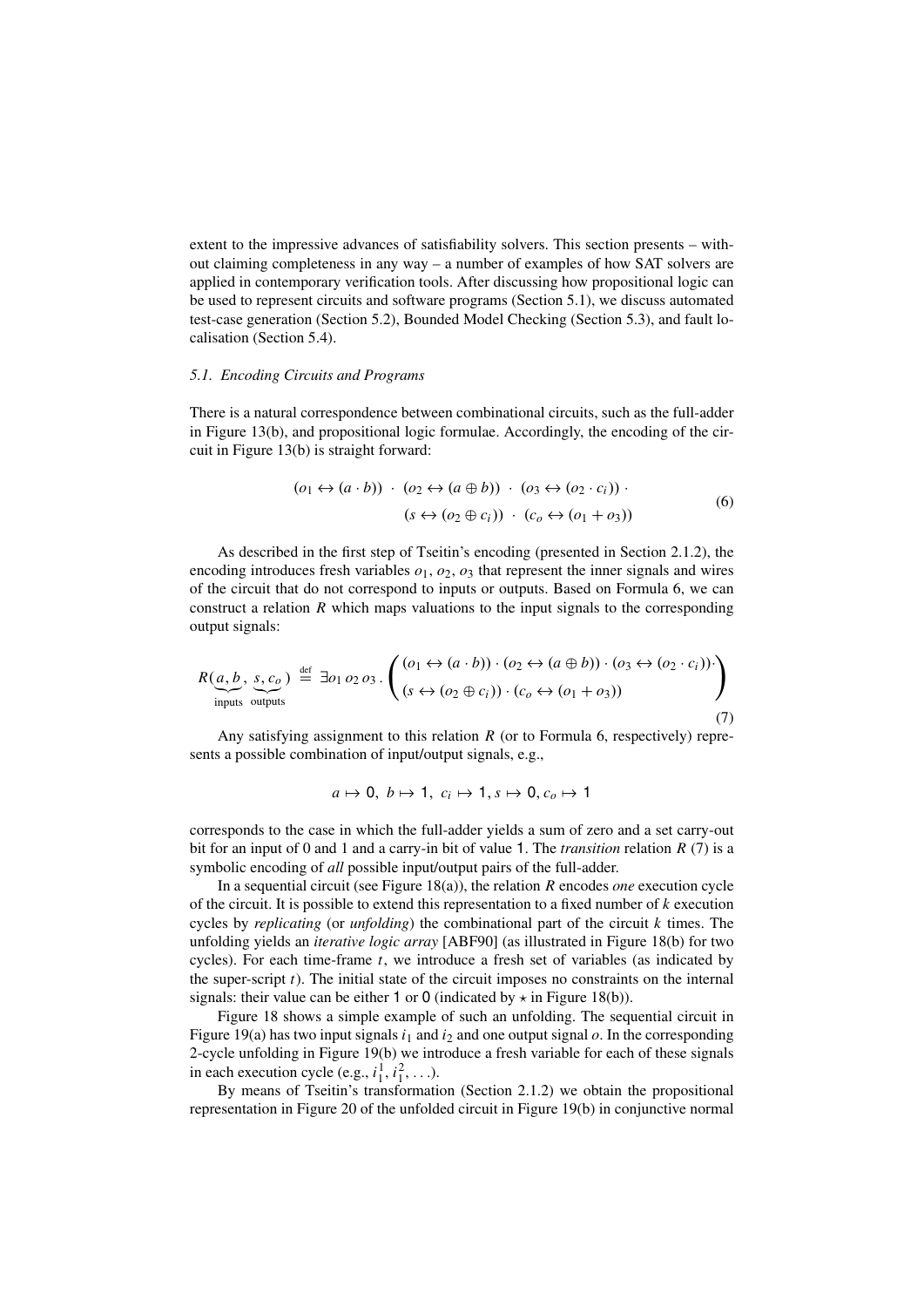

(b) Unwinding of the circuit in Figure 18(a)

Figure 18. Unwinding circuits



Figure 19. A simple example of an unfolded circuit

| $\vert \ \ \rangle$ | $\rightarrow$                                                                                                                                                                           |
|---------------------|-----------------------------------------------------------------------------------------------------------------------------------------------------------------------------------------|
|                     | cycle ① $(\overline{l^1} \, i^1) \, (\overline{l^1} \, s) \, (i^1_1 \, \overline{s} \, l^1) \quad (\overline{i^1_2} \, o^1) \, (\overline{s} \, o^1) \, (\overline{o^1} \, i^1_2 \, s)$ |
|                     | cycle 2 $(\bar{t} i_1^2) (\bar{t} l^1) (i_1^2 \bar{l}^1 t)$ $(i_2^2 \bar{\sigma}^2) (\bar{l}^1 \sigma^2) (\bar{\sigma}^2 i_2^2 l^1)$                                                    |

Figure 20. Propositional encoding of the unwound circuit in Figure 19(b)

form. The clauses in Figure 20 are grouped with respect to the gates and cycles by which they are contributed.

Each satisfying assignment of this formula represents a feasible execution of two cycles of the sequential circuit in Figure 19(a). In general, *k* cycles are encoded by *k* instances of the relation *R*:

$$
R(\vec{i^1}, \vec{o^1}) \cdot R(\vec{i^2}, \vec{o^2}) \cdots R(\vec{i^k}, \vec{o^k})
$$
 (8)

(where  $\vec{i}^t$ ,  $\vec{o}^t$  represents the input and output variables of time-frame *t*).

Software programs can be encoded in a similar manner. The semantics of each instruction of a program is determined by the hardware implementation of the operators that occur in the instruction. The addition of two 4-bit variables *a* and *b*, for instance, can be encoded using the ripple-carry adder in Figure 13(a). Accordingly, each *n*-bit variable *a* in the program is encoded using *n* propositional variables representing the *n* bits of *a*;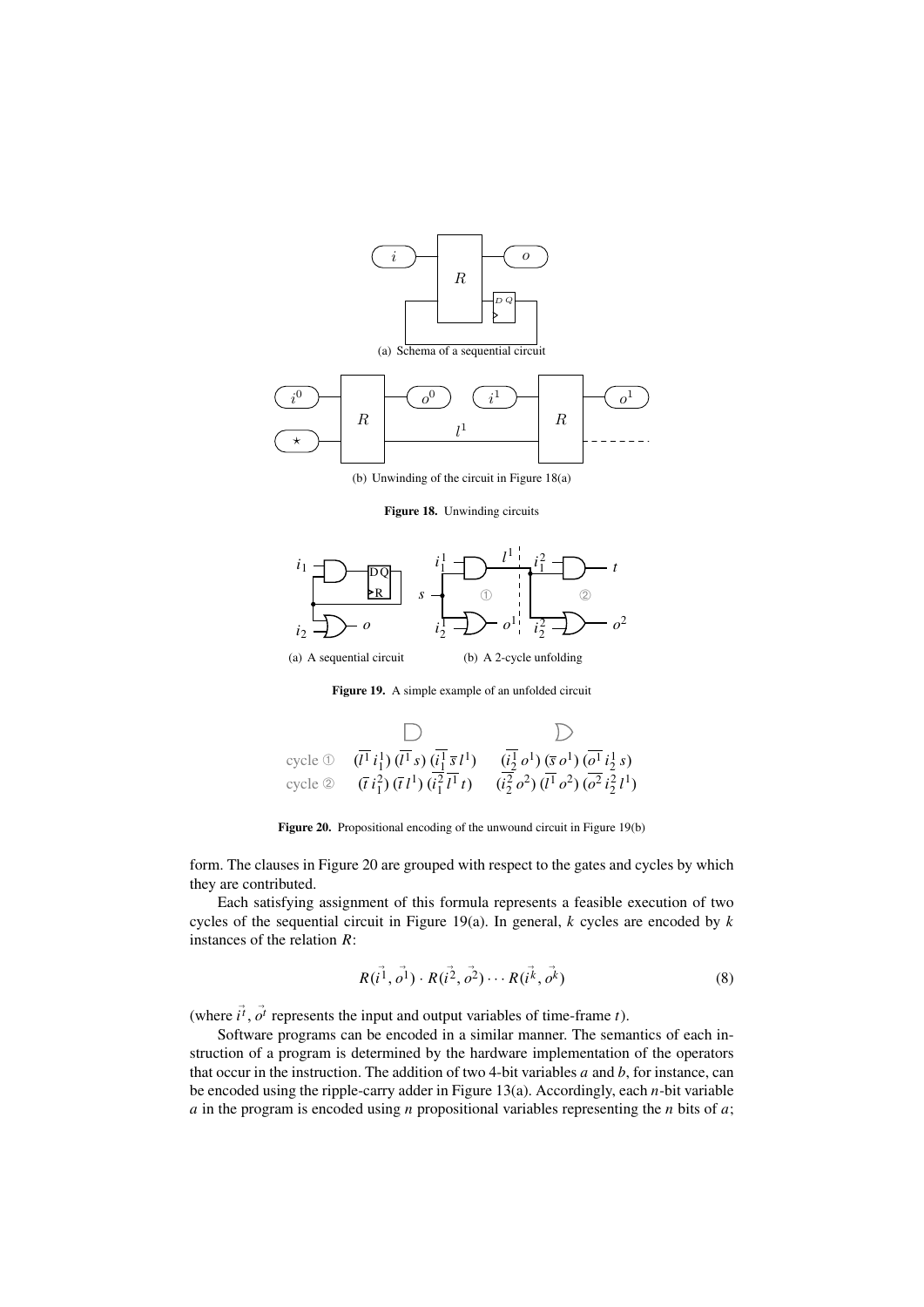

Figure 21. Encoding the control flow of software programs

this technique is known as *bit-flattening* or *bit-blasting*. We refer the reader to [KS08] for a detailed treatment of various operators of common imperative programming languages such as ANSI-C or Java.

Accordingly, an instruction at the program location  $\ell$  of the given program can be represented using a propositional relation  $R_\ell(\vec{v}^i, \vec{v}^j)$ , where  $\vec{v}^i$  refers to the propositional variables representing the program state *before* the execution of the instruction and  $\vec{v}$ <sup>*j*</sup> refers to the variables representing the state *after* the execution. To avoid notational clutter, we refrain from using the bit-level representation of program instructions and will deploy a more abstract notation for transition relations (such as  $R_\ell(x^i, x^j) \stackrel{\text{def}}{=} (x^j = x^i + 1)$ for the instruction  $x++$  at location  $\ell$ ).

Unlike circuits, which are executed in a *synchronous* manner, software programs typically have a control flow structure which determines which instruction is executed at which point in time. Figure 21(a), for instance, illustrates the control flow graph (CFG) of the conditional instruction if  $(x\&2)$   $\{x=x\times2; \}$  else  $\{x--; \}$ . Accordingly, it is not sufficient to simply encode all instructions as propositional relations; one also has to take the control flow of the program into account.

In Figure 21(a), the variable  $x$  is assigned in two different branches of the conditional statement. We cannot simply use the same propositional variables to represent the value of *x* in each branch, since this would result in an unsatisfiable formula (*x* cannot take two values at the same time). Therefore, we need to guarantee, that different *versions* of the variables are used in each branch. This can be achieved by transforming the program into the *static single assignment* (SSA) form [CFR<sup>+91</sup>]. The SSA form of a program is an intermediate representation used in compiler construction which guarantees that each variable is assigned exactly once. This property is achieved by replacing existing variables in the original program with fresh variables such that the right-hand side of each assignment in the program gets its own version of the assigned variable. The SSA form of the program fragment in Figure 21(a) is shown in Figure 21(b). In the SSA form, the assignment  $x^3 = \phi(x^1, x^2)$  indicates a *join* of two branches of the program. At this point the variable  $x^3$  needs to be assigned the value of either  $x^1$  or  $x^2$ , depending on which branch was executed. It is, however, impossible to determine *statically* which branch modifies *x*. Therefore, we encode the control flow dependency into the transition relation as follows:

$$
(x1 = x0*2) \cdot (x2 = x0 - 1) \cdot ((x0%2 = 0) \cdot (x3 = x1) + (x0%2 = 1) \cdot (x3 = x2))
$$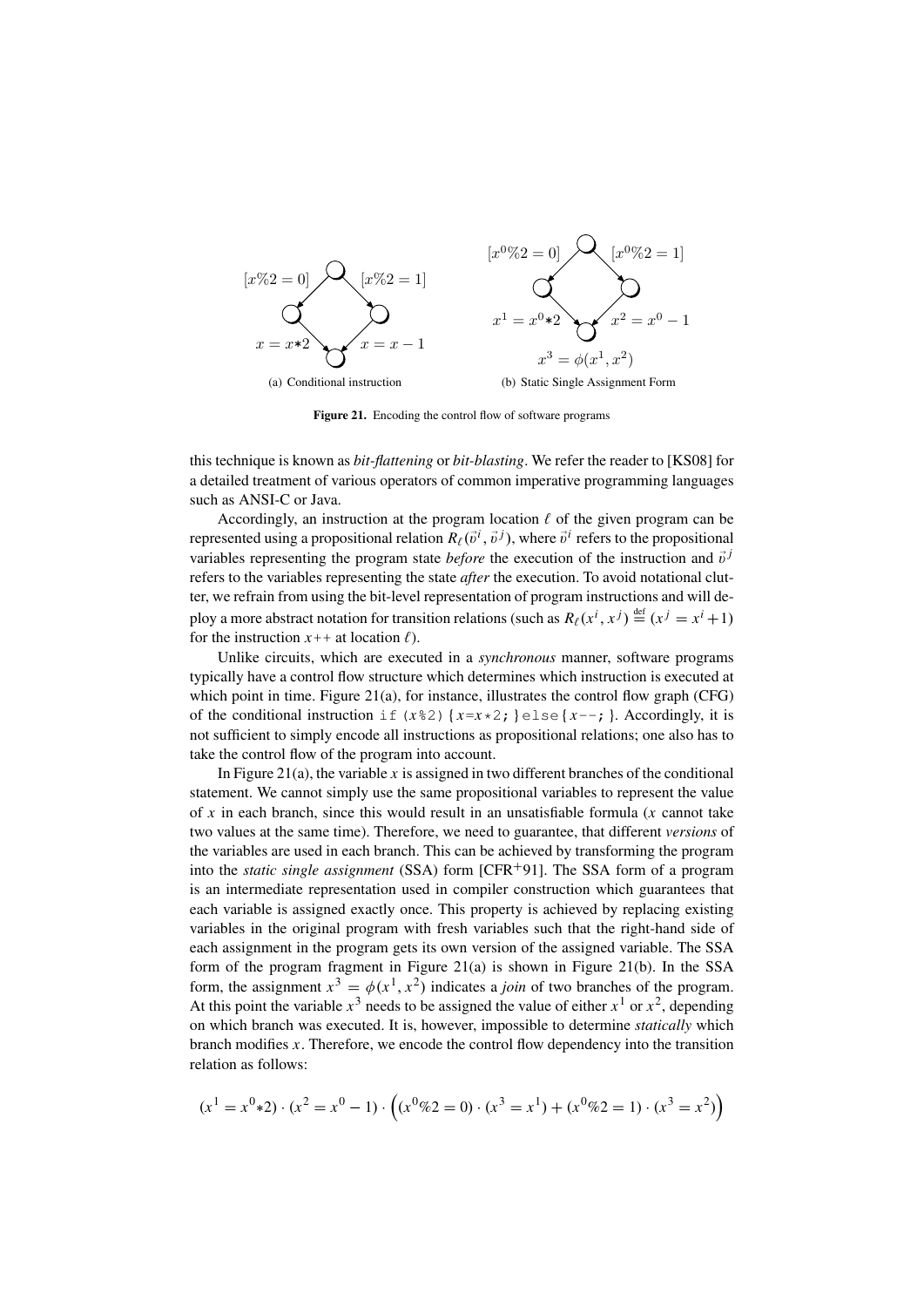

Figure 22. Unwinding loops in software programs



Figure 23. An unrolling of a while loop. The exit statement terminates paths of depth greater than 2.

In this formula, the value of  $x^3$  depends on the value of  $x^0$ , the version of the variable *x* representing the value of *x* before the execution of the conditional statement.

Repetitive constructs (such as loops) can be treated similar to the encoding of execution cycles of a hardware circuit. However, instead of unwinding the entire transition relation of the program, each loop is unwound separately up to a pre-determined bound. Syntactically, this corresponds to a replication the loop body and the appropriate guard (Figure 23). The unwinding is illustrated in Figure 22. The CFG on the left side (Figure  $22(a)$ ) represents a simple program with a single loop. The graph on the right side (Figure 22(b)) illustrates the structure resulting from unwinding the loop body between the program locations L3 and L4 twice. The size of the resulting unwound program is linear in the size of the original program and the depth of the unwinding. Alternative unwinding techniques are discussed in the survey [DKW08]. After transforming the resulting unwound program into SSA, the bounded instance can be encoded as a propositional formula as before. The resulting formula effectively *simulates* all possible executions up to the pre-determined unwinding depth of the loops in the program. Accordingly, this technique is also known as *symbolic simulation* [Kin70].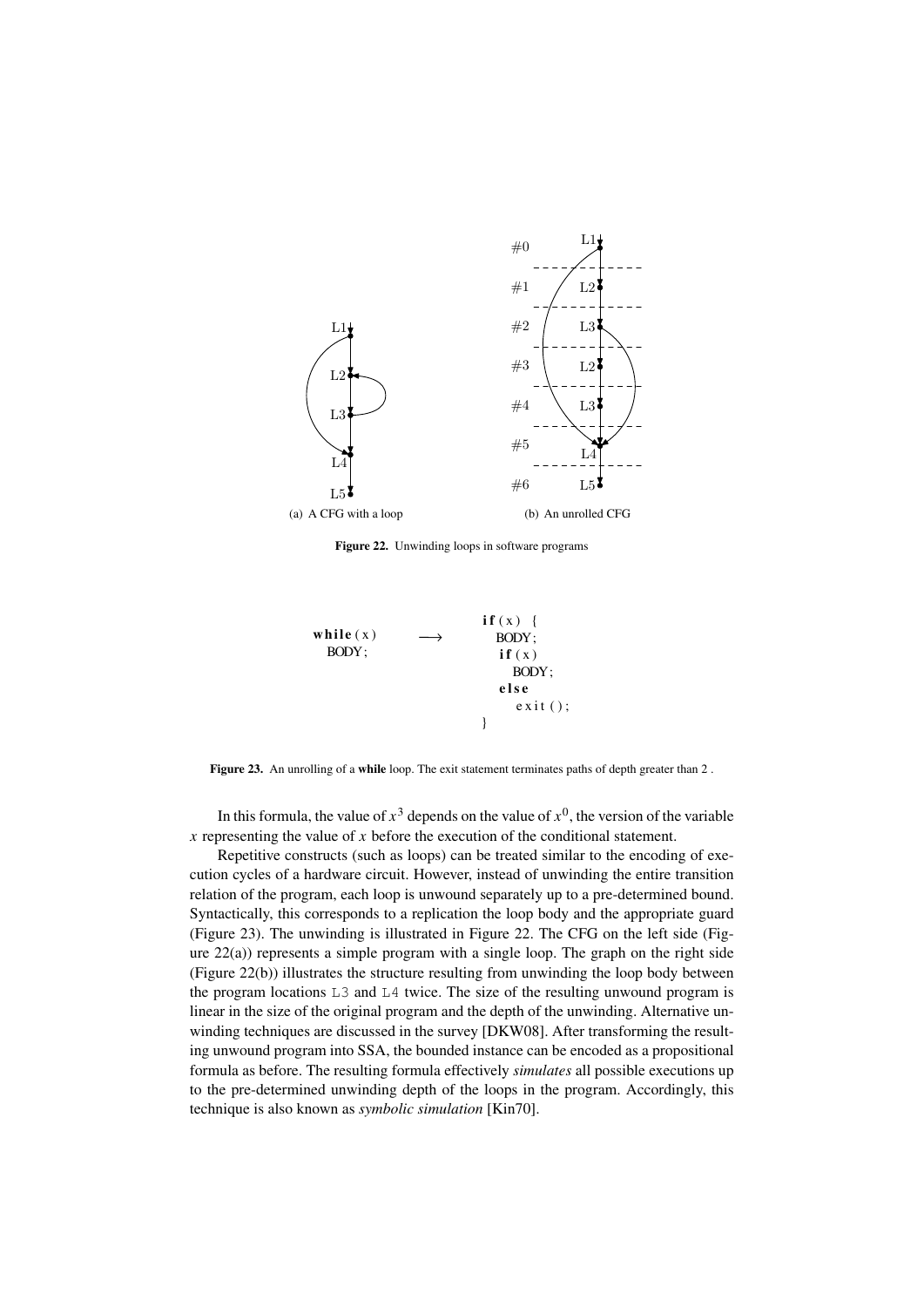# *5.2. Test-Case Generation*

The fact that a bounded unwinding of a circuit design or a program symbolically encodes all possible executions up to a certain depth *k* makes it an ideal tool for automated testcase generation: each satisfying assignment generated by a SAT solver corresponds to a test scenario. In this setting, the circuit design or program takes the role of a specification; the resulting test-cases are used to verify the actual integrated circuit or a compiled version of the program. There is one subtle pitfall: a test-case extracted from the source code of the actual program (or chip design) under test must necessarily succeed if the compiler (or synthesis tool) is correct. It is therefore common practice to extract test-cases for the implementation from a *model* or abstract specification of the artifact under test. With the rise of model-based development (MBD) methodologies such models are available increasingly often. In  $[BHM<sup>+</sup>10]$ , for instance, test-cases are extracted from Simulink models. In combination with an incremental SAT solver it is possible to generate an entire suite of test-cases which satisfies certain coverage criteria such as path coverage or modified condition/decision coverage (MC/DC): the coverage criteria are simply encoded as constraints, and previously generated test-cases are barred by means of blocking clauses [HSTV08,HSTV09].

The test-case generator described in [BHM+10], for instance, deploys *mutations* as a coverage criterion. A mutation is a small modification – such as using a wrong operator or variable name – to the original design or source code. A test suite which does not detect the injected fault is considered insufficient. Instead of using mutations to evaluate a given test-suite, however,  $[BHM<sup>+</sup>10]$  uses mutations as a catalyst to generate a test-suite which, by construction, covers all injected faults. To this end, the test-generation algorithm contrasts the unwound transition relation of the *mutated* source code with the original unwound transition relation. Let  $R_m^k$  ( $R^k$ , respectively) denote the relation encoding *k* unwindings of the mutated (original) transition relation, respectively. The test-case generator then constructs the following formula:

$$
R^k(\vec{i}^1, \vec{o^k}) \cdot R_m^k(\vec{i}^1, \vec{m^k}) \cdot \underbrace{\left( (o_1^k \oplus m_1^k) + (o_2^k \oplus m_2^k) + \cdots + (o_n^k \oplus m_n^k) \right)}_{\text{miter}}.
$$
 (9)

Observe that the *input* variables for both the original as well as the mutated transition relations are the same. A so called *miter* enforces that Formula 9 is only satisfiable if the valuation to the input variables yields output values  $\vec{ok}$  and  $\vec{mk}$  for the two different transition relations which disagree on at least one value. This approach (which is based on equivalence checking) guarantees that the resulting test case detects the faults injected in  $R_m^k$ .

Example 5.1 *Consider the mutated version (depicted in Figure 24) of the circuit in Figure 19(b). Note that the "and"-gate in the first cycle has been replaced with an "or"* gate, and that all output and internal signals were renamed. The input signals  $i_1^1$ ,  $i_2^1$ ,  $i_1^2$ ,  $i_2^2$ , and the signal s representing the initial state of the latch remain unchanged. *We obtain the following encoding in conjunctive normal form:*

$$
\text{cycle}\ \mathbb{O}\qquad (r^1\ \overline{i_1^1})\ (r^1\ \overline{s})\ (\underline{i_1^1}\ s\ \overline{r^1})\qquad (\overline{i_2^1}\ m^1)\ (\overline{s}\ m^1)\ (\overline{m^1}\ i_2^1\ s)\newline \text{cycle}\ \mathbb{O}\qquad (\overline{u}\ i_1^2)\ (\overline{u}\ r^1)\ (\overline{i_1^2}\ \overline{r^1}\ t)\qquad (\overline{i_2^2}\ m^2)\ (\overline{l^1}\ m^2)\ (\overline{m^2}\ i_2^2\ r^1)
$$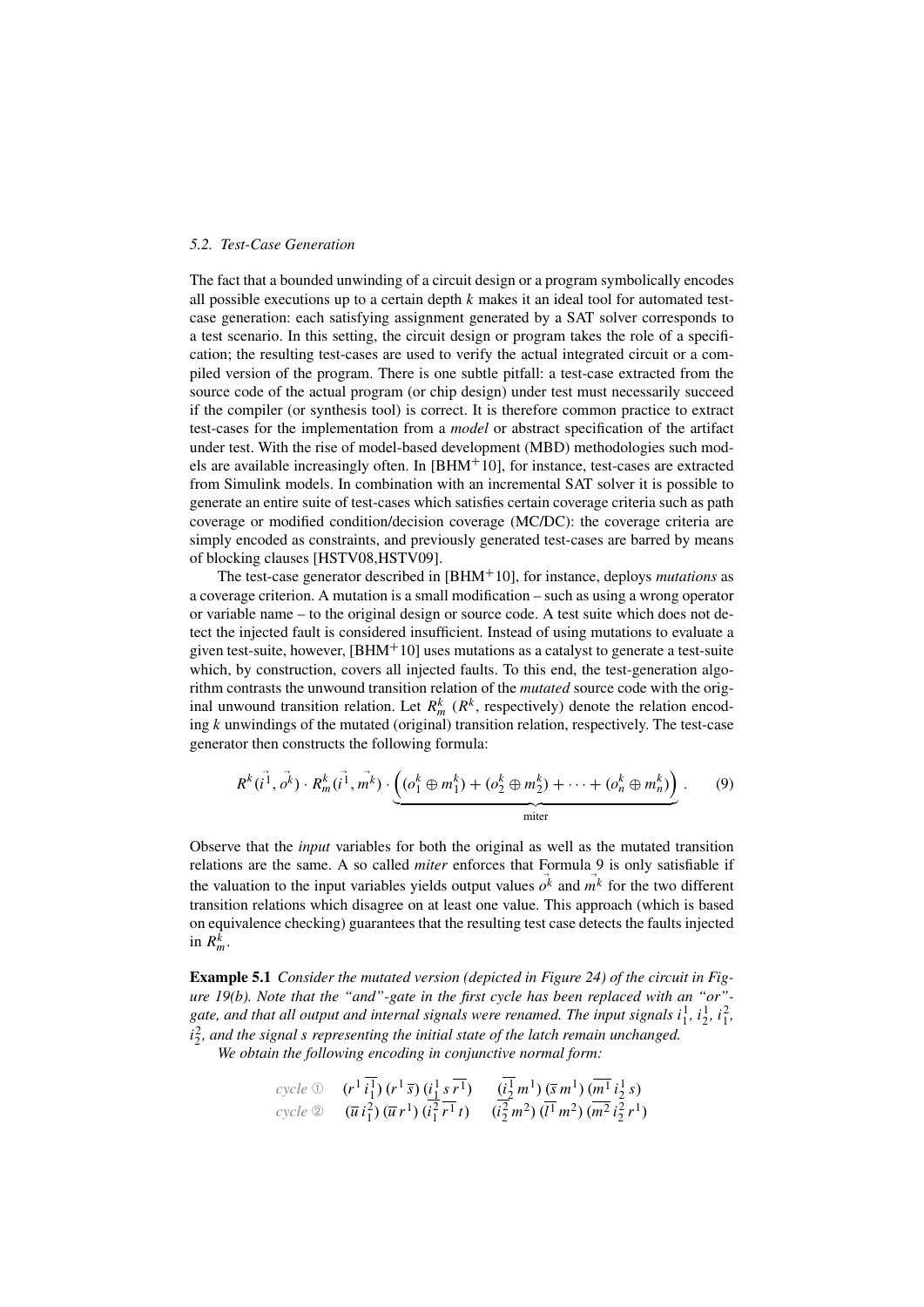

Figure 24. A mutated version of the circuit in Figure 19(b)

The miter  $(o^1 \oplus m^1) + (o^2 \oplus m^2)$  enforces that any assignment satisfying the conjunction *of the formula representing the original circuit and the formula representing the mutated circuit yields different values for at least one output. The reader may verify that o*<sup>2</sup> *and m* <sup>2</sup> *must take different values in any extension of the partial assignment*

 $s \mapsto 0 \quad i_1^1 \mapsto 1 \quad i_2^1 \mapsto 0 \quad i_1^2 \mapsto 0 \quad i_2^2 \mapsto 0$ 

*to a total assignment. Accordingly, the corresponding test-case detects the incorrect "or"-gate.*

#### *5.3. Bounded Model Checking*

Model checking [CGP99] is a technique that explores all reachable states of a model to check whether a given property is satisfied. Unlike testing, model checking performs an exhaustive search of the state space and provides a correctness guarantee that is rarely achieved by means of testing. Moreover, if the specification is violated, model checking tools are able to provide a *counterexample*, i.e., a witness demonstrating how the property in question can be violated.

Bounded model checking (BMC) [BCCZ99] is a variation of model checking which restricts the exploration to execution traces up to a certain (user-defined) length *k*. BMC either provides a guarantee that the first *k* execution steps of the model satisfy the property *P* or a counterexample of length at most *k*. This setting should sound familiar to the reader: Section 5.1 describes how all execution traces up to depth *k* can be encoded in a propositional formula. Given such an encoding, it is sufficient to augment each execution cycle with a formula encoding the negation of the property *P*. This is indicated in the following diagram (here, *I* denotes a constraint encoding the valid initial states of the model):

$$
\frac{I}{P} \xrightarrow{R} \frac{R}{P} \xrightarrow{R} \frac{R}{P} \cdots \frac{R}{P} \xrightarrow{R} \frac{R}{P}
$$

Any assignment satisfying the resulting formula represents a counterexample to the claim that *P* holds. If the formula is unsatisfiable, on the other hand, then the claim holds in the first *k* execution steps. An example for a bounded model checking tool for programs written in the ANSI-C language is CBMC [CKL04].

#### *5.4. Fault Localisation*

The techniques discussed in Section 5.2 and Section 5.3 are aimed at discovering bugs in software and hardware designs. Finding a bug, however, is just the first step. Localising and understanding the underlying fault is often a much more daunting task.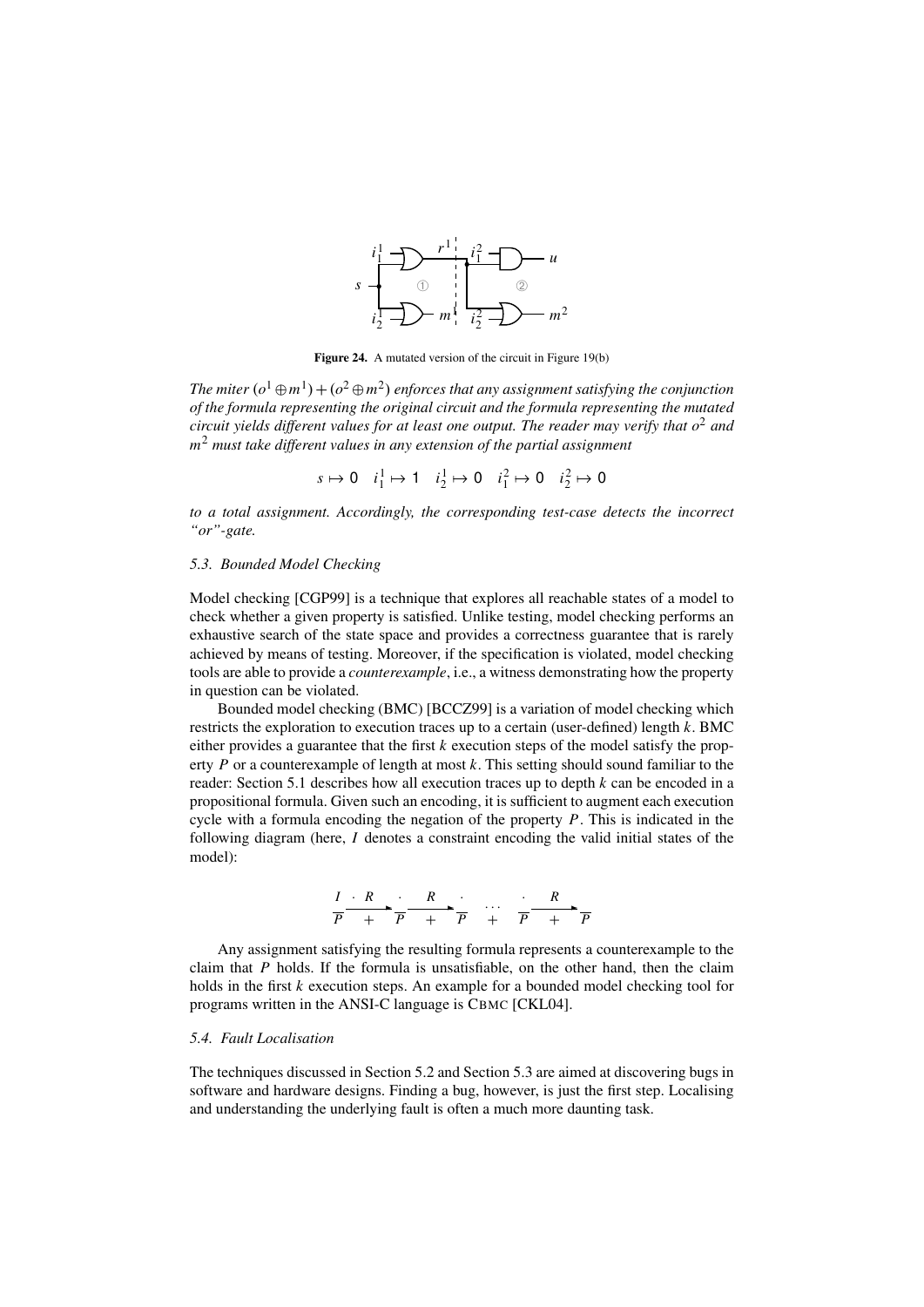Accordingly, automated support for fault localisation is highly desirable. In this section, we discuss how MAX-SAT and minimal correction sets can be applied to localise bugs. This approach, also known as *consistency-based diagnosis*, has been successfully applied to localise faults in hardware designs (see, for instance,  $[SMV^+07,SFBD08]$ , FSBD08,CSVMS09,CSMSV10,ZWM11]) as well as in software [JM11].

Consistency-based diagnoses aims at identifying the fractions of the hardware design or the source code of the software that are *inconsistent* with an observed (or expected) behaviour. We distinguish two scenarios:

- 1. The transition relation *R* (obtained from the source code or hardware design) represents the *implementation* of the artifact under test and an observed behaviour of this implementation contradicts the specification (e.g., the requirements document or a use case scenario). This setting is addressed in [SMV+07,SFBD08,FSBD08,CSVMS09,CSMSV10,JM11], for instance.
- 2. The transition relation *R* represents the *specification* of the artifact under test. The observed behaviour (e.g., a test run of a manufactured integrated circuit) is inconsistent with *R*. This scenario is addressed in [ZWM11].

In the first case we assume that the specification is given as a set of constraints or an assignment to the input and output variables of the transition relation *R*. In the second case we assume that the observed test scenario is provided as an assignment to the variables of *R*. While the two scenarios are in a sense dual, the objective in both cases is to identify the "elements" of the transition relation *R* that are inconsistent with the observed (or expected) behaviour. In both cases, we have to specify what we mean by "elements" – this is determined by the underlying *fault model*. The notion of a fault model is similar to the concept of a mutation, discussed in Section 5.2. A fault model determines which and how components of the transition relation can possibly fail. A gate in an integrated circuit, for instance, may malfunction and constantly yield an output value of 1 – this fault is known as *stuck-at-constant*. In a program, the developer may accidentally use the instruction  $y=x++$  instead of  $y=++x$ , which results in an incorrect value of the variable y. The faulty element is the respective gate in the first case and the respective line of code in the second case. In both cases, we would like to automatically pinpoint the location of the fault.

In the following, we consider only a rather simplistic fault model for hardware as well as for software: we assume that the output of a gate or the result of an assignment may be an *arbitrary* value. The motivation is that this fault model can be easily encoded in the transition relation *R* by means of*relaxation literals*(c.f. Section 4.3.1). By relaxing the set of clauses that encode the output value  $o_i$  of a gate or an assignment of an SSA variable  $x_i$  we effectively cut the signal or variable loose. The following two examples illustrate how minimal correction sets enable us to locate faults in this setting.

Example 5.2 *We work in scenario 1 described above. The code fragment in SSA in Figure 25 represents the implementation of a program. We assume that the specification of the software states that the value of y must be even after the execution of the conditional statement. This requirement is represented by the constraint*  $(y^3\%2 = 0)$  *and obviously violated if x*<sup>0</sup> *is odd. Assume that the test engineer reports that the requirement does not hold for*  $x^0 = 1$ *. By combining the constraint and the assignment with the encoding of the program we obtain the formula*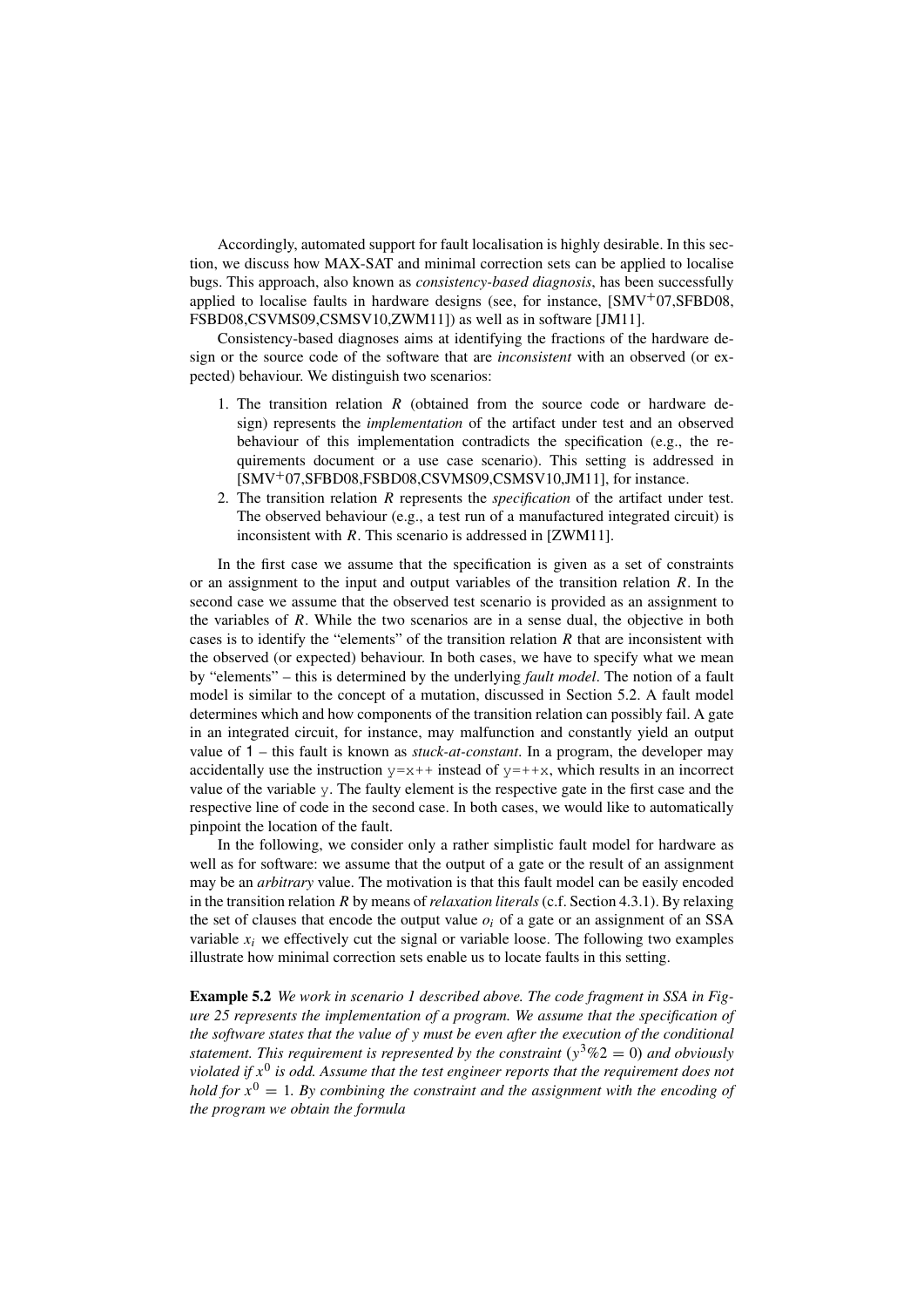

Figure 25. A conditional statement with a faulty branch

$$
(y1 = x0*2) \cdot (y2 = x0) \cdot (x1 = x0 + 1)
$$
  
 
$$
\cdot \left( (x0%2 = 0) \cdot (x2 = x0) \cdot (y3 = y1) + (x0%2 = 1) \cdot (x2 = x1) \cdot (y3 = y2) \right)
$$
  
 
$$
\cdot (x0 = 1) \cdot (y3%2 = 0).
$$

*Notably, this formula is unsatisfiable; for the given input the transition relation does not satisfy the requirement. In order to fix the bug, the developer needs to locate the fault. In accordance with the simplistic fault model suggested above, we assume that one of the assignments*  $y = x * 2$  *or*  $y = x++$  *(represented by the expressions*  $(y^1 = x^0 * 2)$ *and*  $(y^2 = x^0) \cdot (x^1 = x^0 + 1)$  *are at fault. In order to locate the fault, we mark the propositional clauses encoding these expressions as* soft clauses *and compute all minimal correction sets for the resulting formula. Note that, in accordance with our fault model, the conditions*  $(x^{0}\%2 = 0)$  *and*  $(x^{0}\%2 = 1)$  *are represented by hard clauses and may not be dropped. Moreover, the constraints*  $(x^0 = 1) \cdot (y^3\%2 = 0)$  *representing the test scenario and the requirement must not be relaxed, either, since changing the test scenario or the requirements is an undesired solution to the problem.*

*Using the algorithm described in Section 4.4, we can now compute the minimal correction sets for the problem instance described above. The*  $(y^2 = x^0)$  *is identified as the culprit and helps the developer to narrow down the fault location to the instruction*  $y = x + +$ .

Example 5.3 *In Scenario 2, the behaviour of the test artifact does not comply with the specification represented by R. This situation may arise in the context of* post-silicon validation*, for instance: the manufacturing process may introduce a fault in the prototype of a chip, resulting in a discrepancy of the behaviour of the integrated circuit and its design. Debugging an integrated circuit is non-trivial, since unlike in software debugging, its internal signals can not be easily observed.*

*Consider the sequential circuit in Figure 19(a). After resetting the latch, we expect the output o to remain* 0 *as long as the input signal i*<sup>2</sup> *is constantly* 0*. Assume, however, that we observe an output value of* 1 *after two cycles when executing the described scenario on the chip. Figure 19(b) depicts a two-cycle unfolding of the circuit. Figure 20 shows the corresponding CNF encoding. Assume that we observe and record the values*  $o<sup>1</sup>$  → 0 *and*  $o<sup>2</sup>$  → 1 *during a test-run with the initial state s*  $\mapsto$  0 *and the stimuli*  $i_2^1 \mapsto 0$ , and  $i_2^2 \mapsto 0$ . Note that we have no information about the signal  $l^1$ . These ob*servations contribute the hard constraint*  $\overline{o^1} \cdot o^2 \cdot \overline{s} \cdot i_2^1 \cdot i_2^2$ , which is not satisfiable in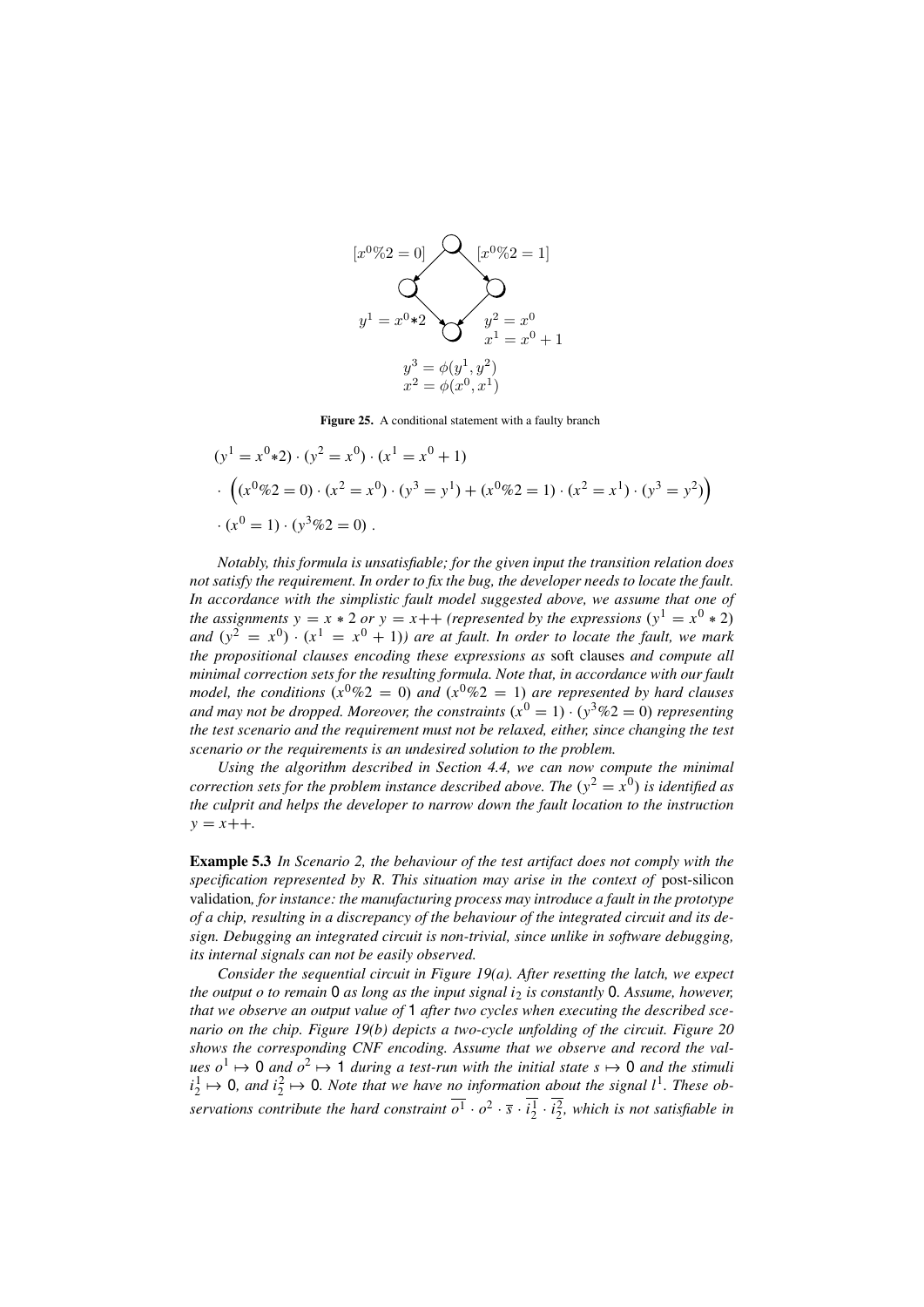*conjunction with the formula in 20. Using a* MAX-SAT *solver, we can derive that the conjunction becomes satisfiable if we drop either*  $(l^1 s)$  *or*  $(o^2 i^2 l^1)$  *(both of which are an MCS) from 20. Accordingly, either the "and"-gate in cycle one or the "or"-gate in cycle two must have defaulted. Notably, our fault localisation technique managed to narrow down the set of possibly faulty gates* without *knowledge about the internal signals of the physical circuit. Fault localisation in silicon debug is addressed in more detail in [ZWM11].*

## 6. Conclusion

The advances of contemporary SAT solvers have transformed the way we think about NP complete problems. They have shown that, while these problems are still unmanageable in the worst case, many instances can be successfully tackled. In Section 3, we discussed the main contributions and techniques that made this paradigm shift possible. Section 4 covers a number of natural extensions to the SAT problem, such as the enumeration all satisfying assignments (ALL-SAT) and determining the maximum number of clauses that can be satisfied by an assignment (MAX-SAT). SAT solvers and their extensions have immediate applications in domains such as automated verification, as discussed in Section 5. In fact, many successful verification techniques such as Bounded Model Checking owe their existence to the impressive advances of modern SAT solvers. While SAT solvers can easily be used as a black box, the realisation of many of these applications relies on internal features of SAT solvers and requires an in-dept understanding of the underlying algorithms.

SAT solvers are still improving at an impressive rate (as demonstrated by the results of the annual SAT solver competition – http://www.satcompetition.org/) and novel applications are conceived and published on a regular basis.

## 7. Acknowledgements

The authors are indebted to Matthias Schlaipfer and the attendees of the Summer School Marktoberdorf 2011 for their comments on this tutorial. This article has been published by IOS Press as a chapter [WM12] in [TAV12].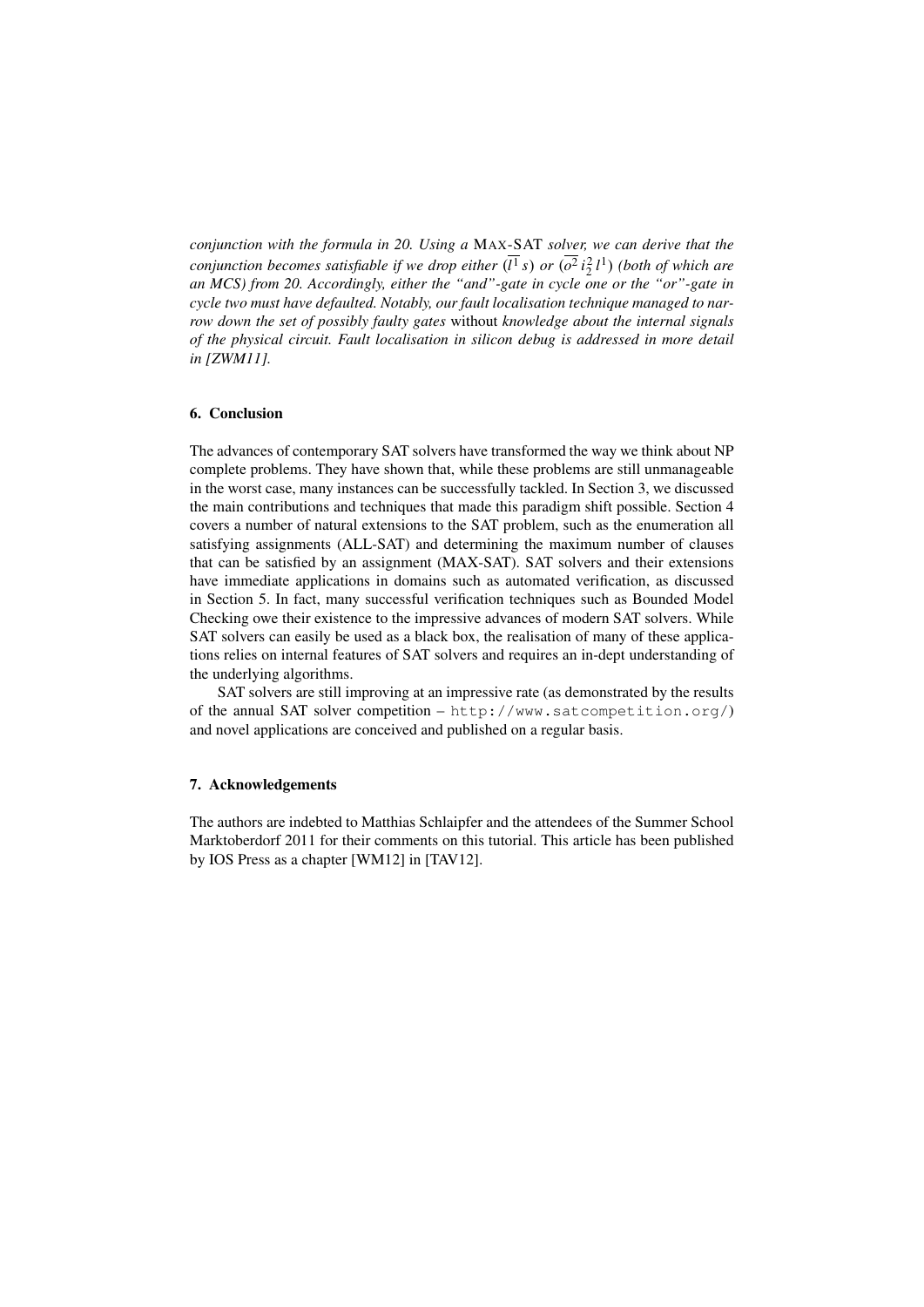# A. Exercises

**Exercise 1** *Use Tseitin's transformation to convert x* + ( $y \cdot (\overline{z} \oplus x)$ ) *into CNF. Solution* By introducing the following fresh variables

w z }| { *x* + (*y* · ( *p* z }| { (*z* · *x*) + *q* z }| { (*z* · *x*)) | {z } *u* ) | {z } v

we obtain the formula

$$
w \cdot (q \leftrightarrow (z \cdot x)) \cdot (p \leftrightarrow (\overline{z} \cdot \overline{x})) \cdot (u \leftrightarrow (p+q)) \cdot (v \leftrightarrow (y \cdot u)) \cdot (w \leftrightarrow (x+v))
$$

We can now apply the rules

$$
a \leftrightarrow (b+c) \equiv (\overline{b}+a) \cdot (\overline{c}+a) \cdot (\overline{a}+b+c)
$$
 (10)

$$
a \leftrightarrow (b \cdot c) \equiv (\overline{a} + b) \cdot (\overline{a} + c) \cdot (\overline{b} + \overline{c} + a)
$$
\n(11)

and get

$$
w \cdot (\overline{q} + z) \cdot (\overline{q} + x) \cdot (\overline{z} + \overline{x} + q) \cdot (\overline{p} + \overline{z}) \cdot (\overline{p} + \overline{x}) \cdot (z + x + p) \cdot (z + \overline{w} + z) \cdot (\overline{q} + w) \cdot (\overline{w} + \overline{p} + q) \cdot (\overline{y} + \overline{w}) \cdot (\overline{w} + \overline{w}) \cdot (\overline{w} + \overline{w}) \cdot (\overline{w} + \overline{w}) \cdot (\overline{w} + \overline{w}) \cdot (\overline{w} + \overline{w} + \overline{w})
$$

Exercise 2 *Follow the scheme in Table 2 in Section 2.1.2 to derive the Tseitin clauses that characterise the n-ary Boolean formulas*  $(y_1 + y_2 + \cdots + y_n)$  *and*  $(y_1 \cdot y_2 \cdot \cdots \cdot y_n)$ *.* 

*Solution*

• Disjunction:

$$
x \leftrightarrow (y_1 + y_2 + \cdots + y_n)
$$
  
\n
$$
\equiv (x \rightarrow (y_1 + y_2 + \cdots + y_n)) \cdot ((y_1 + y_2 + \cdots + y_n) \rightarrow x)
$$
  
\n
$$
\equiv (\overline{x} + y_1 + y_2 + \cdots + y_n) \cdot ((y_1 \rightarrow x) \cdot (y_2 \rightarrow x) \cdots (y_n \rightarrow x))
$$
  
\n
$$
\equiv (\overline{x} + y_1 + y_2 + \cdots + y_n) \cdot (\overline{y}_1 + x) \cdot (\overline{y}_2 + x) \cdots (\overline{y}_n + x)
$$

• Conjunction:

$$
x \leftrightarrow (y_1 \cdot y_2 \cdot \dots \cdot + y_n)
$$
  
\n
$$
\equiv (x \rightarrow (y_1 \cdot y_2 \cdot \dots \cdot y_n)) \cdot ((y_1 \cdot y_2 \cdot \dots \cdot y_n) \rightarrow x)
$$
  
\n
$$
\equiv ((\overline{x} + y_1) \cdot (\overline{x} + y_2) \cdot \dots \cdot (\overline{x} + y_n)) \cdot (\overline{(y_1 \cdot y_2 \cdot \dots \cdot y_n)} + x)
$$
  
\n
$$
\equiv ((\overline{x} + y_1) \cdot (\overline{x} + y_2) \cdot \dots \cdot (\overline{x} + y_n)) \cdot (\overline{y}_1 + \overline{y}_2 + \dots + \overline{y}_n + x)
$$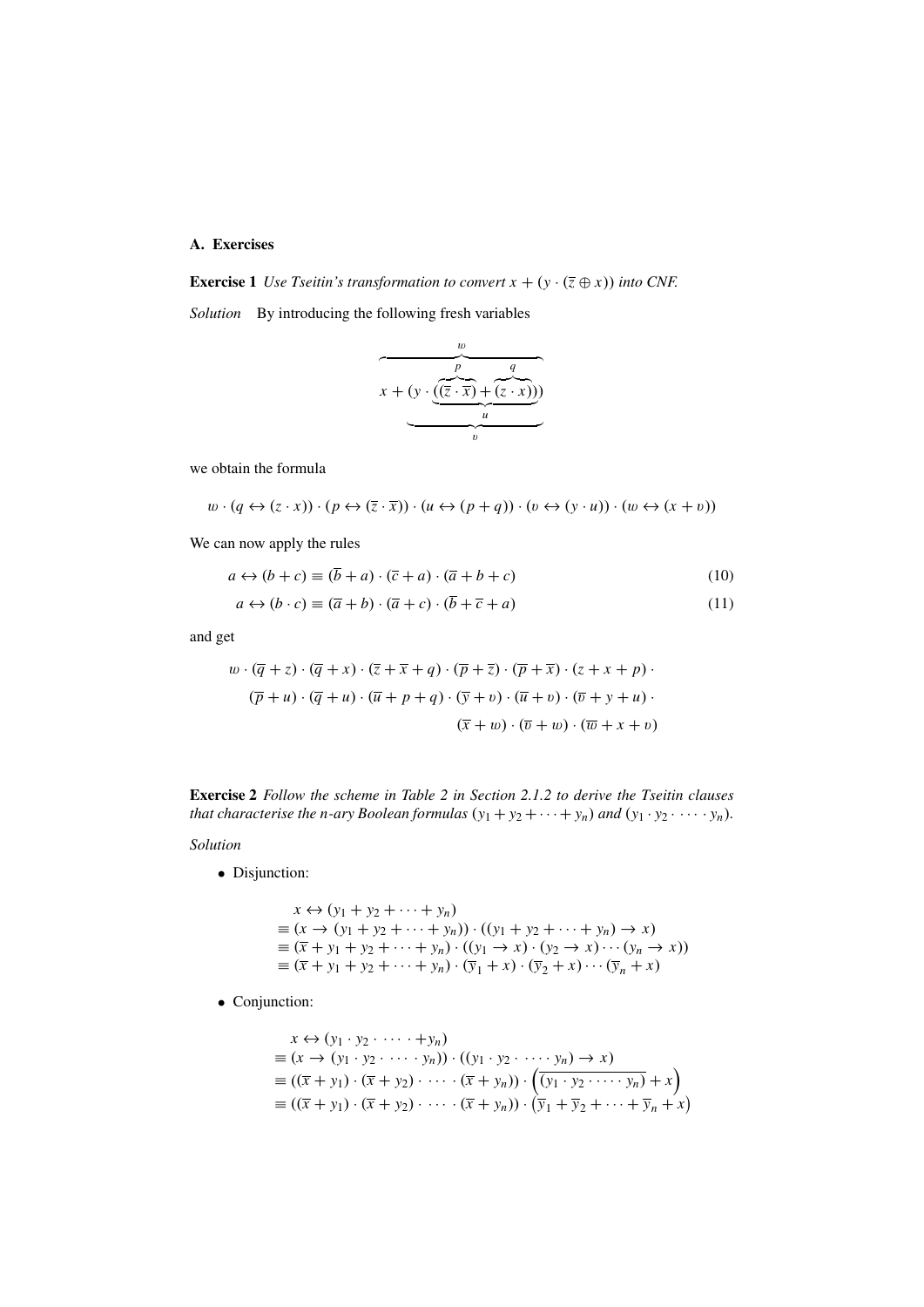Exercise 3 *Which of the Boolean formulae below are satisfiable, and which ones are unsatisfiable?*

1.  $x + x \cdot y$ 2.  $\overline{(x \cdot (x \rightarrow y)) \rightarrow y}$ 3.  $\overline{x \cdot ((x \rightarrow y) \rightarrow y)}$ 

*Convert the formulae that are unsatisfiable into conjunctive normal form (either using Tseitin's transformation or the propositional calculus) and construct a resolution refutation proof.*

*Solution*

- satisfiable: 1, 3
- unsatisfiable: 2

$$
\overline{(x \cdot (x \to y)) \to y} \equiv \overline{(x \cdot (\overline{x} + y)) + y}
$$
  

$$
\equiv (x) \cdot (\overline{x} + y) \cdot (\overline{y})
$$

Resolution proof:

$$
Res((\overline{y}), Res((x), (\overline{x} + y), x), y) \equiv \Box
$$

Exercise 4 *Construct a resolution refutation graph for the following unsatisfiable formula:*

$$
y_1 \cdot y_2 \cdot y_3 \cdot (\overline{y}_1 + x) \cdot (\overline{y}_2 + \overline{x} + z) \cdot (\overline{y}_3 + \overline{z})
$$

*Solution* The resolution graph for Exercise 4 is shown in Figure 26.



Figure 26. Resolution graph for Exercise 4

Exercise 5 *Apply the rules of the Davis-Putnam procedure (outlined in Section 3.3) to the following formula until you obtain an equi-satisfiable formula that cannot be reduced any further:*

$$
y_1 \cdot y_2 \cdot (\overline{y}_1 + x + \overline{z}) \cdot (\overline{y}_2 + \overline{x} + z) \cdot (y_3 + \overline{z}) \cdot y_4
$$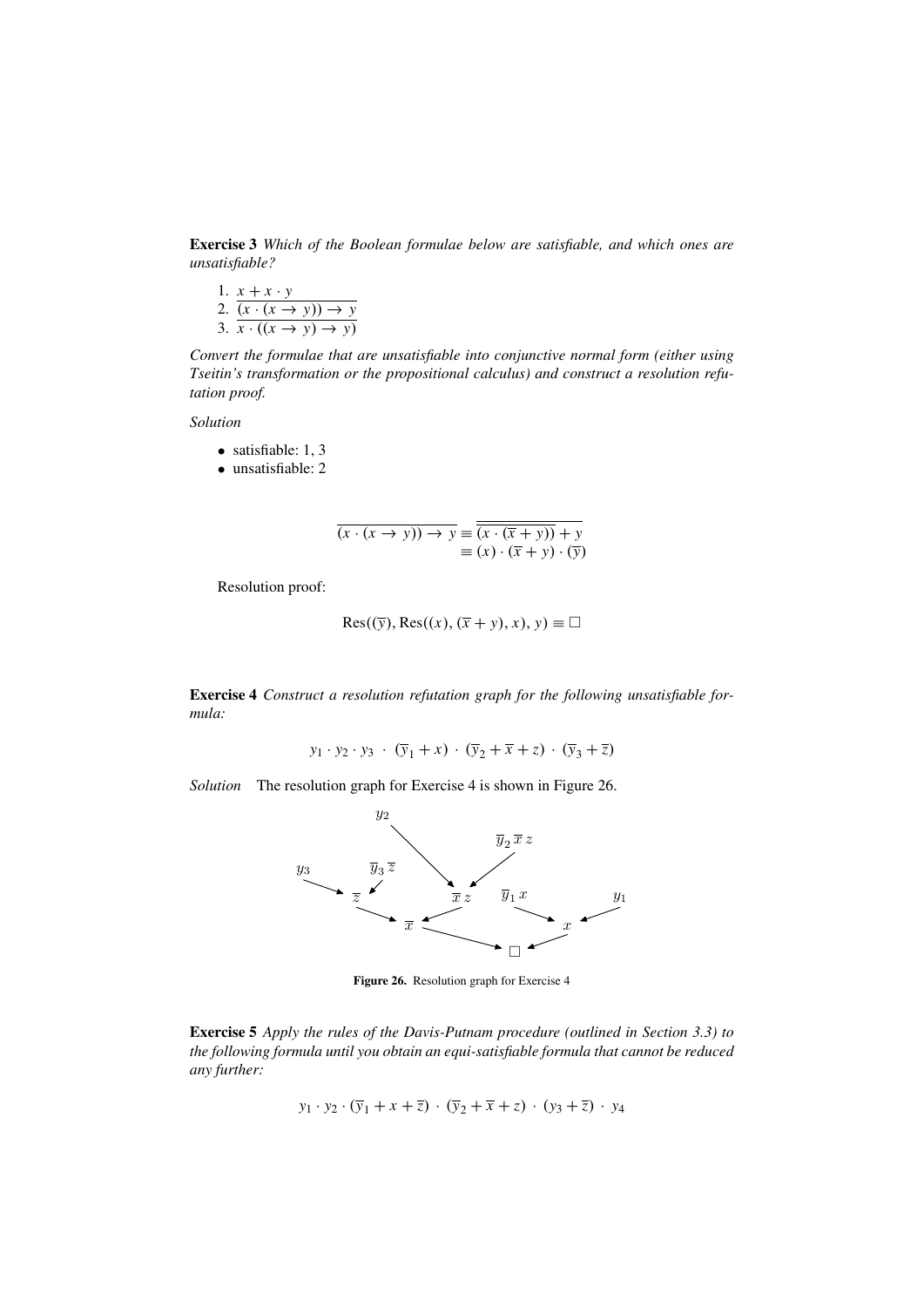*Solution* We perform the following steps:

| <b>Step</b> | Rule                    | Formula                                                                                                       |
|-------------|-------------------------|---------------------------------------------------------------------------------------------------------------|
|             | 1-literal-rule on $y_1$ | $y_2 \cdot (x + \overline{z}) \cdot (\overline{y}_2 + \overline{x} + z) \cdot (y_3 + \overline{z}) \cdot y_4$ |
|             | 1-literal-rule on $y_2$ | $(x+\overline{z}) \cdot (\overline{x}+z) \cdot (y_3+\overline{z}) \cdot y_4$                                  |
|             | $A$ ffirmative-negative | $(x+\overline{z}) \cdot (\overline{x}+z)$                                                                     |
|             | <i>Resolution</i> on x  | $(z+\overline{z})$                                                                                            |

The resulting formula  $(z + \overline{z})$  is a tautology and cannot be eliminated by any of the Davis-Putnam rules. Accordingly, the original formula must be satisfiable.

Exercise 6 *Apply the Davis-Putnam-Logeman-Loveland (DPLL) procedure (described in Section 3.4) to the following formula:*

*y*<sub>1</sub> · *y*<sub>2</sub> ·  $(\overline{y}_1 + x + z)$  ·  $(\overline{y}_2 + \overline{x} + z)$  ·  $(y_3 + \overline{z})$  ·  $(\overline{y}_3 + \overline{z})$ 

*Solution* Table 4 shows one possible scenario. Note that there is no value of *x* that satisfies the formula. The reader may verify that choosing a decision variable other than *x* in the third step also yields a contradiction.

| <b>Partial Assignment</b>                                                   | <b>Clauses</b>                                                                                              |  |  |  |
|-----------------------------------------------------------------------------|-------------------------------------------------------------------------------------------------------------|--|--|--|
| $\{y_1 \mapsto 1\}$                                                         | $(y_2)(x\overline{z})(\overline{y}_2\overline{x}\overline{z})(y_3\overline{z})(\overline{y}_3\overline{z})$ |  |  |  |
| $\{y_1 \mapsto 1, y_2 \mapsto 1\}$                                          | $(x z) (\overline{x} z) (y_3 \overline{z}) (\overline{y_3} \overline{z})$                                   |  |  |  |
| No more implications, we guess $x \mapsto 1$                                |                                                                                                             |  |  |  |
| $\{y_1 \mapsto 1, y_2 \mapsto 1, x \mapsto 1\}$                             | $(z)(y_3\overline{z})(\overline{y}_3\overline{z})$                                                          |  |  |  |
| $\{y_1 \mapsto 1, y_2 \mapsto 1, x \mapsto 1, z \mapsto 1\}$                | $(y_3)(\overline{y}_3)$                                                                                     |  |  |  |
| $\{y_1 \mapsto 1, y_2 \mapsto 1, x \mapsto 1, z \mapsto 1, y_3 \mapsto 1\}$ | 0                                                                                                           |  |  |  |
| Contradiction, we have to revert $x \mapsto 1$                              |                                                                                                             |  |  |  |
| $\{y_1 \mapsto 1, y_2 \mapsto 1, x \mapsto 0\}$                             | $(z)(y_3\overline{z})(\overline{y}_3\overline{z})$                                                          |  |  |  |
| $\{y_1 \mapsto 1, y_2 \mapsto 1, x \mapsto 0, z \mapsto 1\}$                | $(y_3)(\overline{y}_3)$                                                                                     |  |  |  |
| $\{y_1 \mapsto 1, y_2 \mapsto 1, x \mapsto 0, z \mapsto 1, y_3 \mapsto 1\}$ | 0                                                                                                           |  |  |  |
| Contradiction, no more decisions to undo                                    |                                                                                                             |  |  |  |
| <b>Table 4.</b> Assignment trail for Exercise 6                             |                                                                                                             |  |  |  |

Exercise 7 *Simulate the* conflict-driven clause learning *algorithm presented in Section 3.5 on the following formula:*

$$
\frac{C_0}{(\overline{x} + \overline{y} + \overline{z}) \cdot (\overline{x} + \overline{y} + z) \cdot (\overline{x} + y + \overline{z}) \cdot (\overline{x} + y + z)} \cdot \frac{C_3}{(\overline{x} + \overline{y} + \overline{z}) \cdot (\overline{x} + \overline{y} + z)} \cdot \frac{C_4}{(\overline{x} + \overline{y} + \overline{z}) \cdot (\overline{x} + \overline{y} + z) \cdot (\overline{x} + \overline{y} + \overline{z}) \cdot (\overline{x} + \overline{y} + z)}
$$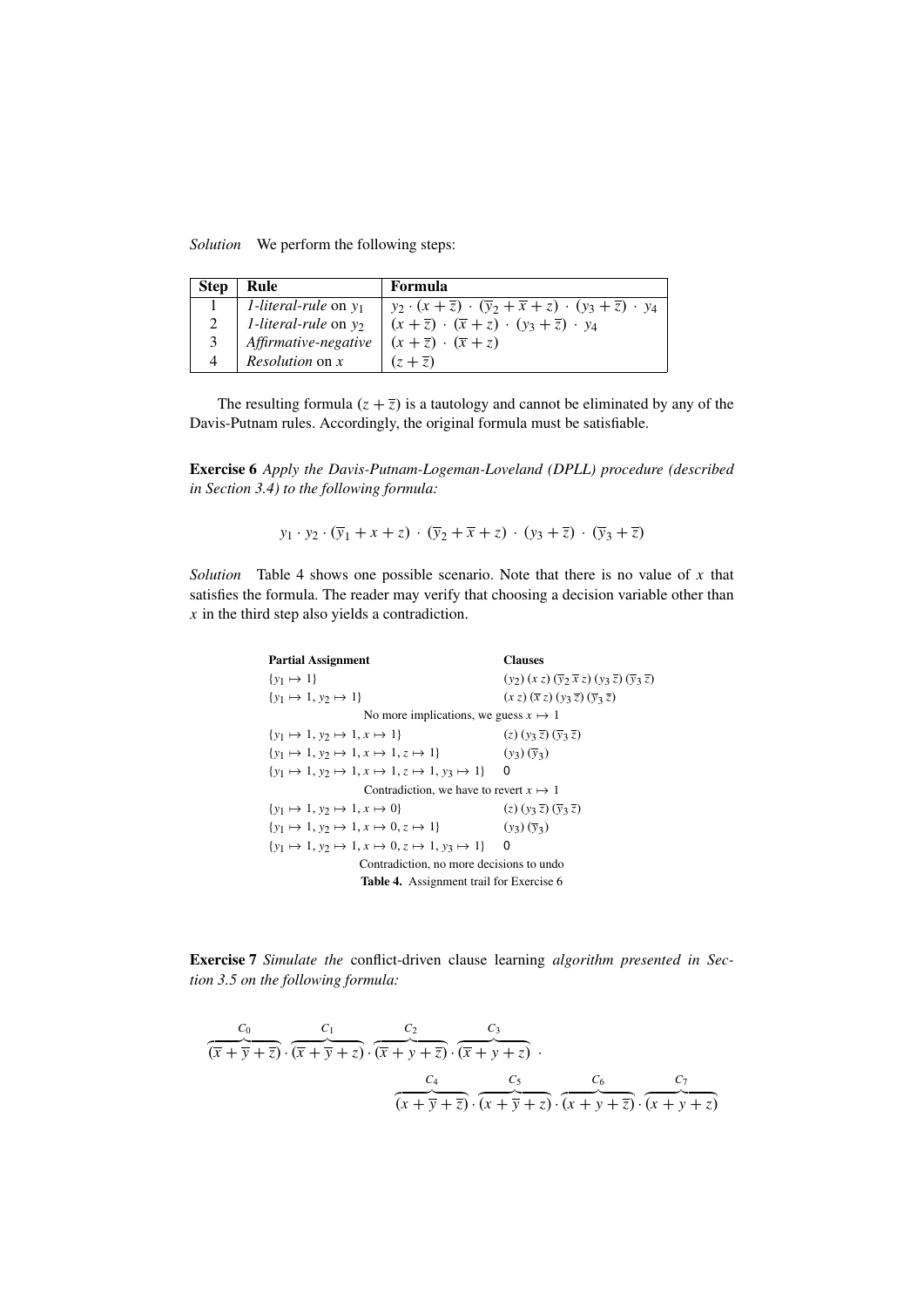

Figure 27. First implication graph arising in Exercise 7

*Solution* It is obvious that one has to make at least two decisions before one of the clauses becomes unit. If we start with the decisions  $x \otimes 1$  and  $y \otimes 2$ , we obtain the implication graph in Figure 27.

By means of resolution (c.f. Section 3.6) we obtain the conflict clause  $C_8$  ≡  $Res(C_0, C_1, z) \equiv (\overline{x} + \overline{y})$ . We revert all decisions up to (but excluding) level 1, which is the second-highest decision level occurring in  $C_8$ . The clause  $C_8$  is unit under the assignment  $x@1$ , thus implying the assignment  $\overline{y}@1$ . We obtain the implication graph in Figure 28. Again, there is a conflict.



Figure 28. Second implication graph arising in Exercise 7

The resulting conflict clause is  $C_9 \equiv \text{Res}(C_8, \text{Res}(C_2, C_3, z), y) \equiv (\bar{x})$ , forcing us to revert to decision level zero and set *x* to 0. Under this assignment, none of the clauses is unit and we have to make a choice for either *y* or *z*. If we choose *y*@1, the clause *C*<sup>4</sup> becomes assertive and forces us to assign 0 to *z*. This assignment, however, is in conflict with  $C_5$ , and by means of resolution we obtain the conflict clause  $C_{10} \equiv$  $Res(C_4, C_5, z) \equiv (x + \overline{y}).$ 

 $C_{10}$  in combination with the unit clause  $C_9$  yields  $\overline{y}$  @0. Under this assignment, the clause  $C_6$  is unit, forcing us to assign 0 to *z*, which conflicts with clause  $C_7$ . Note that we obtained this conflict without making any decisions, i.e., we found a conflict at decision level zero. Accordingly, the formula is unsatisfiable.

Exercise 8 *Use the approach described in Section 3.6 to construct a resolution refutation proof for the formula presented in Exercise 7.*

*Solution* The solution to this exercise follows the steps of the solution to Exercise 7 and is left to the reader.

Exercise 9 *Find an unsatisfiable core of the formula*

$$
(y) \cdot (x + \overline{y} + z) \cdot (\overline{x} + z) \cdot (\overline{x} + \overline{y}) \cdot (\overline{z} + \overline{y}).
$$

*(You are not allowed to provide the set of all clauses as a solution.) Is your solution minimal?*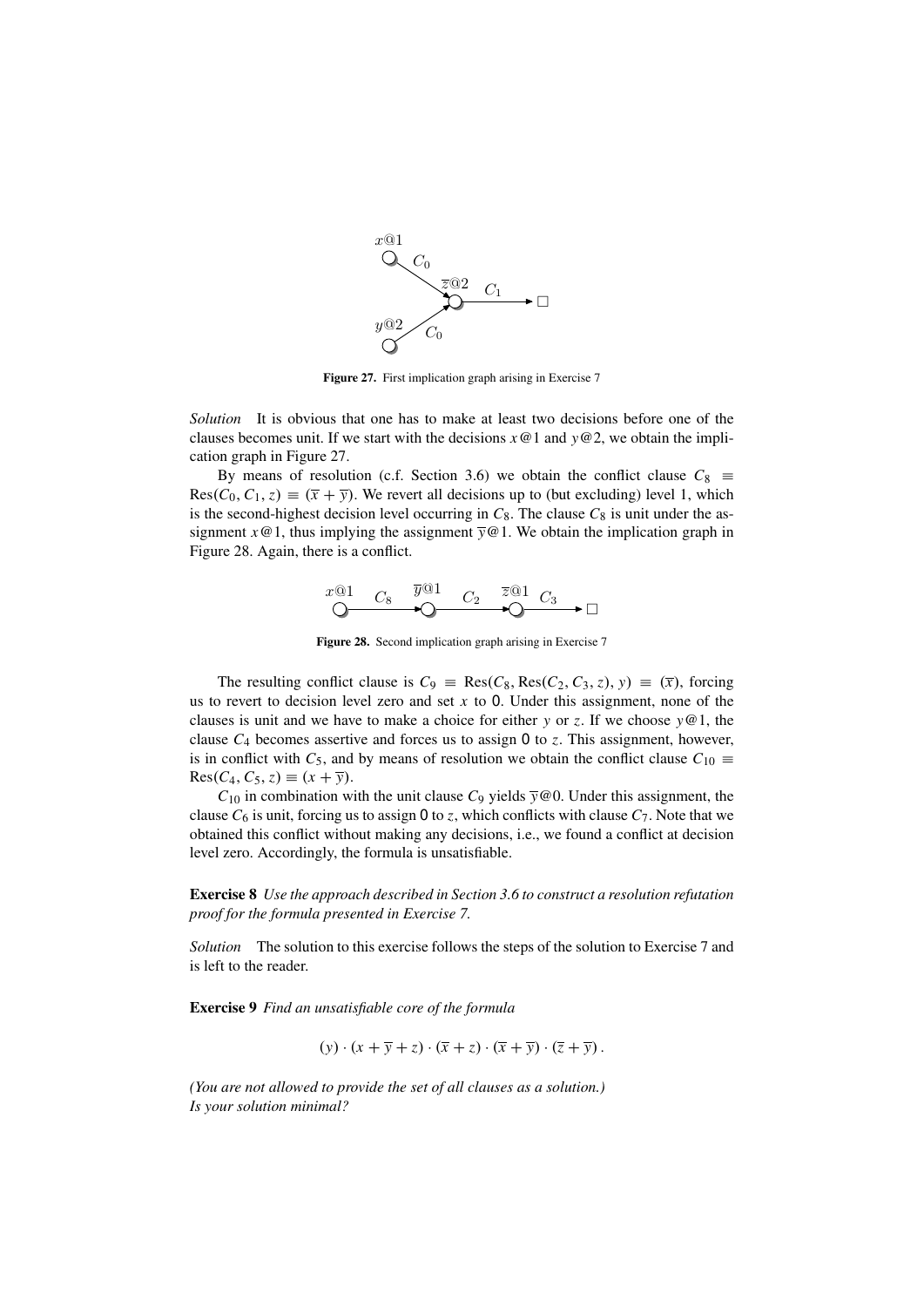*Solution* The set of clauses

$$
\{(y), (x+\overline{y}+z), (\overline{x}+z), (\overline{z}+\overline{y})\}
$$

forms a core of the formula in Exercise 9. This can be verified by means of resolution:

Res(
$$
(y)
$$
),  $(x + \overline{y} + z)$ ,  $y) \equiv (x + z)$   
\nRes( $(x + z)$ ,  $(\overline{x} + z)$ ,  $x) \equiv (z)$   
\nRes( $(z)$ ,  $(\overline{z} + \overline{y})$ ,  $z) = \equiv (\overline{y})$   
\nRes( $(\overline{y})$ ,  $(y)$ ,  $y) = \square$ 

Moreover, the core is minimal, since removing any one of the clauses "breaks" the core. Note that  $\{(y), (x + \overline{y} + z), (\overline{x} + \overline{y}), (\overline{z} + \overline{y})\}$  is an alternative minimal solution.

Exercise 10 *Simplify the following formula using the substitution approach described in Section 3.10:*

$$
w \cdot (\overline{q} + z) \cdot (\overline{q} + x) \cdot (\overline{z} + \overline{x} + q) \cdot (\overline{p} + \overline{z}) \cdot (\overline{p} + \overline{x}) \cdot (z + x + p) \cdot
$$
  

$$
(\overline{p} + u) \cdot (\overline{q} + u) \cdot (\overline{u} + p + q) \cdot (\overline{y} + v) \cdot (\overline{u} + v) \cdot (\overline{v} + y + u) \cdot
$$
  

$$
(\overline{x} + w) \cdot (\overline{v} + w) \cdot (\overline{w} + x + v)
$$

*Solution* Note that we do not know which clauses are "definitional" (i.e., introduce functionally dependent variables). In practice, this information is often not available and inferring it is computationally prohibitively expensive. Therefore we will not attempt to do so. Instead, we start by dividing the clauses into sets according to the positive and negative occurrences of the literals as shown in Figure 29.

Then, for each pair of sets  $S_\ell$ ,  $S_{\overline{\ell}}$ , we derive all possible resolvents and drop the resulting tautologies. If the resulting set of clauses Res( $S_\ell$ ,  $S_{\overline{\ell}}$ ,  $\ell$ ) is smaller than  $S_\ell \cup S_{\overline{\ell}}$ , we replace the clauses  $S_\ell \cup S_{\overline{\ell}}$  with  $\text{Res}(S_\ell, S_{\overline{\ell}}, \ell)$ . Otherwise, we retain the clauses  $S_{\ell} \cup S_{\overline{\ell}}$ . The set of resolvents of  $S_{\ell}$  and  $S_{\overline{\ell}}$  has five elements:

$$
Res(S_x, S_{\overline{x}}, x) \equiv \{ (\overline{q} + \overline{p}), (\overline{q} + w), (z + p + w), (\overline{w} + \overline{z} + v + q), (\overline{w} + \overline{p} + v) \}
$$

This is one clause less than  $S_x \cup S_{\overline{x}}$ . Accordingly, replacing the clauses  $S_x \cup S_{\overline{x}}$  with the corresponding set of resolvents reduces the size of the formula. This strategy is implemented in the SAT-solver MINISAT [ES04b,EB05].

Exercise 11 *Use the core-guided algorithm presented in Section 4.3.2 to determine the solution of the partial MAX-SAT problem*

$$
(\overline{x} + \overline{y}) \cdot (\overline{x} + z) \cdot (\overline{x} + \overline{z}) \cdot (\overline{y} + u) \cdot (\overline{y} + \overline{u}) \cdot (x) \cdot (y),
$$

*where only the clauses* (*x*) *and* (*y*) *may be dropped.*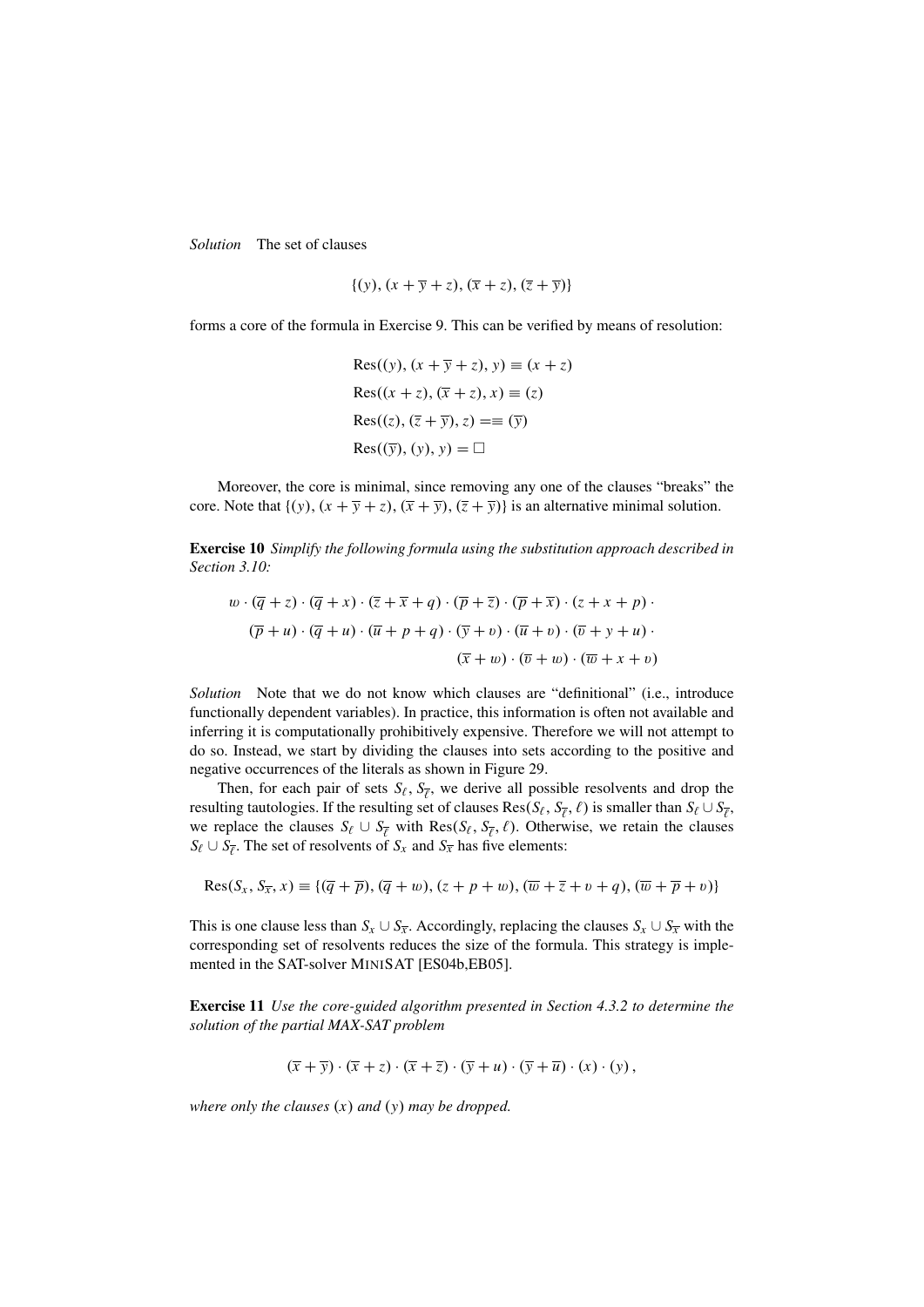$$
S_{x} = \{(\overline{q} + x), (z + x + p), (\overline{w} + x + v)\}\
$$
  
\n
$$
S_{\overline{x}} = \{(\overline{z} + \overline{x} + q), (\overline{p} + \overline{x}), (\overline{x} + w)\}\
$$
  
\n
$$
S_{y} = \{(\overline{v} + y + u)\}\
$$
  
\n
$$
S_{\overline{y}} = \{(\overline{q} + z), (z + x + p)\}\
$$
  
\n
$$
S_{\overline{z}} = \{(\overline{q} + z), (z + x + p)\}\
$$
  
\n
$$
S_{\overline{p}} = \{(\overline{z} + \overline{x} + q), (\overline{p} + \overline{z})\}\
$$
  
\n
$$
S_{\overline{p}} = \{(\overline{p} + \overline{z}), (\overline{p} + \overline{x}), (\overline{p} + u)\}\
$$
  
\n
$$
S_{\overline{q}} = \{(\overline{q} + z), (\overline{q} + x), (\overline{q} + u)\}\
$$
  
\n
$$
S_{u} = \{(\overline{p} + u), (\overline{v} + y + u), (\overline{q} + u)\}\
$$
  
\n
$$
S_{u} = \{(\overline{v} + u), (\overline{v} + y + u), (\overline{q} + v)\}\
$$
  
\n
$$
S_{v} = \{(\overline{v} + v), (\overline{u} + v), (\overline{w} + x + v)\}\
$$
  
\n
$$
S_{w} = \{(\overline{v} + y + u), (\overline{v} + w)\}\
$$
  
\n
$$
S_{w} = \{(\overline{w} + y + u), (\overline{v} + w)\}\
$$
  
\n
$$
S_{w} = \{(\overline{w} + x + v)\}\
$$

|  | Figure 29. Positive and negative occurrences of literals |  |  |  |
|--|----------------------------------------------------------|--|--|--|
|--|----------------------------------------------------------|--|--|--|

*Solution* Assume that the first unsatisfiable core we obtain is  $\{(\bar{x} + \bar{y}), (x), (y)\}\)$ . Accordingly, we augment the clauses (*x*) and (*y*) with relaxation variables and introduce a cardinality constraint which guarantees that at most one of these clauses is dropped:

$$
(\overline{x} + \overline{y}) \cdot (\overline{x} + z) \cdot (\overline{x} + \overline{z}) \cdot (\overline{y} + u) \cdot (\overline{y} + \overline{u}) \cdot (r + x) \cdot (s + y) \cdot \sum (r, s) \le 1
$$

As illustrated in Figure 14, we can encode the constraint  $\sum (r, s) \le 1$  as  $(\overline{r} + \overline{s})$ , and we obtain the instance

$$
(\overline{x}+\overline{y})\cdot(\overline{x}+z)\cdot(\overline{x}+\overline{z})\cdot(\overline{y}+u)\cdot(\overline{y}+\overline{u})\cdot(r+x)\cdot(s+y)\cdot(\overline{r}+\overline{s}),
$$

which is still unsatisfiable, since

| Res $((\overline{x} + z), (\overline{x} + \overline{z}), z) = (\overline{x}),$ |          | $Res((\overline{y}+u), (\overline{y}+\overline{u}), u) =$ | $(\overline{y})$ , |
|--------------------------------------------------------------------------------|----------|-----------------------------------------------------------|--------------------|
| $Res((r + x), (\overline{r} + \overline{s}), r) = (\overline{s} + x)$ ,        |          | $Res((s + y), (\bar{s} + x), s) = (x + y),$               |                    |
| $Res((\overline{y}), (x + y), y)$                                              | $=(x)$ , | $Res((\overline{x}), (x), x) =$                           | $\Box$             |

Accordingly, we add additional relaxation variables to the clauses  $(r + x)$  and  $(s + y)$ in the next iteration of the algorithm in Figure 15 and obtain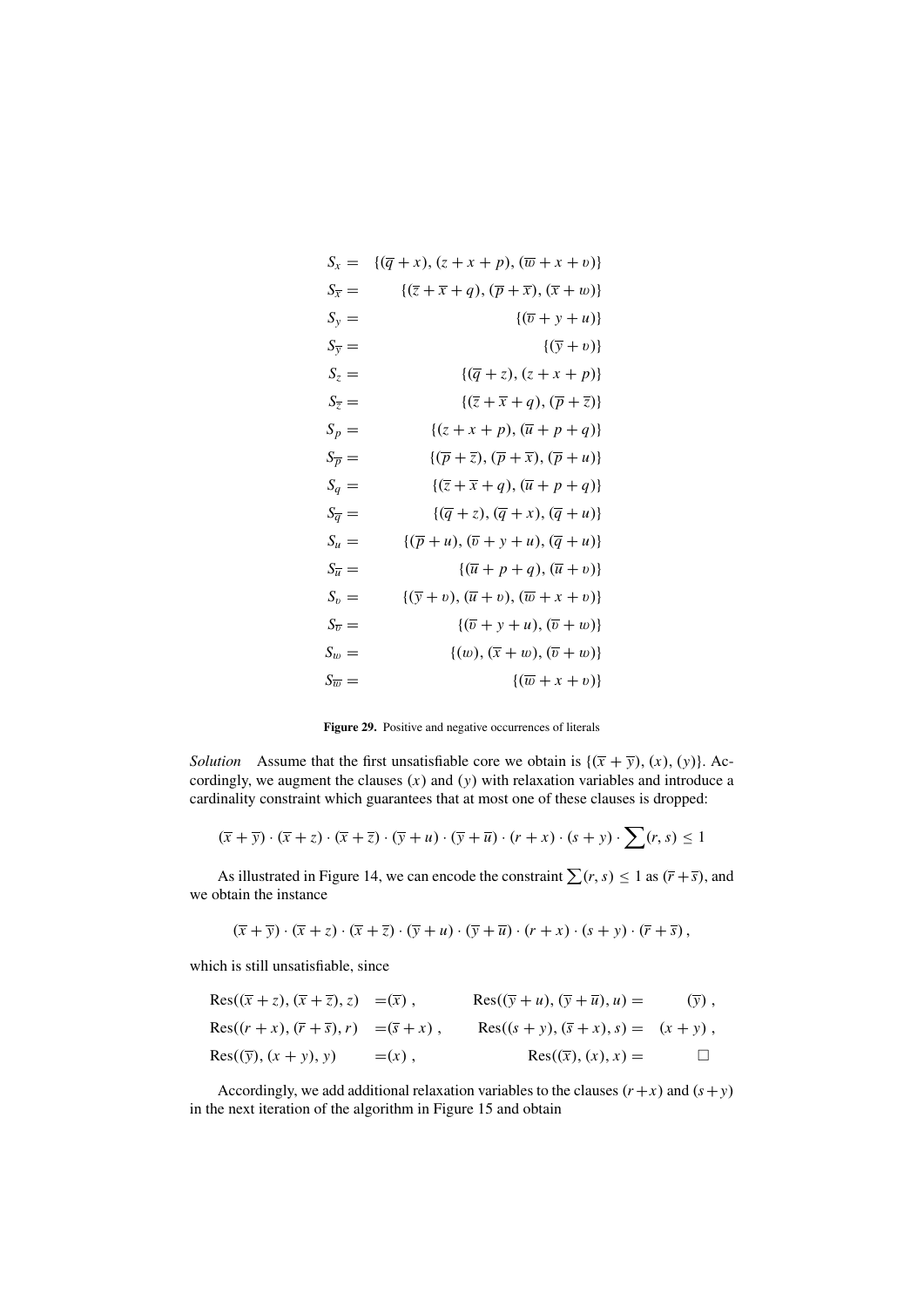$$
(\overline{x} + \overline{y}) \cdot (\overline{x} + z) \cdot (\overline{x} + \overline{z}) \cdot (\overline{y} + u) \cdot (\overline{y} + \overline{u}) \cdot (t + r + x) \cdot (v + s + y) \cdot \underbrace{(\overline{r} + \overline{s}) \cdot (\overline{t} + \overline{v})}_{\text{cardinality constraints}}
$$

It is now possible for the satisfiability solver to relax both clauses  $(x)$  and  $(y)$  by choosing the assignment  $\{t \mapsto 1, r \mapsto 0, v \mapsto 0, s \mapsto 1\}$ , for instance. Accordingly, the algorithm in Figure 15 reports that two clauses need to be dropped to make the formula satisfiable.

Exercise 12 *Use the algorithm presented in Section 4.4 to derive all minimal correction sets for the unsatisfiable formula*

$$
\overbrace{(x)}^{C_1} \cdot \overbrace{(x)}^{C_2} \cdot \overbrace{(x+y)}^{C_3} \cdot \overbrace{(y)}^{C_4} \cdot \overbrace{(x+z)}^{C_5} \cdot \overbrace{(z)}^{C_6}
$$

*Solution* (This example is presented in [LS08].) Due to the prioritisation of unit clauses, the first unsatisfiable core reported by the satisfiability checker is  $UC_1 \equiv \{(x), (\overline{x})\}$ . By adding relaxation variables to all clauses of this core and by constraining the respective relaxation literals, we obtain the formula

$$
(r_1 + x) \cdot (r_2 + \overline{x}) \cdot (\overline{x} + y) \cdot (\overline{y}) \cdot (\overline{x} + z) \cdot (\overline{z}) \cdot (r_1 + \overline{r_2})
$$

Since dropping the clause  $(\bar{x})$  does not yield a satisfiable instance, the ALLSAT procedure returns *C*<sup>1</sup> as the only MCS of size one. Accordingly, we block the corresponding assignment by adding the blocking clause  $(\overline{r_1})$ :

$$
(r_1 + x) \cdot (r_2 + \overline{x}) \cdot (\overline{x} + y) \cdot (\overline{y}) \cdot (\overline{x} + z) \cdot (\overline{z}) \cdot (\overline{r_1} + \overline{r_2}) \cdot (\overline{r_1})
$$

and obtain a new core  $\{(\overline{r_1}), (\overline{r_1} + \overline{x}), (\overline{x} + \overline{y}), (\overline{y})\}$ . Accordingly, UC<sub>2</sub> =  $\{C_1, C_2\}$  ${C_1, C_3, C_4}$ , and we obtain the instrumented formula

$$
(r_1+x)\cdot (r_2+\overline{x})\cdot (r_3+\overline{x}+y)\cdot (r_4+\overline{y})\cdot (\overline{x}+z)\cdot (\overline{z})\cdot (\overline{r}_1)\cdot \sum(r_1,r_2,r_3,r_4)\leq 2
$$

The ALLSAT algorithm determines all minimal correction sets for this formula. Note that the clause  $(\bar{r}_1)$  prevents that the algorithm rediscovers the MCS  $\{C_1\}$  in this step. Since Res $((\overline{r}_1, (r_1 + x)) \equiv (x)$ , blocking  $C_1$  yields the formula

$$
(x)\cdot (r_2+\overline{x})\cdot (r_3+\overline{x}+y)\cdot (r_4+\overline{y})\cdot (\overline{x}+z)\cdot (\overline{z})\cdot \sum(r_1,r_2,r_3,r_4)\leq 2\,,
$$

which is unsatisfiable. We obtain the new core  $\{C_1, C_5, C_6\}$  and execute the third iteration of the algorithm with  $UC_3 = \{C_1, C_2, C_3, C_4\} \cup \{C_1, C_5, C_6\}$ . The corresponding instrumented and constrained version of the original formula is

$$
(r_1 + x) \cdot (r_2 + \overline{x}) \cdot (r_3 + \overline{x} + y) \cdot (r_4 + \overline{y}) \cdot (r_5 + \overline{x} + z) \cdot (r_6 + \overline{z}) \cdot \sum (r_1, r_2, r_3, r_4, r_5, r_6) \le 3
$$

In this iteration, we obtain the MCSes  $\{C_2, C_3, C_5\}$ ,  $\{C_2, C_3, C_6\}$ ,  $\{C_2, C_4, C_5\}$ , and  ${C_2, C_3, C_6}$ . Adding the corresponding blocking clauses to INSTRUMENT(*F*) results in an unsatisfiable instance and the algorithm terminates.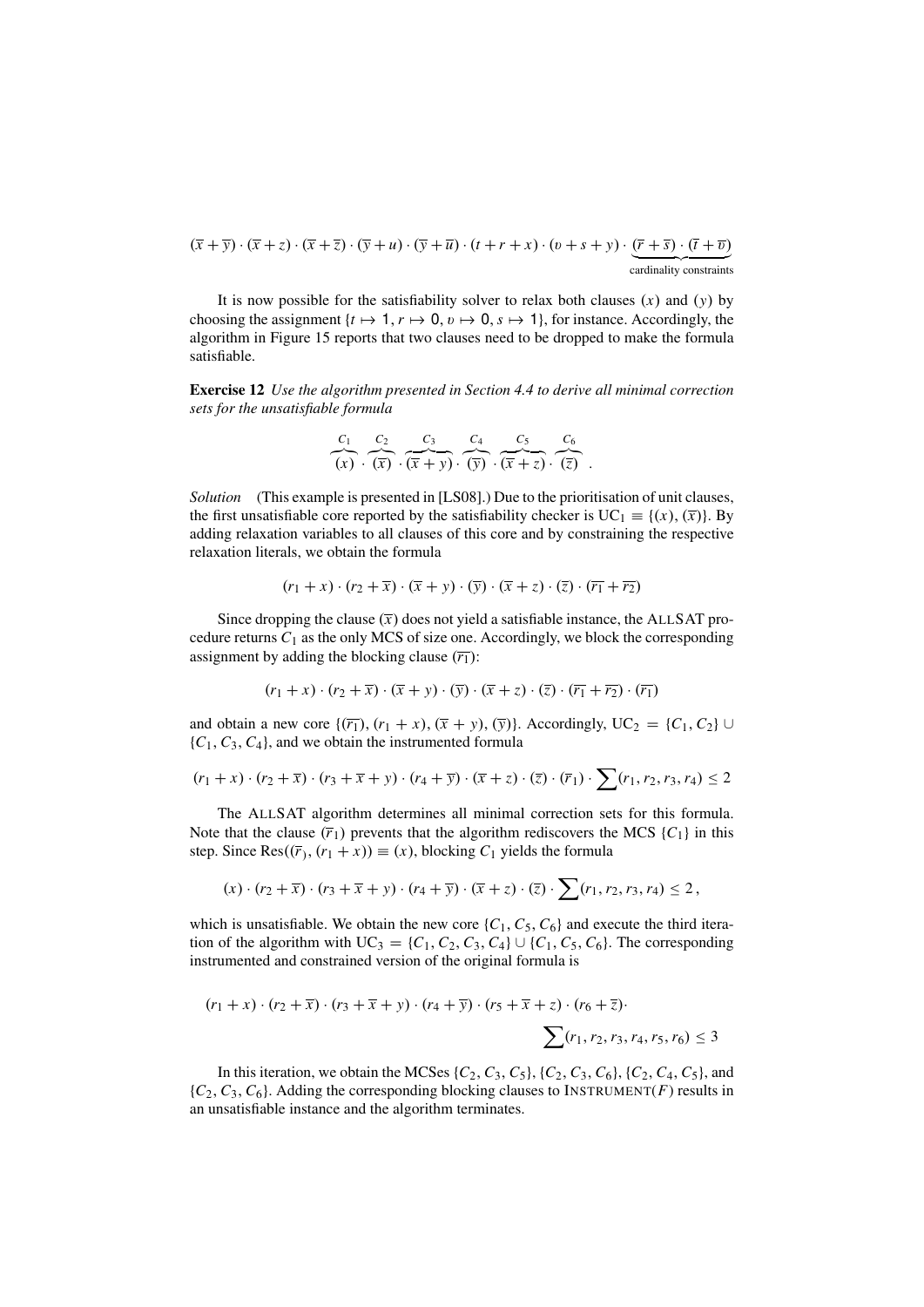Exercise 13 *Derive all minimal unsatisfiable cores for the formula presented in Exercise 12.*

*Solution* The set of MCSes for the formula in Exercise 12 is

 ${C_1}, {C_2, C_3, C_5}, {C_2, C_3, C_6}, {C_2, C_4, C_5}, {C_2, C_3, C_6}$ 

We construct the corresponding minimal hitting sets as follows:

| MCSes(F)            |          | $C_1$ $C_2$ $C_3$ $C_4$ $C_5$ $C_6$ |              |          |              |          |
|---------------------|----------|-------------------------------------|--------------|----------|--------------|----------|
| $\{C_1\}$           | $\times$ |                                     |              |          |              |          |
| $\{C_2, C_3, C_5\}$ |          | $\times$                            | $\mathsf{x}$ |          | $\times$     |          |
| $\{C_2, C_3, C_6\}$ |          | $\times$                            | $\times$     |          |              | $\times$ |
| $\{C_2, C_4, C_5\}$ |          | $\times$                            |              | $\times$ | $\mathsf{x}$ |          |
| $\{C_2, C_3, C_6\}$ |          | ×.                                  |              | ×        |              |          |

Hitting sets: {*C*1,*C*2},{*C*1,*C*3,*C*4},{*C*1,*C*5,*C*6}

# References

ACM, 2009.

| [AB09]      | Sanjeev Arora and Boaz Barak. Computational Complexity: A Modern Approach. Cambridge                                                                                   |
|-------------|------------------------------------------------------------------------------------------------------------------------------------------------------------------------|
|             | University Press, 1st edition, 2009.                                                                                                                                   |
| [ABF90]     | Miron Abramovici, Melvin A. Breuer, and Arthur D. Friedman. Digital systems testing and                                                                                |
|             | testable design. Computer Science Press, 1990.                                                                                                                         |
| [AKS83]     | M. Ajtai, J. Komlós, and E. Szemerédi. An $O(n \log n)$ sorting network. In ACM Symposium                                                                              |
|             | on Theory of Computing (STOC), pages 1–9. ACM, 1983.                                                                                                                   |
| [BCCZ99]    | Armin Biere, Alessandro Cimatti, Edmund M. Clarke, and Yunshan Zhu. Symbolic model                                                                                     |
|             | checking without BDDs. In Tools and Algorithms for the Construction and Analysis of Systems                                                                            |
|             | (TACAS), volume 1579 of Lecture Notes in Computer Science, pages 193-207. Springer, 1999.                                                                              |
| $[BHM+10]$  | Angelo Brillout, Nannan He, Michele Mazzucchi, Daniel Kroening, Mitra Purandare, Philipp                                                                               |
|             | Rümmer, and Georg Weissenbacher. Mutation-based test case generation for Simulink models.                                                                              |
|             | In Formal Methods for Components and Objects (FMCO) 2009, volume 6286 of Lecture Notes                                                                                 |
|             | in Computer Science, pages 208–227. Springer, 2010.                                                                                                                    |
| $[BIFH+11]$ | Omer Bar-Ilan, Oded Fuhrmann, Shlomo Hoory, Ohad Shacham, and Ofer Strichman. Reduc-                                                                                   |
|             | ing the size of resolution proofs in linear time. Software Tools for Technology Transfer (STTT),                                                                       |
|             | 13(3):263-272, 2011.                                                                                                                                                   |
| [Bus98]     | Samuel R. Buss. <i>Handbook of proof theory</i> . Studies in logic and the foundations of mathemat-                                                                    |
|             | ics. Elsevier, 1998.                                                                                                                                                   |
| $[CFR+91]$  | Ron Cytron, Jeanne Ferrante, Barry K. Rosen, Mark N. Wegman, and F. Kenneth Zadeck. Ef-                                                                                |
|             | ficiently computing static single assignment form and the control dependence graph. ACM                                                                                |
| [CGP99]     | Transactions on Programming Languages and Systems (TOPLAS), 13(4):451-490, 1991.<br>Edmund Clarke, Orna Grumberg, and Doron Peled. Model Checking. MIT Press, December |
|             | 1999.                                                                                                                                                                  |
| [CKL04]     | Edmund M. Clarke, Daniel Kroening, and Flavio Lerda. A tool for checking ANSI-C programs.                                                                              |
|             | In Tools and Algorithms for the Construction and Analysis of Systems (TACAS), volume 2988                                                                              |
|             | of Lecture Notes in Computer Science, pages 168-176. Springer, 2004.                                                                                                   |
| [Coo71]     | Stephen A. Cook. The complexity of theorem-proving procedures. In ACM Symposium on                                                                                     |
|             | Theory of Computing (STOC), pages 151–158. ACM, 1971.                                                                                                                  |
| [CSMSV10]   | Yibin Chen, Sean Safarpour, Joao Marques-Silva, and Andreas Veneris. Automated design de-                                                                              |
|             | bugging with maximum satisfiability. Transactions on CAD of Integrated Circuits and Systems,                                                                           |
|             | 29:1804-1817, 2010.                                                                                                                                                    |
| [CSVMS09]   | Yibin Chen, Sean Safarpour, Andreas Veneris, and Joao Marques-Silva. Spatial and temporal                                                                              |
|             | design debug using partial MaxSAT. In Great Lakes Symposium on VLSI, pages 345-350.                                                                                    |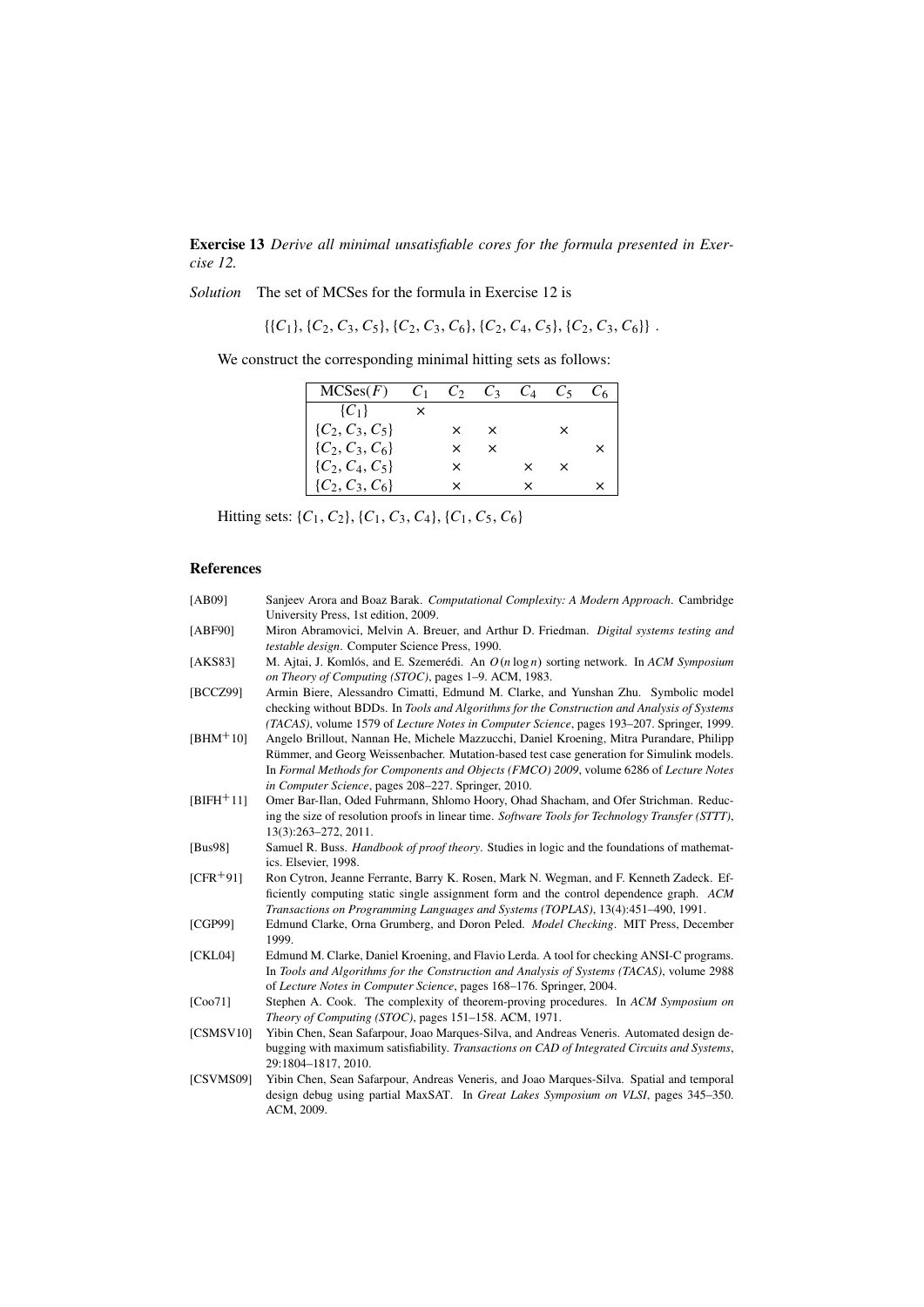| [DKW08]            | Vijay D'Silva, Daniel Kroening, and Georg Weissenbacher. A survey of automated techniques<br>for formal software verification. Transactions on Computer-Aided Design of Integrated Circuits                                                                                                   |
|--------------------|-----------------------------------------------------------------------------------------------------------------------------------------------------------------------------------------------------------------------------------------------------------------------------------------------|
|                    | and Systems (TCAD), 27(7):1165-1178, July 2008.                                                                                                                                                                                                                                               |
| [DLL62]            | Martin Davis, George Logemann, and Donald Loveland. A machine program for theorem-<br>proving. Communications of the ACM, 5:394-397, July 1962.                                                                                                                                               |
| [DP60]             | Martin Davis and Hilary Putnam. A computing procedure for quantification theory. Journal of<br><i>the ACM</i> , 7:201–214, July 1960.                                                                                                                                                         |
| [EB05]             | Niklas Eén and Armin Biere. Effective preprocessing in SAT through variable and clause<br>elimination. In Theory and Applications of Satisfiability Testing (SAT), volume 3569 of Lecture<br>Notes in Computer Science, pages 102-104. Springer, 2005.                                        |
| [ES04a]            | Niklas Eén and Niklas Sörensson. An extensible SAT-solver. In Theory and Applications of<br>Satisfiability Testing (SAT), volume 2919, pages 502–518. Springer, 2004.                                                                                                                         |
| [ES04b]            | Niklas Eén and Niklas Sörensson. An extensible SAT-solver. In Theory and Applications of<br>Satisfiability Testing (SAT), volume 2919 of Lecture Notes in Computer Science, pages 333–<br>336. Springer, 2004.                                                                                |
| [FM06]             | Zhaohui Fu and Sharad Malik. On solving the partial MAX-SAT problem. In Theory and<br>Applications of Satisfiability Testing (SAT), volume 4121 of Lecture Notes in Computer Science,<br>pages 252-265. Springer, 2006.                                                                       |
| [FSBD08]           | Görschwin Fey, Stefan Staber, Roderick Bloem, and Rolf Drechsler. Automatic fault lo-<br>calization for property checking. Transactions on CAD of Integrated Circuits and Systems,<br>27(6):1138-1149, 2008.                                                                                  |
| [GN02]             | E. Goldberg and Y. Novikov. Berkmin: A fast and robust SAT-solver. In Design Automation<br>and Test in Europe (DATE), pages 142-149. IEEE, 2002.                                                                                                                                              |
| [GOMS04]           | Éric Grégoire, Richard Ostrowski, Bertrand Mazure, and Lakhdar Saïs. Automatic extraction<br>of functional dependencies. In Theory and Applications of Satisfiability Testing (SAT), volume<br>3542 of Lecture Notes in Computer Science. Springer, 2004.                                     |
| [Har09]            | John Harrison. Handbook of Practical Logic and Automated Reasoning. Cambridge University<br>Press, 2009.                                                                                                                                                                                      |
| [HSTV08]           | Andreas Holzer, Christian Schallhart, Michael Tautschnig, and Helmut Veith. FShell: System-<br>atic test case generation for dynamic analysis and measurement. In Computer Aided Verifi-<br>cation (CAV), volume 5123 of Lecture Notes in Computer Science, pages 209–213. Springer,<br>2008. |
| [HSTV09]           | Andreas Holzer, Christian Schallhart, Michael Tautschnig, and Helmut Veith. Query-driven<br>program testing. In Verification, Model Checking and Abstract Interpretation (VMCAI), volume<br>5403 of Lecture Notes in Computer Science, pages 151–166. Springer, 2009.                         |
| [JM11]             | Manu Jose and Rupak Majumdar. Cause clue clauses: error localization using maximum satisfi-<br>ability. In Programming Language Design and Implementation (PLDI), pages 437-446. ACM,<br>2011.                                                                                                |
| [JS97]             | Roberto J. Bayardo Jr. and Robert Schrag. Using CSP look-back techniques to solve real-world<br>SAT instances. In Innovative Applications of Artificial Intelligence Conference (AAAI/IAAI,<br>pages 203-208, 1997.                                                                           |
| [ $Kar72$ ]        | Richard M. Karp. Reducibility among combinatorial problems. Complexity of Computer Com-<br><i>putations</i> , pages 85-103, 1972.                                                                                                                                                             |
| [ $\text{Kin}70$ ] | James C. King. A program verifier. PhD thesis, Carnegie Mellon University, Pittsburgh, PA,<br>USA, 1970.                                                                                                                                                                                      |
| [Kro67]            | M. R. Krom. The decision problem for a class of first-order formulas in which all disjunctions<br>are binary. Mathematical Logic Quarterly, 13(1-2):15-20, 1967.                                                                                                                              |
| [KS08]             | Daniel Kroening and Ofer Strichman. Decision procedures: An algorithmic point of view. Texts<br>in Theoretical Computer Science (EATCS). Springer, 2008.                                                                                                                                      |
| [KSW01]            | Joonyoung Kim, Karem Sakallah, and Jesse Whittemore. SATIRE: A new incremental satisfi-<br>ability engine. In <i>Design Automation Conference (DAC)</i> , pages 542–545. IEEE, 2001.                                                                                                          |
| [LS08]             | Mark H. Liffiton and Karem A. Sakallah. Algorithms for computing minimal unsatisfiable<br>subsets of constraints. Journal of Automated Reasoning, 40(1):1-33, 2008.                                                                                                                           |
| [LS09]             | Mark H. Liffiton and Karem A. Sakallah. Generalizing core-guided MAX-SAT. In Theory<br>and Applications of Satisfiability Testing (SAT), volume 5584 of Lecture Notes in Computer<br><i>Science</i> , pages 481–494. Springer, 2009.                                                          |